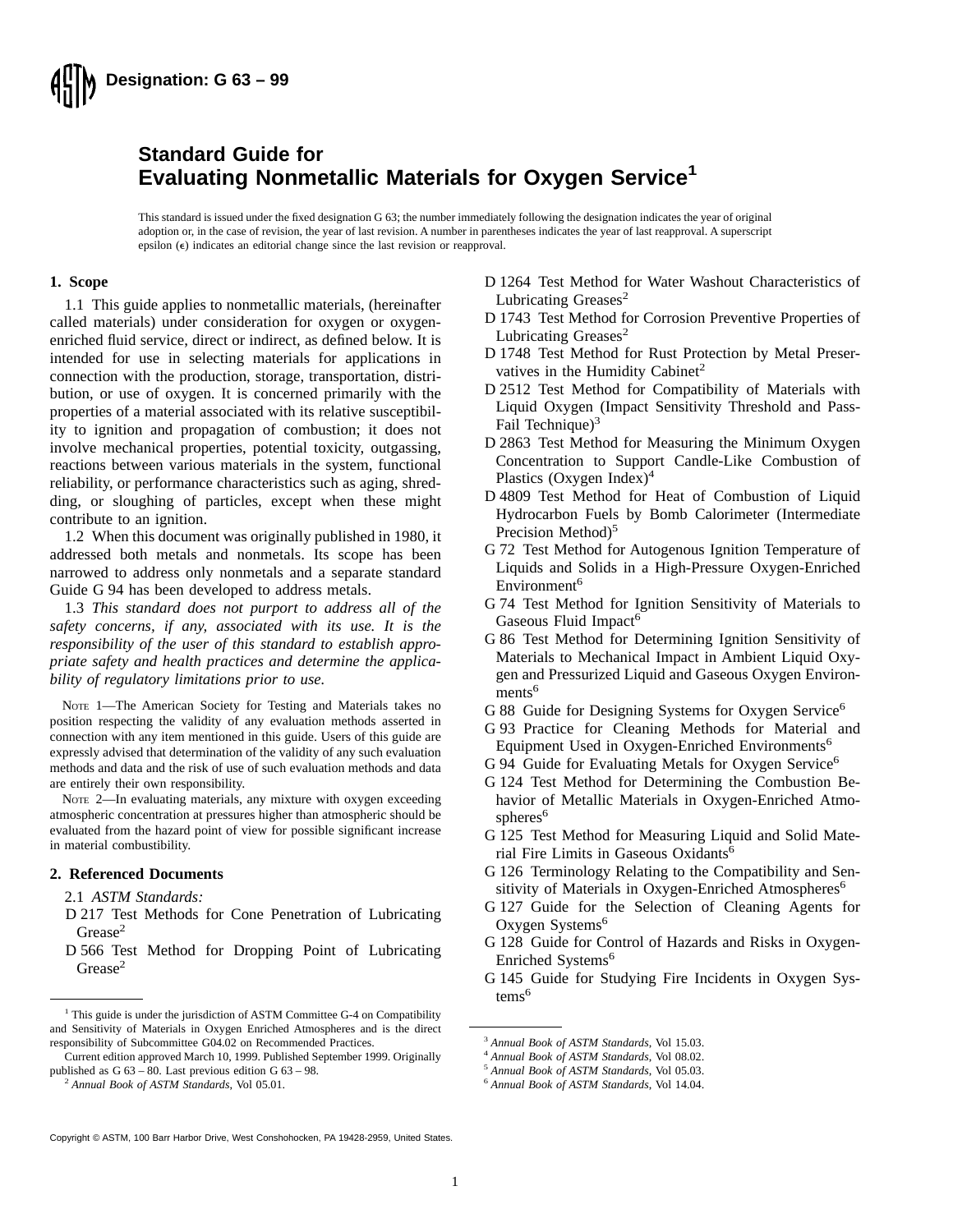2.2 *Federal Standard:*

Fed. Test Method Std. 91B Corrosion Protection by Coating: Salt Spray (Fog) Test<sup>7</sup>

2.3 *Other Standard:*

BS 3N:100: 1985 Specification for General Design Requirements for Aircraft Oxygen Systems and Equipment<sup>8</sup>

2.4 *Other Documents:*

CGA Pamphlet G4.4 Industrial Practices for Gaseous Oxygen Transmission and Distribution Piping System<sup>9</sup>

NSS 1740.15 NASA Safety Standard for Oxygen and Oxygen Systems<sup>10</sup>

#### **3. Terminology**

3.1 *Definitions:*

3.1.1 *autoignition temperature*—the temperature at which a material will spontaneously ignite in oxygen under specific test conditions (see Guide G 88).

3.2 *Definitions of Terms Specific to This Standard:*

3.2.1 *direct oxygen service*—in contact with oxygen during normal operations. Examples: oxygen compressor piston rings, control valve seats.

3.2.2 *impact-ignition resistance*—the resistance of a material to ignition when struck by an object in an oxygen atmosphere under a specific test procedure.

3.2.3 *indirect oxygen service*—not normally in contact with oxygen, but which might be as a result of a *reasonably* foreseeable malfunction, operator error, or process disturbance. Examples: liquid oxygen tank insulation, liquid oxygen pump motor bearings.

3.2.4 *maximum use pressure*—the maximum pressure to which a material can be subjected due to a *reasonably* foreseeable malfunction, operator error, or process upset.

3.2.5 *maximum use temperature*—the maximum temperature to which a material can be subjected due to a *reasonably* foreseeable malfunction, operator error, or process upset.

3.2.6 *nonmetallic*—any material, other than a metal, or any composite in which the metal is not the most easily ignited component and for which the individual constituents cannot be evaluated independently.

3.2.7 *operating pressure*—the pressure expected under normal operating conditions.

3.2.8 *operating temperature*—the temperature expected under normal operating conditions.

3.2.9 *oxygen-enriched*—applies to a fluid (gas or liquid) that contains more than 25 mol % oxygen.

3.2.10 *qualified technical personnel*—persons such as engineers and chemists who, by virtue of education, training, or experience, know how to apply physical and chemical principles involved in the reactions between oxygen and other materials.

3.2.11 *reaction effect*—the personnel injury, facility damage, product loss, downtime, or mission loss that could occur as the result of an ignition.

#### **4. Significance and Use**

4.1 The purpose of this guide is to furnish qualified technical personnel with pertinent information for use in selecting materials for oxygen service in order to minimize the probability of ignition and the risk of explosion or fire. It is not intended as a specification for approving materials for oxygen service.

#### **5. Factors Affecting Selection of Material**

5.1 *General*—The selection of a material for use with oxygen or oxygen-enriched atmospheres is primarily a matter of understanding the circumstances that cause oxygen to react with the material. Most materials in contact with oxygen will not ignite *without a source of ignition energy*. When an energy-input rate, as converted to heat, is greater than the rate of heat dissipation, and the temperature increase is continued for sufficient time, ignition and combustion will occur. Thus considered: the material's minimum ignition temperature, and the energy sources that will produce a sufficient increase in the temperature of the material. These should be viewed in the context of the *entire system design* so that the specific factors listed below will assume the proper relative significance. To summarize: *it depends on the application.*

5.2 *Properties of the Material*:

5.2.1 *Factors Affecting Ease of Ignition*—Generally, in considering a material for a specific oxygen application, one of the most significant factors is its minimum ignition temperature in oxygen. Other factors that will affect its ignition are relative resistance to impact, geometry, configuration, specific heat, relative porosity, thermal conductivity, preoxidation or passivity, and "heat-sink effect." The latter is the heat-transfer aspect of the material to the mass in intimate contact with it, with respect to both the amount and the physical arrangement of each and to their respective physical properties. For instance, a gasket material may have a relatively low ignition temperature but be extremely resistant to ignition when confined between two steel flanges. The presence of a small amount of an easily ignitable material, such as a hydrocarbon oil or a grease film, can promote the ignition of the base material. Accordingly, cleanliness is vital to minimize the risk of ignition **(1)**. <sup>11</sup> See also Practice G 93 and Refs. **2–3**.

5.2.2 *Factors Affecting Propagation*—After a material is ignited, combustion may be sustained or may halt. Among the factors that affect whether fire will continue are the basic composition of the material, the pressure, initial temperature, the geometric state of the matter, and whether the available oxygen will be consumed or the accumulation of combustion products reduce the availability of oxygen sufficiently to stop the reaction. Combustion may also be interrupted by the presence of a heat sink.

5.2.3 *Properties and Conditions Affecting Potential Resultant Damage*—A material's heat of combustion, its mass, the

<sup>7</sup> Available from Superintendent of Documents, U.S. Government Printing Office, Washington, DC 20402.

<sup>8</sup> Available from British Standards Institute, 2 Park St., London, England, WI A 2B5.

<sup>9</sup> Available from the Compressed Gas Assoc., Inc., 1235 Jefferson Davis Hwy., Arlington, VA 22202.

<sup>&</sup>lt;sup>10</sup> National Aeronautics and Space Administration, Office of Safety and Mission Assurance, Washington, DC.

<sup>&</sup>lt;sup>11</sup> The boldface numbers in parentheses refer to the list of references at the end of this standard.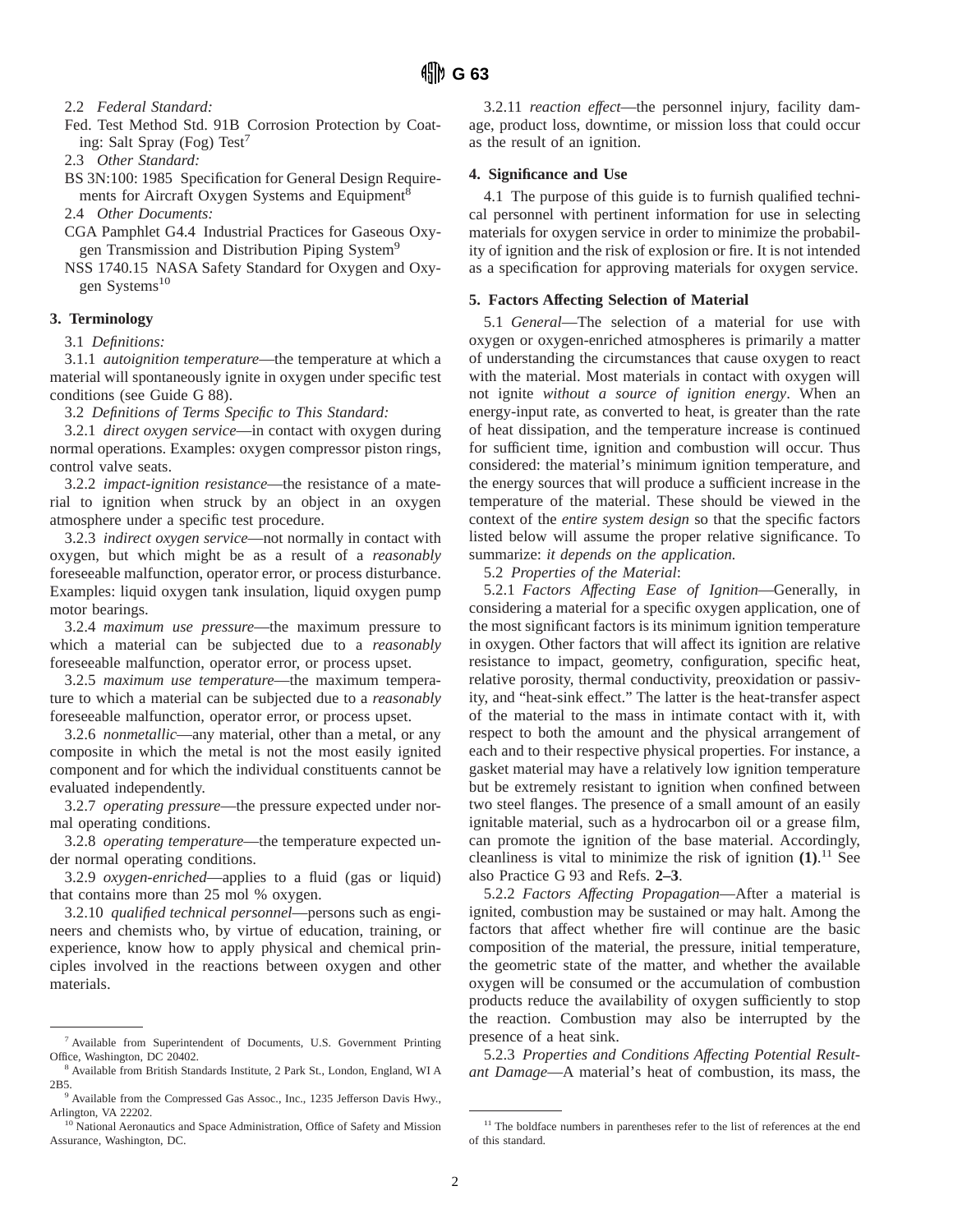oxygen concentration, flow conditions before and after ignition, and the flame propagation characteristics affect the potential damage if ignition should occur and should be taken into account in estimating the reaction effect in 7.5.

5.3 *Operating Conditions*—Conditions that affect the suitability of a material include the other materials of construction and their arrangement in the equipment and pressure, temperature, concentration, flow, and velocity of the oxygen. Pressure and temperature are generally the most significant, and their effects show up in the estimate of ignition potential (5.4) and reaction effect (5.5), as explained in Section 7.

5.3.1 *Pressure*—The pressure is important, not only because it generally affects the generation of potential ignition mechanisms, but also because it usually significantly affects the destructive effects if ignition should occur. While generalizations are difficult, rough scales would be as given in Table 1.

NOTE 3—While the pressure generally affects the reaction as indicated in Table 1, tests indicate that it has varying effects on individual flammability properties. For example, for many materials, increasing pressure results in the following:

(*1*) An increase in propagation rate, with the greatest increase in rate at lower pressures but with significant increases in rate at high pressures;

(*2*) A reduction in ignition temperature, with the greatest decrease at low pressure and a smaller rate at high pressure, however, it should be noted that increasing autoignition temperatures with increasing pressures have been reported for selected polymers, due to competing kinetics **(4)**;

(*3*) An increase in sensitivity to mechanical impact;

(*4*) A reduction in oxygen index, as measured in an exploratory study **(5)**, with sharper initial declines in materials of high oxygen index but with only slight relative declines in general above 10 atmospheres and up to at least 20 atmospheres;

(*5*) A negligible change in heat of combustion; and

(*6*) An increase in the likelihood of adiabatic compression ignition, with the greatest likelihood at the highest pressures.

In the case of friction, increased pressure may improve heat dissipation and make ignition at constant frictional energy input less likely than at lower pressure. Increased pressure also reduces the likelihood of spark generation at constant electric field strength through increased breakdown voltage values.

5.3.2 *Temperature*—Increasing temperature obviously increases the risk of ignition but does not generally contribute to the reaction effect. The material should have a minimum ignition temperature, as determined by an acceptable test procedure, that exceeds the maximum use temperature (as defined in 3.2.5) by a suitable safety margin.

5.3.3 *Concentration*—As oxygen concentration decreases from 100 %, the likelihood and intensity of a potential reaction also decrease; therefore, greater latitude may be exercised in the selection of materials.

5.4 *Ignition Mechanisms*—For an ignition to occur, it is necessary to have three elements present: oxidizer, fuel, and

**TABLE 1 Reaction Effect Assessment for Typical Pressures**

| kPa         | DSİ        | <b>Reaction Effect</b><br>Assessment |
|-------------|------------|--------------------------------------|
| $0 - 70$    | $0 - 10$   | relatively mild                      |
| 70-700      | $10 - 100$ | moderate                             |
| 700-7000    | 100-1000   | intermediate                         |
| 7000-20 000 | 1000-3000  | severe                               |
| Over 20 000 | over 3000  | extremely severe                     |

ignition energy. The oxygen environment is obviously the oxidizer, and the material under consideration is the fuel. Several potential sources of ignition energy are listed below. The list is neither all-inclusive nor in order of importance nor in frequency of occurrence.

5.4.1 *Friction*—The rubbing of two solid materials results in the generation of heat. Example: the rub of a centrifugal compressor rotor against its casing.

5.4.2 *Heat of Compression*—Heat is generated from the conversion of mechanical energy when a gas is compressed from a low to a high pressure. This can occur when highpressure oxygen is released into a dead-ended tube or pipe, quickly compressing the residual oxygen that was in the tube ahead of it. Example: a downstream valve in a dead-ended high-pressure oxygen manifold.

5.4.2.1 *Equation*—An equation that can be used to estimate the theoretical maximum temperature that can be developed when pressurizing oxygen rapidly from one pressure and temperature to an elevated pressure is as follows:

$$
T_f / T_i = [P_f / P_i]^{(n-1)/n}
$$
 (1)

where:

 $T_f$  = final temperature, abs,

 $\tilde{T}_i$  = initial temperature, abs,

 $P_f$  = final pressure, abs,  $P_i$  = initial pressure, abs, and  $- C$ 

$$
-\frac{C_p}{C_v} = 1.40 \text{ for oxygen},
$$

where:

 $C_p$  = specific heat at constant pressure, and

 $C_v$  = specific heat at constant volume.

Table 2 gives the theoretical temperatures which could be obtained by compressing oxygen from one atmosphere (absolute) and 20°C to the pressures shown.

5.4.3 *Heat From Mass Impact*—Heat is generated from the transfer of kinetic energy when an object having relatively large mass or momentum strikes a material. Example: hammer striking oxygen-saturated macadam.

5.4.4 *Heat from Particle Impact*—Heat is generated from the transfer of kinetic and possibly thermal energy when small

**TABLE 2 Theoretical Maximum Temperature Obtained When Compressing Oxygen Adiabatically from 20°C and One Standard** Atmosphere to the Pressures Shown<sup>A</sup>

|           | Final Pressure, P, | Pressure Ratio |      | Final Temperature, $T_t$ |
|-----------|--------------------|----------------|------|--------------------------|
| kPa       | psia               | $P_{i}/P_{i}$  | °C   | °F                       |
| 345       | 50                 | 3.4            | 143  | 289                      |
| 690       | 100                | 6.8            | 234  | 453                      |
| 1000      | 145                | 9.9            | 291  | 556                      |
| 1379      | 200                | 13.6           | 344  | 653                      |
| 2068      | 300                | 20.4           | 421  | 789                      |
| 2758      | 400                | 27.2           | 480  | 896                      |
| 3447      | 500                | 34.0           | 530  | 986                      |
| 5170      | 750                | 51.0           | 628  | 1163                     |
| 6895      | 1000               | 68.0           | 706  | 1303                     |
| 10 000    | 1450               | 98.6           | 815  | 1499                     |
| 13790     | 2000               | 136.1          | 920  | 1688                     |
| 27 579    | 4000               | 272.1          | 1181 | 2158                     |
| 34 474    | 5000               | 340.1          | 1277 | 2330                     |
| 100 000   | 14 500             | 986.4          | 1828 | 3322                     |
| 1 000 000 | 145 000            | 9883.9         | 3785 | 6845                     |

<sup>A</sup>See 5.4.2.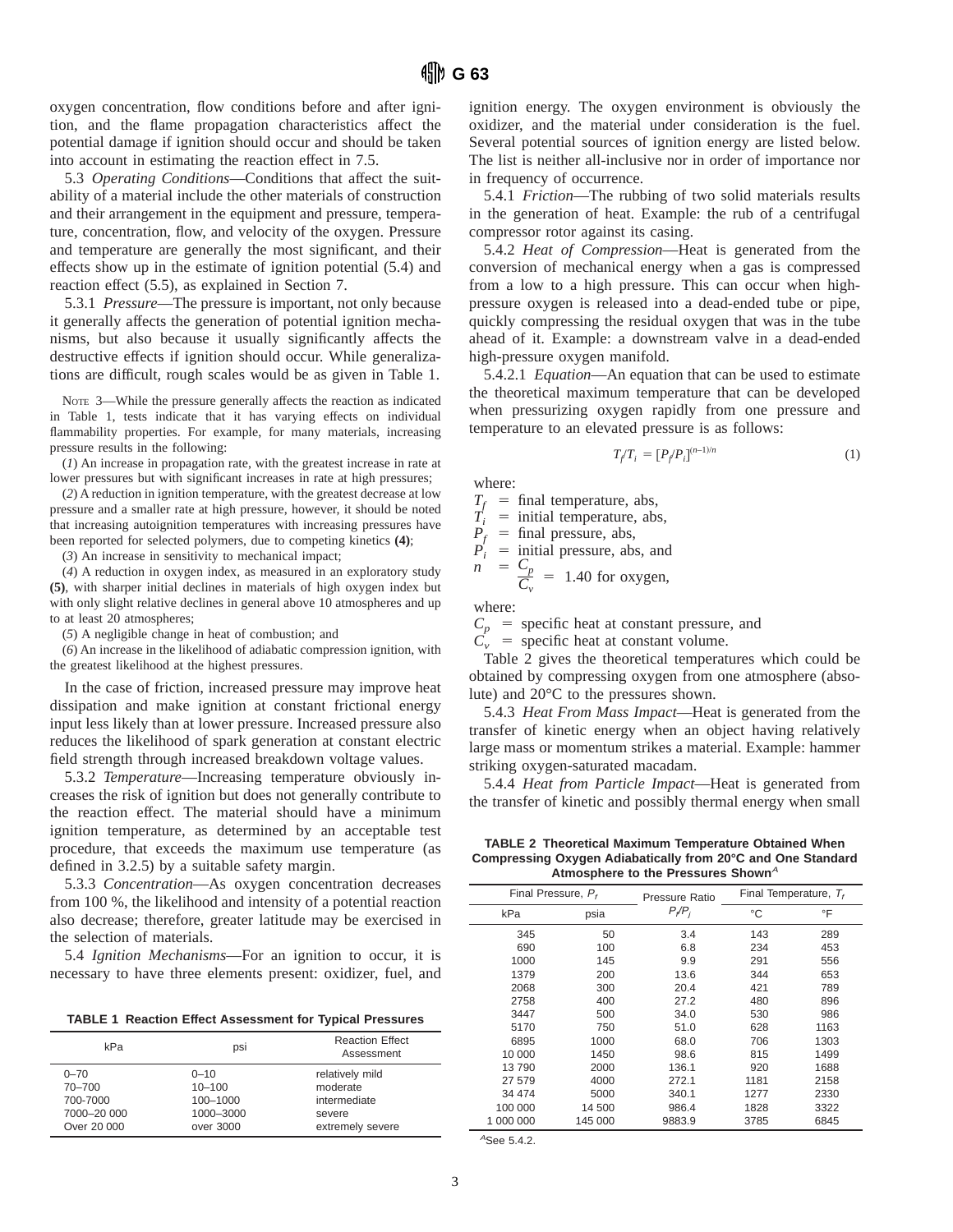particles (sometimes incandescent), moving at high velocity, strike a material. Example: dirt particles striking a valve seat in an inadequately cleaned high-velocity pipeline.

5.4.5 *Static Electric Discharge*—Electrical discharge from static electricity, possibly generated by high fluid flow under certain conditions, may occur, especially where particulate matter is present. Example: arcing in poorly cleaned, inadequately grounded piping.

5.4.6 *Electrical Arc*—Electrical arcing may occur from motor brushes, electrical control equipment, instrumentation, lightning, etc. Example: defective pressure switch.

5.4.7 *Resonance*—Acoustic oscillations within resonant cavities are associated with rapid temperature rise. This rise is more rapid and achieves higher values where particulates are present or where there are high gas velocities. Ignition can result. For example: a gas flow into a tee and out of the side port when the remaining port presents a resonant cavity.

5.4.8 *Internal Flexing*—Continuous rapid flexing of a material can generate heat. Such heating may add to environmental factors and increase the possibility of ignition. For example: a gasket protruding into the fluid flow stream.

5.4.9 *Other*—Since little is known about the actual cause of some oxygen fires or explosions, other mechanisms, not readily apparent, may be factors in, or causes of such incidents. These might include external sources, such as defective electric resistance-heating elements, careless smoking, welding sparks or spatter, and nearby open flames; or internal sources such as flow friction and material fracture.

5.5 *Reaction Effect*—The effect of an ignition (and subsequent combustion propagation, if it should occur) has a strong bearing on the selection of a material. While it is an obviously imprecise and strongly subjective judgment, it must be balanced against factors such as those given in 5.6. Suggested criteria for rating the reaction effect severity are given in Table 3, and a method of applying the rating in a material selection process is given in Section 7. The user should keep in mind that, in many cases, the reaction effect severity rating for a particular application can be lowered by changing other materials that may be present in the system, changing component locations, varying operating procedures, or using barricades or shields and the like.

experience with the material, availability, and cost enter into the decision. For instance, while a particular material may be rated relatively low based on conventional acceptance criteria, many years of successful safe usage or full-life cycle tests might indicate its continued acceptance.

#### **6. Test Methods**

6.1 *Calorimeter Test, Test Method D 4809*—This is a measurement of the heat evolved per unit of sample mass when a material is completely burned in 25 to 35 atm (2.5 to 3.5 MPa) of oxygen at constant volume. The results are reported in calories per gram (or megajoules per kilogram). For many materials, measured amounts of combustion promoter must be added to ensure complete combustion. Heat of combustion is a test readily conducted and many differing bomb calorimeter methods provide results with adequate accuracy for use with this guide.

6.2 *Ignition Sensitivity of Materials to Mechanical Impact in Ambient and Pressurized Oxygen Environments, Test Method G 86*—This is a determination of the drop-height required to produce a reaction when energy from a known mass is transmitted through a striker pin in contact with a sample immersed in liquid oxygen or exposed to gaseous oxygen. Results are reported in drop-height and number of reactions in 20 drops. Test Method G 86 is currently the only mechanical impact test that is fully standardized, although other procedures are used in some laboratories. For this reason, and for the large quantity of background data already obtained using this procedure, Test Method G 86 is the recommended screening test to evaluate materials for mechanical impact sensitivity.

NOTE 4—Previous mechanical impact data in ambient pressure liquid oxygen may have been obtained following Test Method D 2512 procedures. In 1997, Test Method G 86 was updated to include a LOX impact test procedure that includes a more strict calibration procedure as an alternative to Test Method D 2512. At a given plummet drop height the pressurized LOX mechanical impact system provides significantly lower impact energy than the ambient pressure LOX mechanical impact system; however, the relative ranking of materials was maintained.

NOTE 5—This test method was developed as a screening technique for selection of nonmetallic materials for use in liquid and gaseous oxygen service components and systems; the test has proven to be consistent in its rankings. For tests in liquid oxygen, since the material specimen is immersed in liquid oxygen prior to impact, and since the liquid oxygen

5.6 *Extenuating Factors*—Performance requirements, prior

|      | Rating<br>Effect on Personnel Safety |                                                                                                                           | <b>Effect on System Objectives</b>                                                                                                                | <b>Effect on Functional Capability</b>                                                                                                               |  |
|------|--------------------------------------|---------------------------------------------------------------------------------------------------------------------------|---------------------------------------------------------------------------------------------------------------------------------------------------|------------------------------------------------------------------------------------------------------------------------------------------------------|--|
| Code | Severity Level                       |                                                                                                                           |                                                                                                                                                   |                                                                                                                                                      |  |
| A    | Negligible                           | No injury to personnel                                                                                                    | No unacceptable effect on production,<br>storage, transportation, distribution, or use<br>as applicable                                           | No unacceptable damage to the system                                                                                                                 |  |
|      | Marginal                             | Personnel-injuring factors can be controlled<br>by automatic devices, warning devices, or<br>special operating procedures | Production, storage, transportation,<br>distribution, or use as applicable is possible<br>by utilizing available redundant operational<br>options | No more than one component or subsystem<br>damaged. This condition is either<br>repairable or replaceable within an<br>acceptable time frame on site |  |
|      | Critical                             | Personnel injured (1) operating the system,<br>$(2)$ maintaining the system, or $(3)$ being in<br>vicinity of the system  | Production, storage, transportation,<br>distribution, or use as applicable impaired<br>seriously                                                  | Two or more major subsystems are<br>damaged-This condition requires<br>extensive maintenance                                                         |  |
|      | Catastrophic                         | Personnel suffer death or multiple injuries                                                                               | Production, storage, transportation,<br>distribution, or use as applicable rendered<br>impossible-major unit is lost                              | No portion of system can be salvaged-total<br>loss                                                                                                   |  |

**TABLE 3 Reaction Effect Assessment for Oxygen Applications**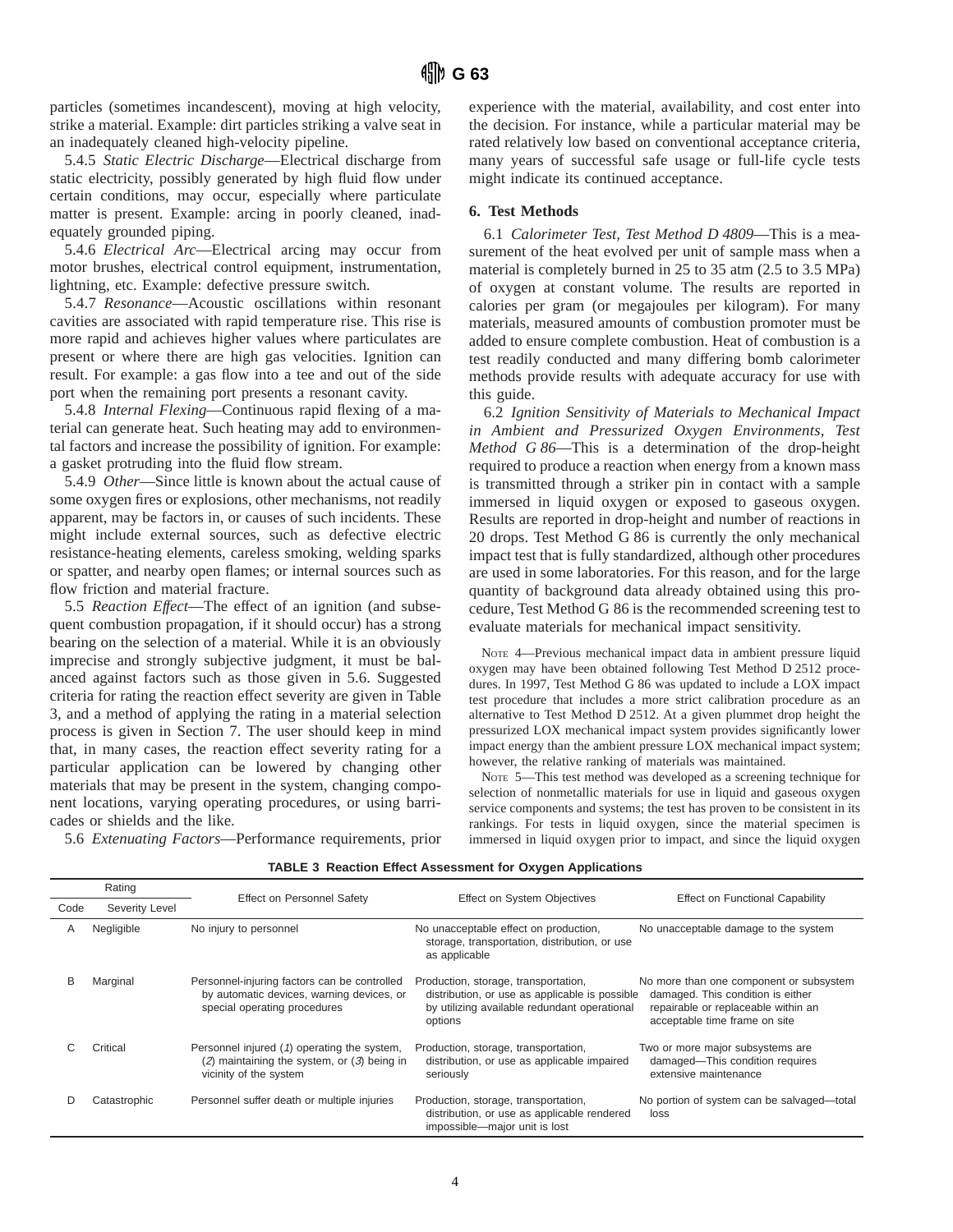surrounding the specimen is maintained at atmospheric pressure, two concerns must be stated. The first concern relates to the physical changes incurred in a specimen when the specimen temperature is reduced to cryogenic conditions. Sensitivity of selected materials may be significantly affected by this physical change. The second concern relates to test severity. Experience indicates that most materials are more sensitive to ambient or heated gaseous oxygen environments, as opposed to cryogenic oxygen environments. Also, experience shows most materials have a tendency to display increasing sensitivity with increasing oxygen pressure. As a result, tests in ambient pressure liquid oxygen may not be sufficiently severe to discriminate materials for use in ambient or elevated temperature, high-pressure gaseous oxygen systems.

6.3 *Limiting Oxygen Index Test, Method D 2863*—This is a determination of the minimum concentration of oxygen in a flowing mixture of oxygen and nitrogen at 1 atm (0.1 MPa) that will just support flaming combustion from top ignition. The minimum oxygen concentration that will support combustion of materials in configurations that differ from the test configuration may be greater or less than the measured oxygen index value.

Note 6—Oxygen index data are reported as a volume percent oxygen (0 to 100). However, early work reported the volume fractional oxygen (0 to 1.0).

NOTE 7—Experience with oxygen index tests indicates that elevated temperatures enable combustion in lower oxygen concentrations and that passage of hot combustion products across an unaffected surface may preheat and promote combustion of materials in concentrations below the oxygen index value. In exploratory work to measure oxygen indices at elevated pressures up to 20 atm (2.0 MPa), it was found that the oxygen index decreased with increasing pressures, but that the ranking of materials was unchanged.

6.4 *Autogenous Ignition Temperature Test, Test Method G 72*—This is a determination of the minimum sample temperature at which a material will spontaneously ignite when heated in an oxygen or oxygen-enriched atmosphere. Autogenous ignition (commonly called the autoignition temperature) should be measured at or above the maximum anticipated oxygen concentration. The test should be continued up to the ignition point or at least to 100°C above the maximum use temperature. The temperature that will produce autoignition of materials in configurations that differ from the test configuration may be greater or less than the measured autoignition temperature. System materials and contaminants may catalyze and lower ignition temperatures. Samples with large surface area to volume ratios (such as powders) typically ignite at lower temperatures. Flammable vapors that evolve at elevated temperatures may promote lower ignition temperatures, or if dissipated, result in higher autoignition temperatures.

NOTE 8—Pressure has its greatest effect on autoignition temperatures at lower levels. For instance, an autoignition temperature of a typical elastomer as measured by Test Method G 72 may decrease 80°C between 1.5 and 15 psig (10 and 100 kPa), but may only decrease 10°C between 150 and 750 psig (1000 and 5000 kPa). The autoignition temperature test measures a highly behavioral property of a material, especially among polymers. Because it depends upon geometry, heating rate, temperature history of the material, trace contaminants and even catalytic effects of the environment, data collected on differing apparatuses using differing techniques may yield widely differing results. One should therefore not confuse the measured autoignition temperature minimum with the minimum temperature at which the material might ignite in actual hardware.

6.5 *Gaseous Fluid Impact Test, Test Method G 74*—This is

a test in which the material is subjected to a rapid oxygen pressure rise in a closed end tube. The procedure may be used as a fixed-pressure screening method or to measure a threshold pressure.

NOTE 9—This test method provides a reliable means for ranking nonmetallic materials for use in gaseous oxygen service components and systems. The test is configuration dependent and severe. Reaction threshold pressures obtained for most materials are below those pressures that would produce ignition in most common systems.

6.6 *Additional Candidate Test Methods*:

6.6.1 *Thermal Analysis Tests*—In these tests, a material's tendencies to undergo exothermic or endothermic activity are observed as temperature is raised. Pilot studies have been accomplished with Accelerating Rate Calorimeters (ARC) and Pressurized Differential Scanning Calorimeters (PDSC), and data have been published for autoignition temperatures measured by Differential Thermal Analysis (DTA). These tests indicate that material reactions occur at temperatures significantly different from those measured with the autoignition temperature Test Method G 72.

NOTE 10-Although some thermal analysis tests report lower autoignition temperatures than Test Method G 72, one should not infer that even these measurements represent the lowest levels at which ignition could conceivably occur in real systems.

6.6.2 *Friction/Rubbing Test*—The material is heated by friction and rubbing resulting from contact between rotating and stationary test specimens. This test method permits evaluation of materials under various axial loads while exposed to elevated pressure oxygen or oxygen-enriched environments.

NOTE 11-There is no standard friction rubbing test for polymers and no plans to develop test. Preliminary tests were conducted by NASA in the late 1970s, and polymers proved difficult to ignite. At that time, test development focused on the study of metals which are more likely to experience severe rubs in actual systems. In the case of polymers, in particular nylon, the polymers melted and flowed from the friction zone.

6.6.3 *Particle Impact Test*—The material is struck by particles while exposed to a flowing oxygen environment.

NOTE 12—There is no standard test method for studying the ignition of nonmetals during particle impact and none is planned. Preliminary tests conducted by NASA suggest that polymers may be more difficult to ignite than metals under particle impact, possibly due to their ability to cushion an impact.

6.6.4 *Promoted Ignition Test*—The material is heated by exposure to an electrically-ignited promoter material of known heat content. This test method is currently being developed and permits evaluation of materials while subjected to elevatedpressure oxygen or oxygen-enriched environments.

NOTE 13—Polymers have much lower autoignition temperatures than metals and tend to ignite in a range of 150 to 450°C. Further, the combustion temperatures of most polymers exceeds the autoignition temperature of virtually all polymers. Hence tests to evaluate the ability of a promoter material or amount of promoter necessary to ignite polymers are not deemed meaningful and rather, the concept of a promoted ignition test is usually applied only to metals for which there are enormous ranges of ignition temperatures and for which the amount of polymer or metal necessary to cause ignition is more amenable to experiment.

6.6.5 *Electrical Arc*—This test is designed to evaluate the arc ignition characteristics of materials in pressurized oxygen or oxygen-enriched atmospheres.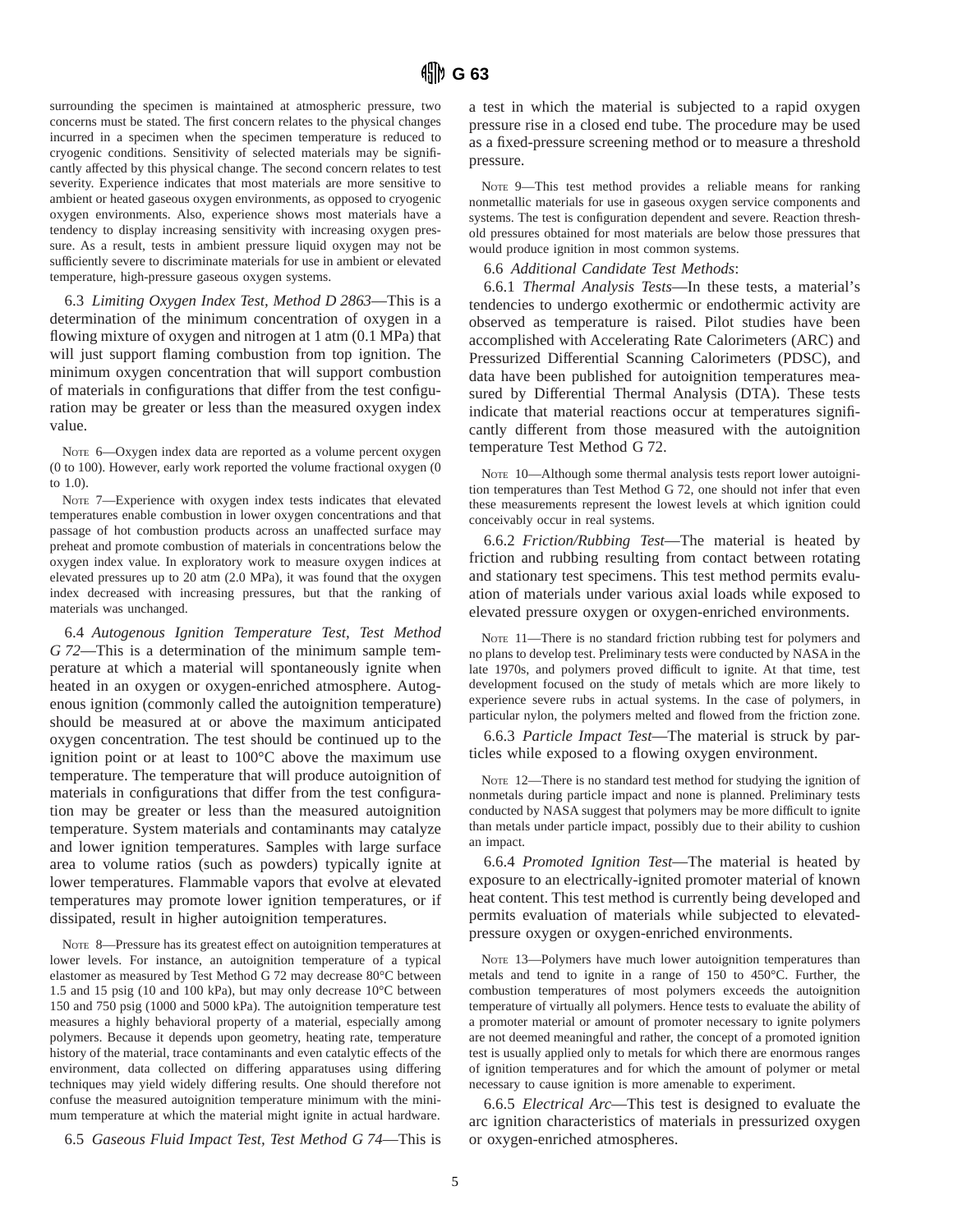NOTE 14—There is no standard test method for electrical arc ignition of nonmetals, and none is planned. Experience in oxygen and limited testing in air suggests that arc ignition of polymers as a result of static charge separation is unlikely at low pressures, perhaps also at high pressures. Further, reports on incident studies of NASA suggest that probable arcing at high pressures in oxygen did not produce ignition.

6.6.6 *Special Tests*—Depending on circumstances, a unique test may be required to qualify a material for a specific application, such as a resonance, internal flexing, or hot-wire ignition test.

#### **7. Material Selection Method**

7.1 *Overview*—To select a material for an application, first review the application to determine the probability that the chosen material will be exposed to significant ignition phenomena in service (7.2). Then consider the prospective material's susceptibility to ignition (7.3) and its destructive potential or capacity to involve other materials (7.4) once ignited. Next, consider the potential effects of an ignition on the system environment (7.5). Finally, compare the demands of the application with the level of performance anticipated from the material in the context of the necessity to avoid ignition and decide whether the material will be acceptable (7.6).

7.2 *Ignition Probability Assessment*—In assessing a material's suitability for a specific oxygen application, the first step is to review the application for the presence of potential ignition mechanisms and the probability of their occurrence under both normal and *reasonably* foreseeable abnormal conditions. As shown in the Materials Evaluation Data sheets, Appendix X1, values may be assigned, based on the following probability scale:

| 0-Almost impossible |
|---------------------|
| 1-Remote            |
| 2-Unlikely          |
| 3-Probable          |
| 4-Highly probable   |

This estimate is quite imprecise and generally subjective, but furnishes a basis for evaluating an application through helping to focus on the most important properties. These ratings may in some cases be influenced by the materials present in the system.

7.3 *Ignition-Susceptibility Determination*—The next step is to determine its rating with respect to those factors which affect ease of ignition (5.2.1), assuming the material meets the other performance requirements of the application. If required information is not available in published literature or from prior related experience, one or more of the applicable tests described in Section 6 should be conducted to obtain it. The application and materials present will play a strong role in defining the most important criterion in determining the ignition susceptibility.

NOTE 15—Until an ASTM procedure is established for a particular test, test results are to be considered provisional.

7.4 *Post-Ignition Property Evaluation*—The properties and conditions that could affect potential resultant damage if ignition should occur (5.2.3) should be evaluated. Of particular importance is the total heat release potential, that is, the material's heat of combustion times its mass (in consistent units). When available, other important postignition data of interest are the rate of resulting combustion and the oxygen index.

7.5 *Reaction Effect Assessment*—Based on the evaluation of 7.4, and the conditions of the complete system in which the material is to be used, the reaction effect severity should be assessed using Table 3 as a guide. In judging the severity level for entry on the Material Evaluation Data Sheets, Appendix X1, it is important to note that the severity level is defined by the most severe of any of the effects, that is, effect on personnel safety *or* on system objectives *or* on functional capability. The materials present in the system can affect the reaction effect assessments.

7.6 *Final Selection*—In the final analysis, the selection of a material for a particular application involves a complex interaction of the above steps, frequently with much subjective judgment, external influences, and compromises involved. While each case must ultimately be decided on its own merits, the following generalizations apply:

7.6.1 Use the least reactive material available consistent with sound engineering and economic practice. Attempt to maximize autoignition temperature, oxygen index, mechanical impact ignition energy, and gaseous impact pressure threshold. Attempt to minimize heat of combustion and total heat release. Not every test need be conducted for every application, but it is best to base material selections on more than one test method.

7.6.1.1 If the damage or personnel injury potential is high (Severity Level C or D) use the best (least reactive) practical material available (see Table 3).

7.6.1.2 If the damage or personnel injury potential is low (Severity Level A or B) and the ignition mechanism probability is low (2 or less) a material with a medium resistance to ignition may be used.

7.6.1.3 If one or more potential ignition mechanisms have a relatively high probability of occurrence (3 or 4 on the probability scale, 7.2) use only a material which has a very high resistance to ignition.

7.6.2 The higher the maximum use pressure, the more critical is the resistance to ignition (see 5.3.1).

7.6.3 Prefer a material whose autoignition temperature in oxygen (as determined by 6.4) exceeds the maximum use temperature by at least 100°C. . A larger temperature differential may be appropriate for high use pressures (see 7.6.2) or other mitigating factors.

7.6.4 Autoignition temperatures of 400°C or higher are preferred; 160°C or lower, unsuitable for all but the mildest applications (see 6.4).

7.6.5 Resistance to ignition by impact from drop heights of 43.3 in. (1100 mm) on repeated trials is preferred, while susceptibility to ignition at 6.0 in. (152 mm) or lower would render a material unsuitable for all but the mildest applications (see 6.2).

7.6.6 Heats of combustion of 2500 cal/g (10.5 MJ/kg) or less are preferred; heats of combustion of 10 000 cal/g (41.9 MJ/kg) or higher are unsuitable for all but the mildest applications (see 6.1).

7.6.7 Materials with high oxygen indices are preferable to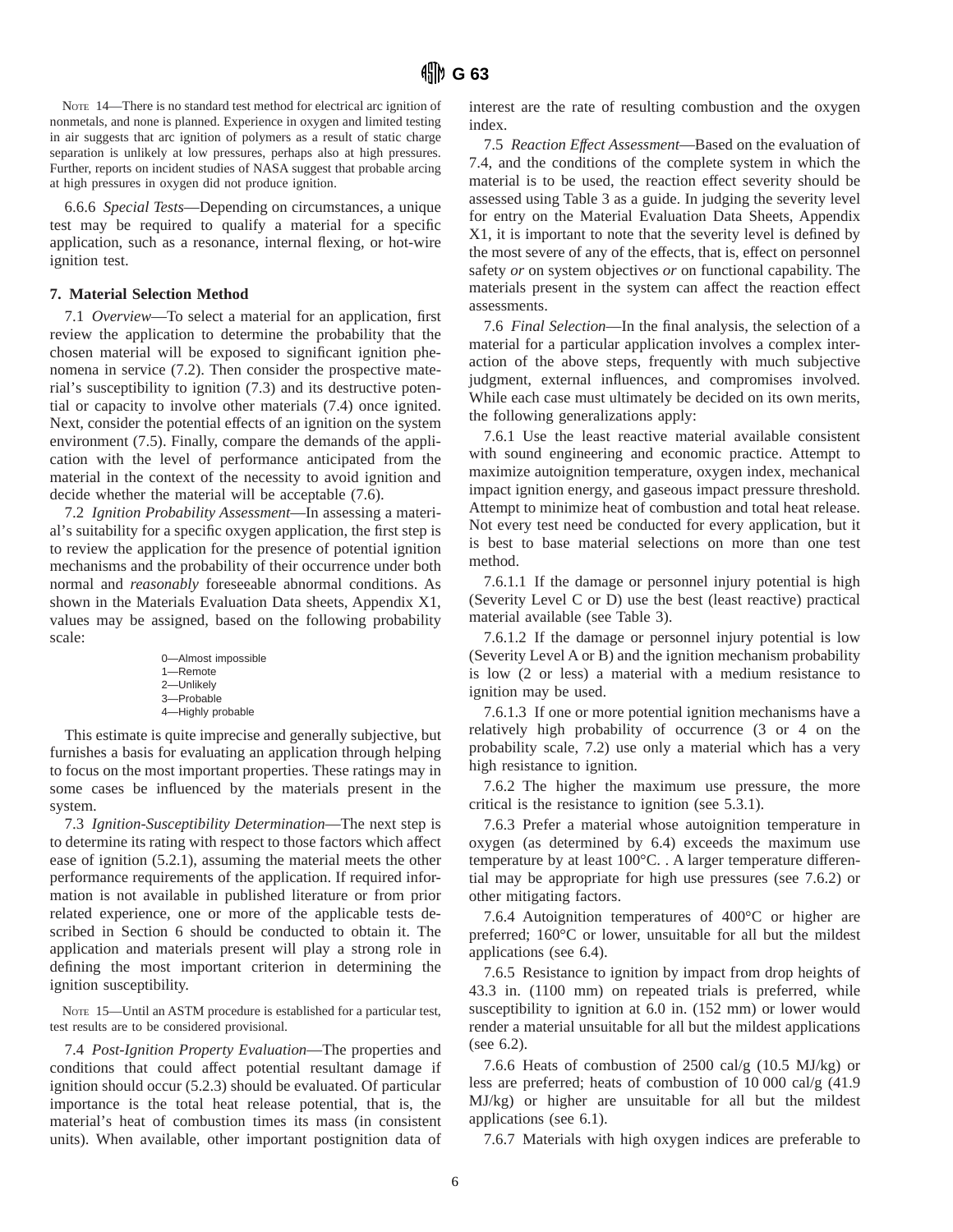materials with low oxygen indices. For demanding applications, choose a material with an oxygen index above 55. Materials with oxygen indices below 20 are unsuitable for all but the mildest applications (see 6.3).

NOTE 16—With respect to guidelines 7.6.3-7.6.7, the use of materials that yield intermediate test results is a matter of judgment involving consideration of all significant factors in the particular application.

7.6.8 Experience with a given material in a similar application or a similar material in the same application frequently forms a sound basis for a material selection. However, discretion should be used in the extrapolation of conditions.

7.6.9 Since some materials vary from batch to batch, it may be necessary to test each batch for some applications.

7.7 *Documentation*—Table X1.1 (Appendix X1) is a materials evaluation sheet filled out for a number of different applications. It indicates how a materials evaluation is made and what documentation is involved. Pertinent information such as operating conditions should be recorded; estimates of ignition mechanism probability and reaction effect ratings filled in; and a material selection made on the basis of the above guidelines. Explanatory remarks should be indicated by a letter in the "Remarks" column and noted following the table.

7.8 *Examples*—The following examples illustrate the material selection procedure applied to three different hypothetical cases involving valve seats, and one case of a gasket:

7.8.1 *High-Pressure Manifold Shutoff Valve*:

7.8.1.1 *Application Description*—An ambient-temperature 1-in. (2.54-cm) stainless steel manifold requires a manual shutoff valve located 20 ft (6.1 m) from a primary 5000-psig (34.5-MPa) pressure source. The line is to be located outdoors but near attended equipment. A primary pressure valve upstream can be opened rapidly, hence the line might be rapidly pressurized to 5000 psig. A soft-seated valve is desirable to allow ease of operation.

7.8.1.2 *Ignition Probability Assessment (see 7.2)*—Due to a small contact area and small quantity of rubbing motion during operation, friction ignition is considered to be remote. Though the valve can be opened rapidly, the maximum velocity of the seat during closure would be negligible, hence mechanical impact ignition is also rated remote. Since the system is both clean and dry, neither particle impact nor static electricity is felt to be likely. There is no electrical apparatus in the equipment, so that arc ignition is thought to be almost impossible. Since sudden pressurization of the system to 5000 psig (34.5 MPa) might occur, the theoretical temperature achievable from heat of compression would be very high, and adiabatic compression ignition is thought to be a highly probable ignition source. No other ignition sources are identified, but their absence cannot be assumed. The summary of ignition probability ratings is:

| Friction                   |                  |
|----------------------------|------------------|
| <b>Heat of Compression</b> |                  |
| Mechanical Impact          |                  |
| Particle Impact            | 2                |
| <b>Static Electricity</b>  | 2                |
| Electric Arc               | $\left( \right)$ |
| ∩ther                      |                  |

7.8.1.3 *Prospective Material Evaluations (see 7.3)*— Nonmetallic seat materials are reviewed, and polytetrafluoroethylene (PTFE) is found to be highly rated with regard to resistance to ignition (it has one of the highest ignition temperatures for plastics). A well-documented material, it has a very low heat of combustion of 1700 cal/g and impressive Liquid Oxygen (LOX) impact results of passing at a 10 kg-m energy level. Hence, PTFE is considered the best available plastic.

7.8.1.4 *Post-Ignition Property Evaluation (see 7.4)*— Though PTFE is found to have a low heat of combustion, the size of the seat required is quite large. Beyond this, PTFE is found to be a rather dense material. In consequence, ignition of the seat would be expected to release a small to moderate quantity of heat.

7.8.1.5 *Reaction Effect Assessment (see 7.5)*—Ignition of the seat might, in turn, ignite the stainless steel valve components and possibly release fire to the surroundings. Since such ignition would most likely occur while personnel are in the immediate area and since barricading is not feasible, the effect on personnel safety is rated high. Ignition would result in damage to the valve alone, which could be readily and inexpensively replaced. Interruption of the system for the required repair time is acceptable. Hence the following reaction assessment ratings are assigned:

| <b>Effect of Personnel Safety</b>    |  |
|--------------------------------------|--|
| Effect on System Objectives          |  |
| <b>Effect on Function Capability</b> |  |

Because of the importance of personnel safety, the overall rating is concluded to be a worst case *D*.

7.8.1.6 *Final Selection (see 7.6)*—In view of the overall Catastrophic Reaction Assessment Rating (Code *D*), only a valve seat that is very able to function successfully is concluded to be acceptable. Since there is a high probability (rating 3) that a PTFE seat would be exposed to temperatures due to heat of compression approaching the ignition point, even PTFE is concluded to be unacceptable in this application. As a result, a metal seat is selected instead (refer to X1.1).

#### 7.8.2 *Pipeline Control Valve*:

7.8.2.1 *Application Description*—Automatic flow control is required in an 8-in. (20.3-cm), 650-psig (4.6-MPa) carbon steel above-ground pipeline at ambient temperature. High flow and tight shutoff are also required. The control valve is unattended in normal operation. The line was previously blast cleaned, and a strainer will be immediately upstream of the valve. A bronze-body globe valve is under consideration. A 10 diameter length of Monel pipe is present downstream to comply with CGA Pamphlet G-4.4 **(6)**. A soft seat is under consideration.

7.8.2.2 *Ignition Probability Assessment (see 7.2)*—Friction is negligible between the plug and seat. Also the operational speed and load are low; frictional heating is unlikely. Rapid opening is likely to produce nearly adiabatic compression heating downstream of the valves and affect materials there. Rapid closure could produce inertia ram pressurization against the valve by the large upstream mass; adiabatic compression ignition is a significant prospect. There can be only a low velocity impact of the plug on the seat during closure, and the presence of a strainer renders remote chances of mechanical impact or particle impact ignition. Since the pipeline is clean, dry, and remote from electrical equipment, arc and spark from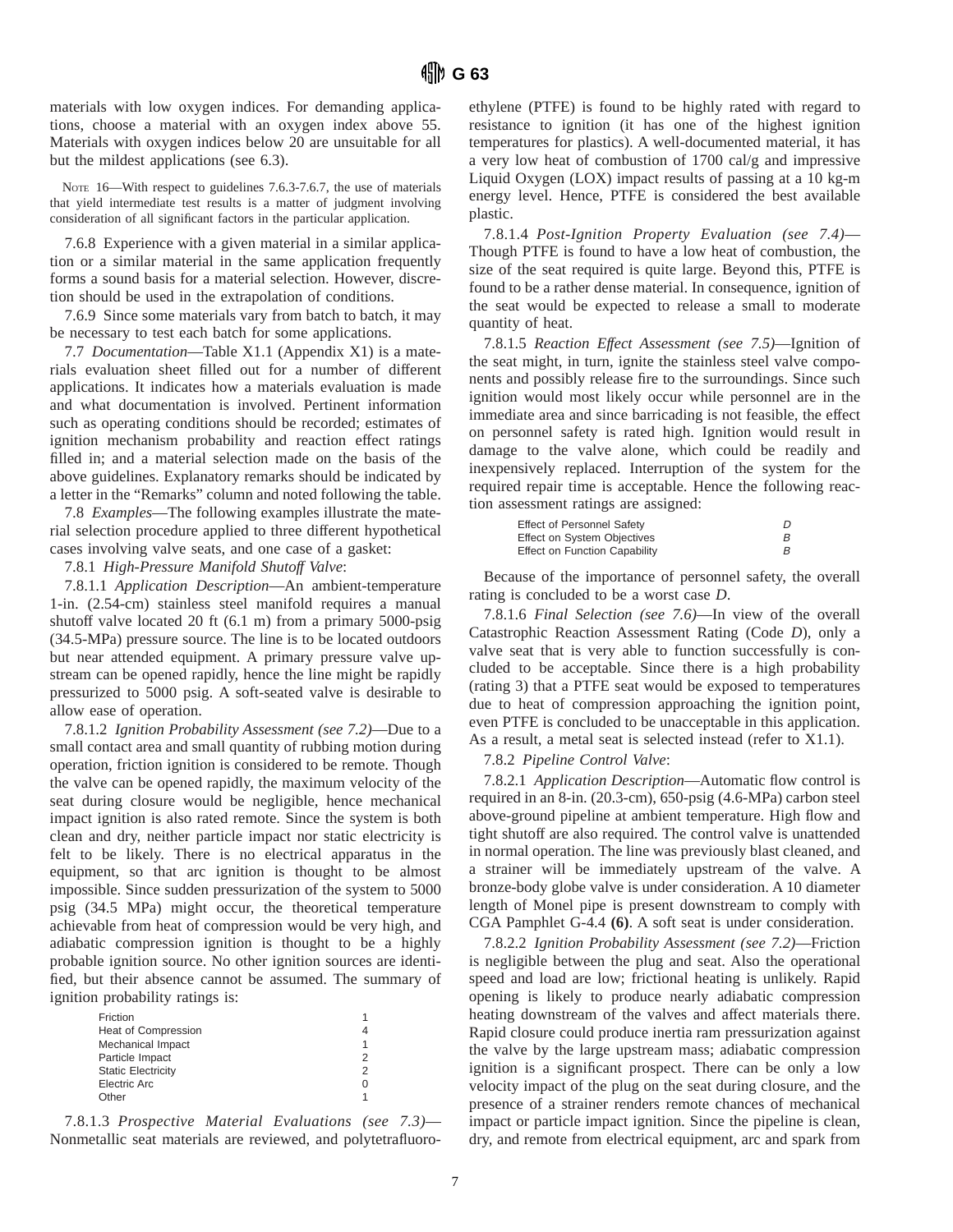associated equipment or static discharge are unlikely. The pipeline is grounded and subject to lightning strikes. However, in the event of so intense an ignition event, the role of valve seat would be relatively unimportant. No other ignition mechanisms are identified, but their absence cannot be assumed. The summary of ignition probability ratings is:

| Friction                   |   |
|----------------------------|---|
| <b>Heat of Compression</b> | 3 |
| Mechanical Impact          |   |
| Particle Impact            |   |
| <b>Static Electricity</b>  |   |
| Electric Arc               |   |
| Other                      |   |

7.8.2.3 *Prospective Material Evaluations (see 7.3)*—The probable exposure to heat of compression ignition requires a material with a high ignition temperature; PTFE has one of the highest autoignition temperatures capable of withstanding predictable temperatures. PTFE also has a low heat of combustion, and excellent mechanical impact test results. PTFE is also readily available and superior to the alternative of nylon. Hence PTFE is taken under consideration.

7.8.2.4 *Post-Ignition Property Assessment (see 7.4)*— Though PTFE has a low heat of combustion, the mass of PTFE present in the seat is large and PTFE is rather dense; complete combustion would represent a large heat release. In contrast, the PTFE is in excellent contact with a massive bronze body and the gas-wetted area is modest. As a result, the very compatible brass body should resist ignition and remain intact. Ignition of the downstream carbon steel piping is rated unlikely because of the 10 diameter isolation section of monel pipe.

7.8.2.5 *Reaction Effect Assessment (see 7.5)*—Ignition of the seat would be unlikely to produce a major release of fire nor to ignite the pipeline. Since the valve and neighboring pipeline are unattended, the effect of personnel safety is rated negligible (*A*). Combustion of the seat in the absence of penetration would not interrupt oxygen supply to the pipeline, nor would the combustion products force a long-term process problem. Combustion of the seat, when the valve is closed would supply oxygen to the pipeline, but the system can safely control this flow. Hence the effect on system objectives is rated negligible (*A*). Finally, since only the valve seat is expected to react, the effect on functional capability is rated marginal (*B*). The overall reaction effect rating is therefore the marginal (*B*) rating of the effect on functional capability.

7.8.2.6 *Final Selection (see 7.6)*—Among the materials available for valve seats, only PTFE rated acceptable relative to the probable exposure to heat of compression. The destructive potential of PTFE is acceptable and yields an acceptable reaction effect. As a result, PTFE is selected for the seat application.

#### 7.8.3 *Reactor Butterfly Valve*:

7.8.3.1 *Application Description*—Several 12-in. (30-cm) remotely operated butterfly valves are required for controlling flow to a reactor. The piping is stainless steel. The temperature is essentially ambient. The operating pressure is 2 psig (13.8 kPa gage). The gas velocity is 40 ft/s (12.2 m/s). Elastomer linings for use as seats in cast steel valves with bronze disks are under consideration.

7.8.3.2 *Ignition Probability Assessment (see 7.2)*—A review

of the operating conditions and the system indicates that no ignition mechanism is likely to be present. Valve breakaway and sealing torque are low, and the valve is slow-operating, so disk-to-seat friction and mechanical impact are rated as remote probabilities. The relatively low gas velocity and the cleanness of the stainless steel line minimize particulate impact and static electricity, which are rated unlikely and remote, respectively. Heat of compression is almost impossible at the low pressures involved. There is no electrical apparatus that could produce ignition, and therefore a remote rating is assigned. No other mechanisms of ignition are foreseen, but their absence cannot be assumed. Therefore a summary of the ignition probability assessment is:

| Friction                   |  |
|----------------------------|--|
| <b>Heat of Compression</b> |  |
| Mechanical Impact          |  |
| Particle Impact            |  |
| <b>Static Electricity</b>  |  |
| Electric Arc               |  |
| Other                      |  |

7.8.3.3 *Prospective Material Evaluations (see 7.3)*—For economy, it is desirable to use the manufacturer's standard CR elastomer liner (chloroprene rubber), which also functions as a seat. Oxygen compatibility tests on the liner material give the following results:

| Autoignition temperature in 2000 psig    | 200         |
|------------------------------------------|-------------|
| $(13.8 \text{ MPa})$ O <sub>2</sub> , °C |             |
| Impact, minimum drop height, in. (mm)    | 27 (680)    |
| Heat of Combustion, cal/q (MJ/kq)        | 5800 (24.3) |

7.8.3.4 *Post-Ignition Property Evaluation (see 7.4)*—The relatively high total heat release potential (5.8 kcal/g  $\times$  8.8 kg per liner  $= 51 000$  kcal per liner) is substantial but is expected to be released at a fairly low rate in 2 psi (13.8 kPa gage) oxygen.

7.8.3.5 *Reaction Effect Assessment (see 7.5)*—Ignition of the seat would not likely ignite the cast steel valve body or the stainless steel piping; a release of flame would also be unlikely. Also, the valves are located on top of the reactor, isolated from personnel or other equipment. As a result, the effect on personnel safety is rated negligible. Damage in the event of an ignition would likely be less than \$1000 and the process upset would be minimal due to parallel manifolding. For these reasons, the effect on system objectives is rated negligible, and the effect on functional capability is rated marginal. The summary of the Reaction Effect Assessment is:

| Effect on Personnel Safety      |  |
|---------------------------------|--|
| Effect on System Objectives     |  |
| Effect on Functional Capability |  |

The overall assessment is a marginal *B* rating.

7.8.3.6 *Final Selection (see 7.6)*—In view of the rather mild marginal rating resulting from modest repair costs alone, the CR elastomer with a medium resistance to ignition is justified, consistent with 7.6.1.2. The judgment is buttressed by reference to Table X1.1 which indicates successful use of this material in a nearly identical situation.

#### 7.8.4 *Pipeline Gasket*:

7.8.4.1 *Application Description*—A gasket is required for use between flanges in a 900-psig (6.2-MPa) centrifugal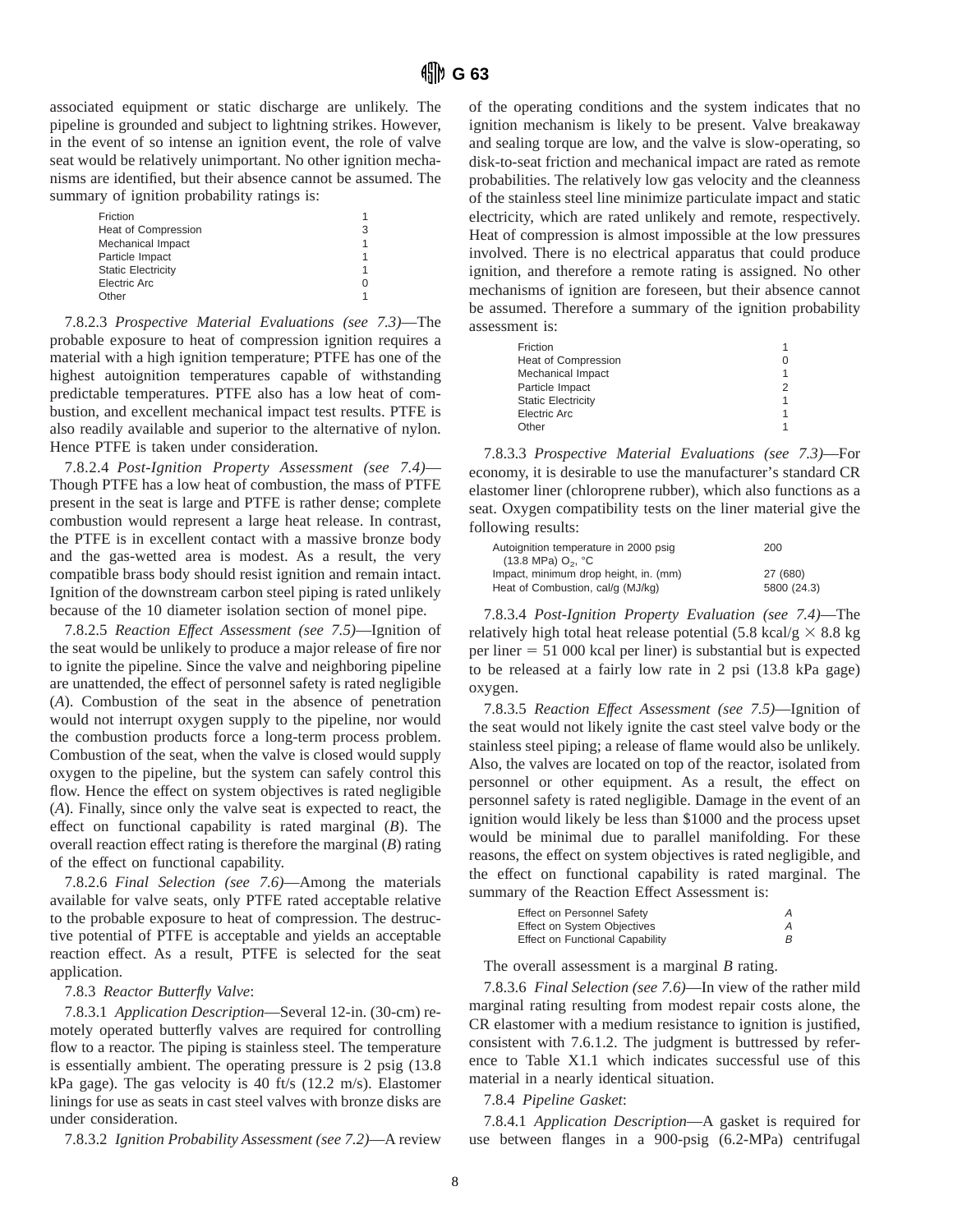compressor discharge to a carbon steel pipeline. Gas temperatures of 150°C are possible. The flange is unattended and remotely located.

7.8.4.2 *Ignition Probability Assessment (see 7.2)*—There is no friction source in a flange system, therefore friction ignition is essentially impossible. Due to the inherent volume in the pipeline, pressure relieving devices, limited flow rate of the compressor, and the fact that the flange is not at a dead end, rapid pressurization is a remote possibility. In addition, there are no mechanical motions that might produce impact of the gasket. Particles might be produced and might be accelerated to the gas velocity, however, direct impact on the gasket is unlikely since the gasket will be installed by qualified mechanics and will, therefore, be properly and completely isolated between the steel flanges. The absence of associated electrical equipment and shielding indicate a remote chance of static electricity or electric arc ignition. No other sources are foreseen, but their absence cannot be assumed. The summary of ignition probability ratings is:

| Friction                  |  |
|---------------------------|--|
| Heat of Recompression     |  |
| Mechanical Impact         |  |
| Particle Impact           |  |
| <b>Static Electricity</b> |  |
| Electric Arc              |  |
| Other                     |  |
|                           |  |

7.8.4.3 *Prospective Material Evaluations (see 7.3)*—A wide range of materials are available ranging from PTFE to rubber gaskets. Typical commercial gaskets of asbestos/SBR rubber are mechanically desirable and readily available. The autoignition temperature of PTFE and CTFE is found to be high, while asbestos/SBR gaskets have autoignition temperatures of roughly 200°C. Mechanical creep (cold flow) of PTFE is a mechanical concern.

7.8.4.4 *Post-Ignition Property Evaluations (see 7.4)*— Available gaskets have a wide range of heats of combustion. PTFE and CTFE are among the lowest and exhibit excellent results in other test types. The asbestos/SBR gaskets in many cases have heats of combustion as low as PTFE and CTFE. Rubber gaskets tend to have high heats of combustion. In addition, the total mass of gasket present tends to be quite small, and it is in excellent contact with massive metal flanges. In consequence, ignition of the gasket would tend to release a small quantity of total heat, and propagation would tend to be inhibited.

7.8.4.5 *Reaction Effect Assessment (see 7.5)*—Ignition of the gasket might produce ignition of the flange. Since the area is unattended, the effect on personnel would be negligible. The delivery of product would be interrupted but could be backedup, yielding a marginal effect on system objectives. Similarly, limited damage that is rapidly repairable would result, yielding a marginal effect on functional capability. Hence the following reaction effect assessment ratings are assigned:

| <b>Effect on Personnel Safety</b>      | Α |
|----------------------------------------|---|
| <b>Effect on System Objectives</b>     | В |
| <b>Effect on Functional Capability</b> | R |

As a result the overall rating is a marginal *B*.

7.8.4.6 *Final Selection (see 7.6)*—In view of the overall marginal reaction assessment rating, a gasket of moderate compatibility is acceptable. In the case of asbestos/SBR, the heat of combustion and total heat release compare favorably with highly acceptable PTFE. In addition, if ignition does occur, the asbestos matrix would likely remain in the thin seal region and act to interfere with the diffusion of oxygen to the flame zone, as well as combustion products away from the flame zone; this effect in combination with the thermal mass of the flanges might aid self-extinguishment. Finally, though the autoignition temperature of the asbestos/SBR is much lower than PTFE, and, indeed, is not the desired 100°C above the use temperature, there are no foreseeable mechanisms to produce brief temperature excursions that might approach ignition in a system with such a large thermal inertia. In this case, a 50°C margin between measured autoignition temperature and use temperature is felt to be acceptable and an asbestos/SBR gasket is chosen.

#### 7.8.5 *Gas Filters*:

7.8.5.1 *Application Description*—Oxygen gas for electronics-industry microchip manufacture with a purity of 99.5 % has to be filtered at a maximum pressure of 200 psig (1481 kPa) and a maximum temperature of 200°F (93.3°C). The oxygen supply stream will contain no particles greater than 100 µm in size. The maximum expected gas velocity that may impinge onto the filter surface is 20 m/s. Several stages of progressively finer filtration will be used. Some of the filters will be located in areas close to personnel.

7.8.5.2 *Ignition Probability Assessment (see 7.2)*—Since there is no physical rubbing in a filter, the prospect of friction ignition should be almost impossible. The filter might be located at the end of a piping run of significant volume that will have to be occasionally pressurized. Guide G 88 indicates that at a 200 psig final pressure, compression of ambienttemperature, atmospheric-pressure oxygen may produce final temperatures on the order of 344°C (653°F). If the initial temperature is 200°F, the final temperature may be 496°C (926°F). Therefore, depending upon filter material and the fact that filters tend to have high surface-area-to-volume ratios and tend to collect particles that may be easily ignited, heat of compression ignition is probable. The planned filters contain no moving parts, therefore mechanical impact ignition is almost impossible. The upstream systems will contain valves that might generate particles and depending upon other metallic materials present, might develop corrosion products. As a result, the prospect of particles striking the filter surface is great. The gas velocity is well below the maximum allowed by CGA Pamphlet G-4.4 which applies for carbon steel and stainless steel piping systems in nonimpingement circumstances; however, in this case, the particles will impinge on the filter surface itself. If the particles have been heated by impacts, they may be effective ignition sources upon contact with nonmetallics, and, since a filter is an inherent impingement site, compliance with CGA Pamphlet G-4.4 by virtue of the present velocity would be questionable even for a metal filter surface. The likelihood of charge separation and electrostatic buildup is small in a metal system, although, because some filter media are excellent dielectrics, this possibility cannot be ruled out completely. There are no associated electrical services foreseen that might lead to arcing. No other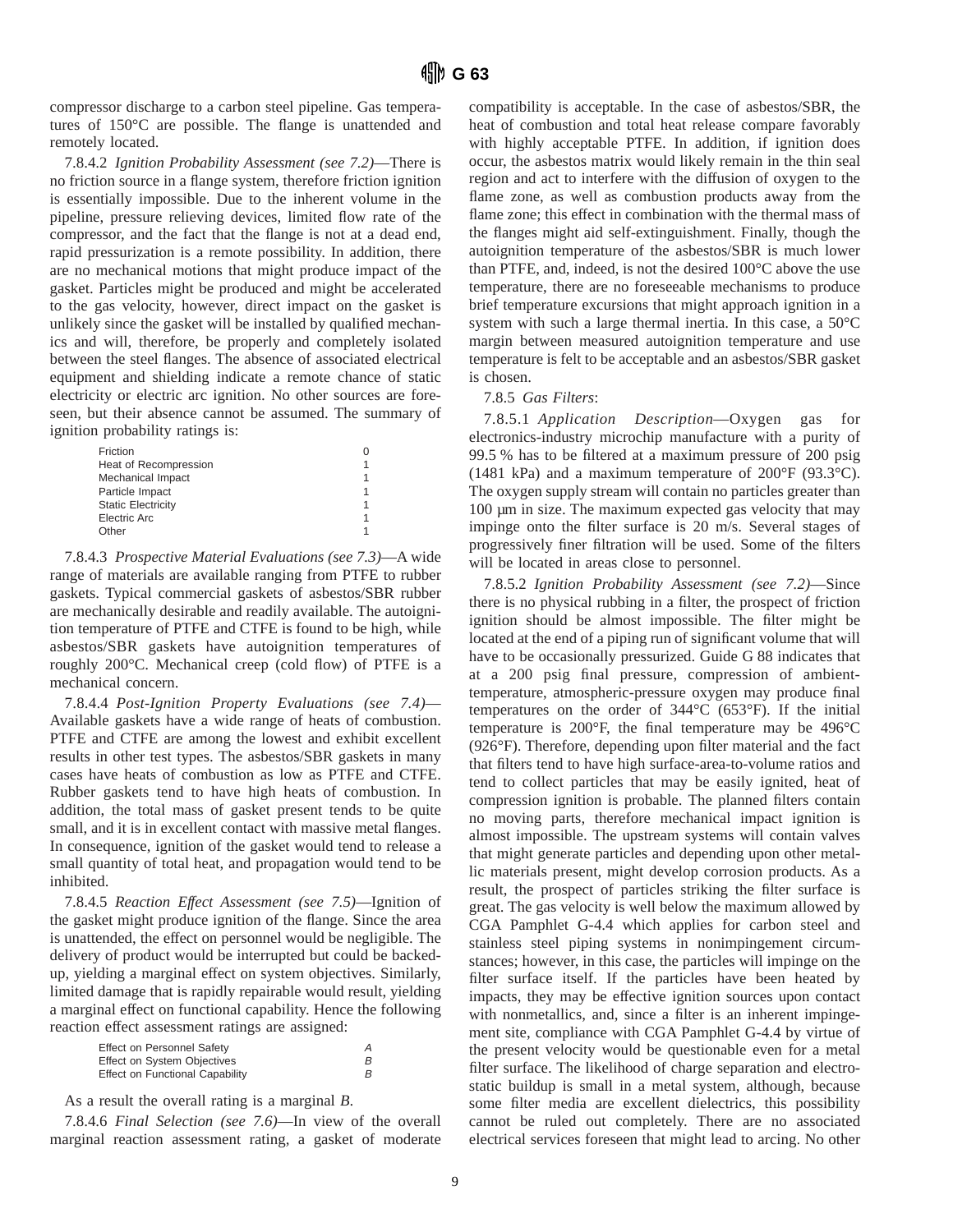ignition sources are identified but their absence cannot be assumed. The summary of ignition probability ratings is:

| Friction                          |   |
|-----------------------------------|---|
| <b>Heat of Compression</b>        | 3 |
| Mechanical Impact                 |   |
| Particle Impact (nonmetals media) |   |
| Particle Impact (metallic media)  | 3 |
| <b>Static Electricity</b>         | 2 |
| Electric Arc                      | O |
| ∩ther                             |   |

7.8.5.3 *Prospective Material Evaluations (see 7.3)*—Filter media are available in fully oxidized materials such as fiberglass or fired ceramics; these materials are virtually nonflammable in oxygen provided they do not incorporate binders. Media are also available in metals that have been sintered or spun for wire, and these typically exhibit a range of acceptabilities and all partical metallic materials such as bronze, Monel, nickel, and stainless steel have much higher ignition temperatures than nonmetals. Finally, media are available in polymeric materials including nylon, PTFE and others. These nonmetallic materials include the latest membrane-type filter media which exhibit the ability to filter to very fine particle size but that utilize very thin, high-surface-area components. Thin materials are likely to be very ignition-responsive to high temperature particle contact or elevated temperatures due to heat of compression. The desirability ranking of the assorted materials was in the order glass and ceramic first (on the basis of being nonignitable), metals second (with brass, bronze, nickel and Monel much preferred over stainless steel, in accordance with Guide G 94), and polymers last (with PTFE and PFA preferred over nylon).

7.8.5.4 *Post-Ignition Property Evaluation (see 7.4)*—Since the fiberglass and ceramic materials are basically nonflammable, a fire of the media itself is not possible. In the case of metallic media, brass and bronze, Monel, Inconel 600, and nickel are shown to be highly propagation resistant 0.125-in. (0.31-cm) diameter rods by available data, while stainless steel is likely to propagate a fire under at least some conditions of expected operation (see Guide G 94). The polymer materials are all likely to extensively combust under most of the anticipated system parameters. Polymers like PTFE and PFA are likely to produce much less heat release and damage than polymers such as nylon and polysulfone; however, in the case of membrane-type filters, the quantity of polymer present is very large, being on the order of kilograms, such that even a fire of PTFE may cause penetration or weakening with rupture of the system as well as ignition of other system materials including piping if metals such as carbon steel or stainless steel are used.

7.8.5.5 *Reaction Effect Assessment (see 7.5)*—The ignition mechanisms would be inconsequential with fiberglass or ceramic filters having light particle loadings. The ignition mechanisms are unlikely to ignite bronze, brass, Monel, Inconel, or nickel media. A prospect of igniting stainless steel media exists, and burning stainless steel would be a powerful ignition source that may involve other materials such as carbon steel and stainless steel structural members. Burning stainless steel media, even within a copper, brass, Monel, Inconel, or nickel piping system, might melt through and release oxygen and burning metal slag. The relative ease of igniting the polymer membrane filters and their large mass also raises a likelihood of rupture, ignition or penetration of the metal piping with the release of fire. Although the filter membrane elements are large in comparison to typical polymers in an oxygen system, the overall filter assemblies are small in terms of system hardware. Therefore, replacement is possible in an acceptable time frame, however, debris released may pose a cleanup problem downstream. This debris may be irrelevant in many traditional oxygen systems, but could be unacceptable to ultraclean processes. The systems tend to be ganged, so that damage to one system would not be a major disruption. Hence the following reaction assessment ratings are assigned:

| Effect on Personnel Safety:                   |   |
|-----------------------------------------------|---|
| (fiberglass, ceramic media)                   | Α |
| (brass, Monel, nickel, Inconel, media)        | Α |
| (stainless steel, polymer media)              | C |
| Effect on System Objectives:                  |   |
| (fiberglass or ceramic media)                 | А |
| (brass, bronze, Monel, Inconel, nickel media) | Α |
| (stainless steel or polymer media)            | в |
| <b>Effect on Functional Capability</b>        |   |

As a result, the overall rating is a critical "C" for stainless steel or polymer media based upon the personnel safety effect rating and is a marginal "B" rating for fiberglass, ceramic, brass, bronze, Monel, Inconel, or nickel media based upon the less demanding effect on functional capability.

7.8.5.6 *Final Selection (see 7.6)*—Since some of the prospective materials yield an overall critical reaction-effectassessment fiberglass or ceramic media were highly preferred in combination with copper-based or nickel-alloy structural members. In this case, the requirements of the process dictate stainless steel structural members sized in general with the criteria of CGA Pamphlet G-4.4. As a result, the structural members are a conceivable participant in any significant internal fire. The desirability of the ceramic or fiberglass media are thus, accentuated. However, fiberglass media is unacceptable to the process, and ceramic filters have not been located to provide the required filtration levels. In turn, the next most desirable media was metallic with the copper-based and nickel-alloy media preferred to stainless steel. Here again, the copper-based options (including Monel) were unacceptable to the process, and, hence, nickel or Inconel are the preferred options. However, the filtration ability of available nickel-alloy mesh is inadequate to achieve the required submicrometre filtration, membrane filters were found to be required for mechanical reasons. Among the membrane filters, PTFE supported on PFA exhibits the best test results in oxygen index, ignition temperature, and heat of combustion tests (see Tables X1.2, X1.4, and X1.5), and was concluded to be the least flammable practical material. Because of the large mass and presumed susceptibility to ignition of the membrane configuration even with PTFE and PFA media, additional precautions were felt necessary. To mitigate against particle impact ignition, a prefilter of nickel mesh of 10–30 micron pore size was located immediately upstream of the filter. This serves to intercept any hot particles or particles that may ignite on impact that might otherwise impinge on the ignition-responsive membrane surface. Also, operational procedures with both equipment designs and administrative controls were adopted to ensure that rapid pressurization of the system does not occur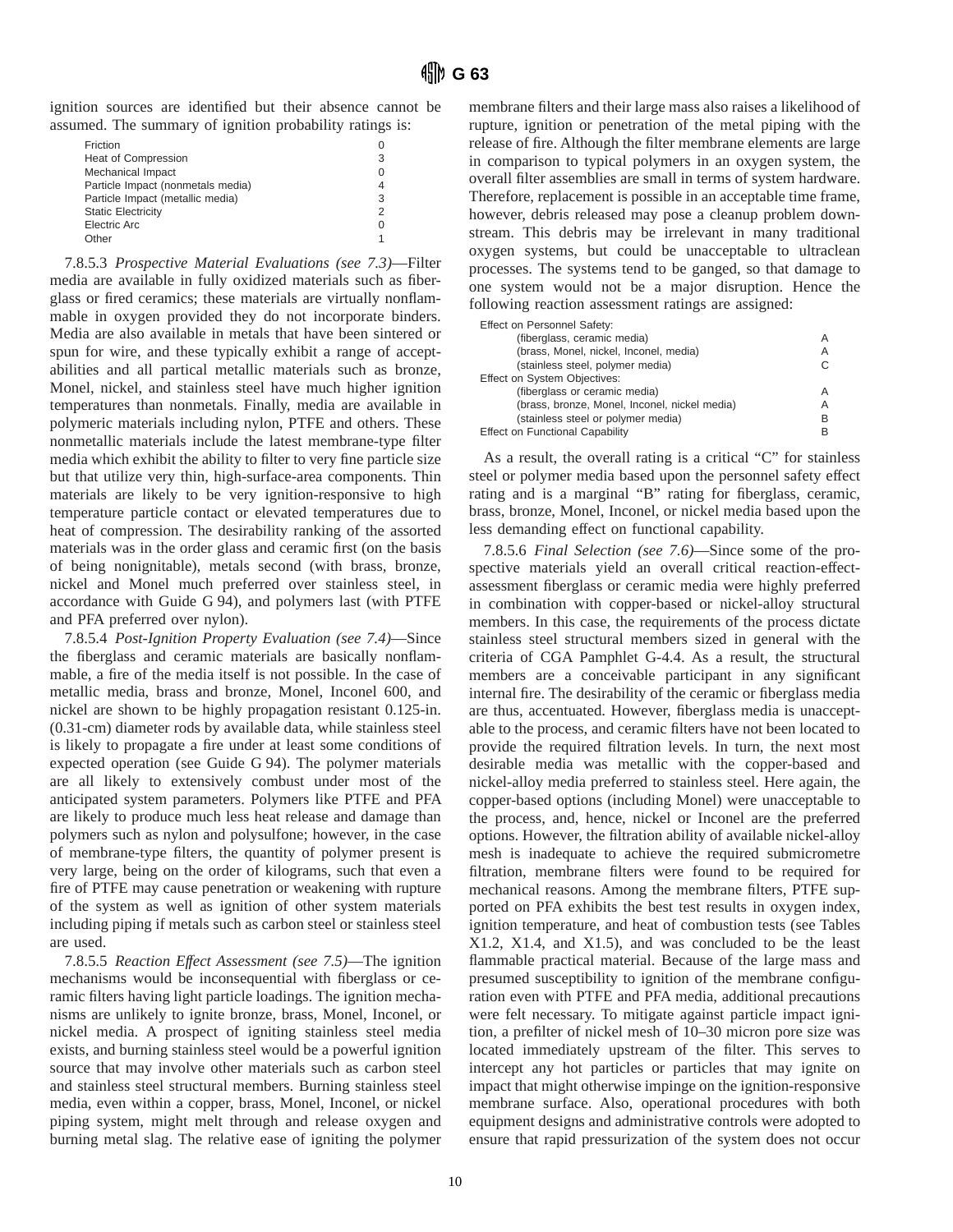(for example, fast-opening valves such as ball valves are not used upstream of the filters, and operators are trained to carefully open valves slowly). Finally, installations were adopted to provide shielding of the filters by placing them behind panels or equipment where possible. In those cases where personnel frequented the immediate vicinity of any of the filters, the filter was mounted within a rigid section of firmly secured, heavy-wall pipe to serve as a shield and to safely deflect any releases. On this basis and with the precautions discussed, PTFE/PFA media were selected for the finer levels of filtration.

#### 7.8.6 *Vacuum Pump Oil*:

7.8.6.1 *Application Description*—A lubricating oil is required for use in a rotary-vane vacuum pump used in several general service applications including: the evacuation of cylinders prior to filling, the evacuation of cryogenic vessel annular spaces, and the evacuation of oxygen from laboratory systems prior to maintenance. The suction of the pump can be exposed to pure oxygen because the cylinders or system may not be completely empty and because there can be oxygen leakage into the annular region. Steps can be taken to vent oxygen or to limit its pressure through the use of relief valves.

7.8.6.2 *Ignition Probability Assessment*—Friction is inherently present between the vanes and the pump housing, but in a normal pump, the oil's lubricity and heat transfer properties would tend to limit the amount of frictional heating, unless a failure occurs. Near-adiabatic compression should also be present but of limited effect because compression of the low suction pressure in the pump to one atmosphere would not yield large amounts of dense hot gas. This near-adiabatic compression would be much more significant if the feed to the pump was at a high pressure. Steps taken to prevent the application of high pressure such as the assured venting of the source of pressure prior to evacuation or the use of a pressure relief device on the pump suction can protect against this prospect. The pump vanes do not strike other components during their motion, hence mechanical impact is not expected. Particles in the suction can achieve significant velocity and strike the pump surfaces because the pressure drop across the pump can be greater than two-to-one and yield sonic velocities. The suction can be filtered to reduce this risk, and the risk is inherently less in the evacuation of clean cylinders than for vacuum space and systems using the pump in a portable fashion where frequent exposure to air may introduce contamination. Nonetheless, impact ignition of oil is not likely, and at one atmosphere, ignition of the metallic pump components is a remote prospect. The presence of generally clean dry gas and the absence of internal electrical equipment preclude electric arcing and sparking. Proper grounding gives protection against the prospect of a lightning strike. No other ignition mechanisms are identified, but inasmuch as there is a continuous rotation, a general heating of the pump is possible, and at least one incident is known where a vacuum pump in an insulated vessel experienced a fire attributed to overheating. The subject pump will enjoy good environmental air circulation. No other ignition assignments are made. The summary of ignition probabilities is:

7.8.6.3 *Prospective Material Evaluation (see 7.3)*— Commercial vacuum pump oils are available as hydrocarbon (HC), silicone, phosphate esters (PE), and the fluorocarbons chlorotrifluoroethylene (CTFE) and perfluoropolyethers (PFPE). The exposure to friction and normal elevated temperatures suggest a high ignition temperature is important. To a lesser extent near-adiabatic compression also adds to this desirability. Oils in these candidate classes are found to have the following autoignition temperatures in Table X1.2:

| <b>CTFF</b>    | 374 to 427 + $^{\circ}$ C |
|----------------|---------------------------|
| <b>PFPF</b>    | 410 to 427 + $^{\circ}$ C |
| PF.            | 235 to 266°C              |
| Fluorosilicone | 232 to 249°C              |
| HC.            | 190 to 199 °C             |
| Silicone       | 216 to 241°C              |

In terms of heat of combustion, Table X1.4 allows the following ranking:

```
PFPE
CTFE
PE
Fluorosilicone
HC<sub>c</sub>Silicone
```
7.8.6.4 *Post-Ignition Property Evaluation (see 7.4)*—The candidate oils have a wide range of heats of combustion as was previously noted. Since a vapor cloud or aerosol (which may burn much like a vapor cloud) might be present in the pump discharge case, a gas phase explosion is a concern and oils of greater heats of combustion will be a greater hazard due to the much smaller concentrations necessary to yield a flammable mixture, as well as the greater damage potential if they are burned. Most oil-lubricated vacuum pumps contain quantities of oil that are large compared to the amount of other nonmetallic oxygen system components. Hence, the post-ignition consequences of an oil fire would be expected to be severe and, indeed, explosions of vacuum pumps are known.

7.8.6.5 *Reaction Effect Assessment (see 7.5)*—Ignition of an aerosol or vapor cloud might produce an explosion and possible rupture of the pump case. If the pump is used for evacuating cylinders prior to filling, the likely presence of personnel is low and the pump can be isolated or shielded which would result in a low chance of injury. Portable use for vacuum jacket maintenance or general evacuation of oxygen systems (perhaps in a laboratory), would be much more likely to result in personnel in the vicinity of the pump. Loss of the pump during a fire could interrupt the cylinder filling operation, maintenance or lab operations, but pumps are relatively easy to replace and can be backed up for reasonable expense. Hence the effect on system objectives is marginal at worst. Similarly, the damage can be limited to the pump, itself, and, therefore, the effect on functional capability would not be rated more than marginal, and yet not negligible for pumps represent a significant cost. As a result the summary reaction effect assessments are: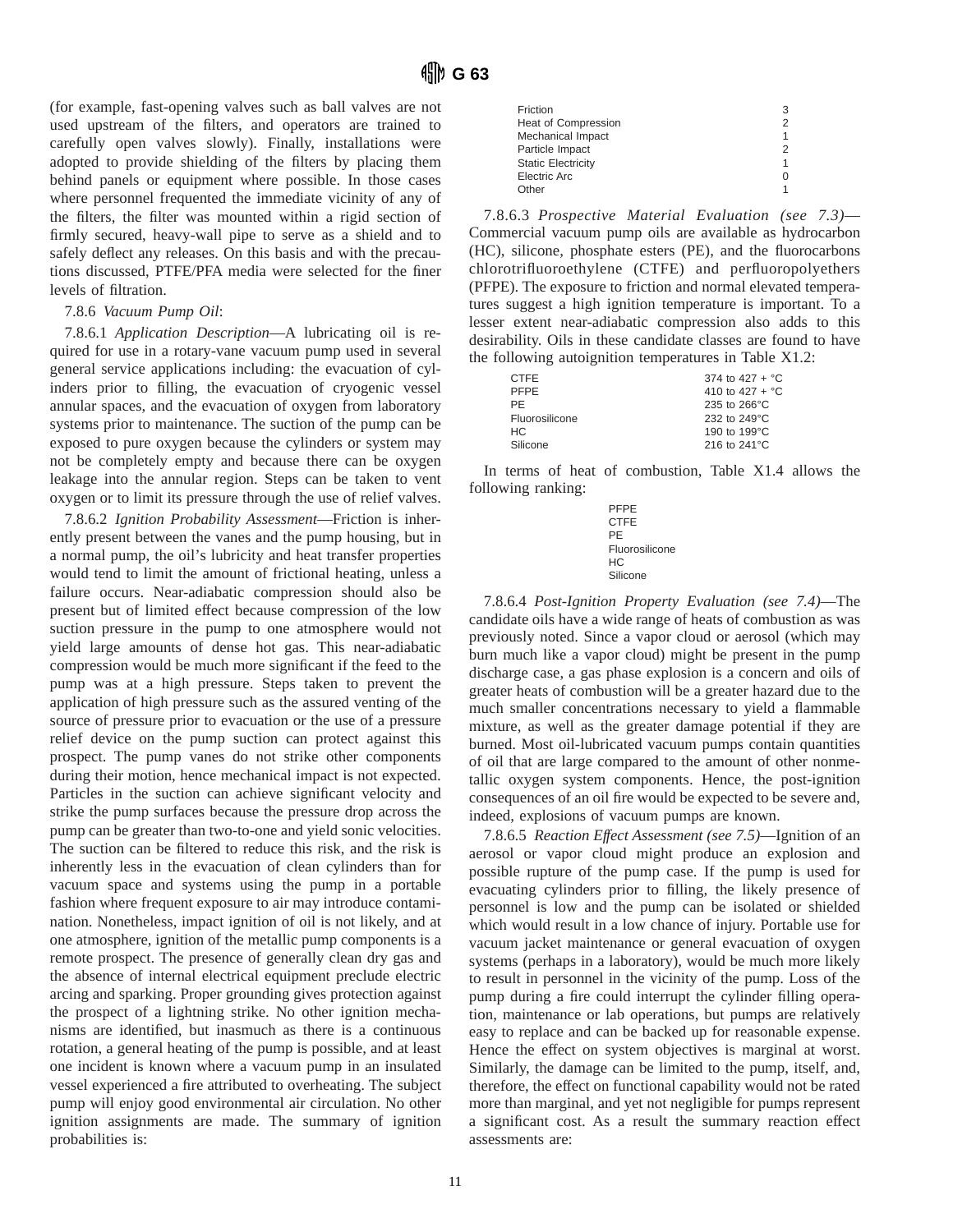| Effect on personnel safety      | $C$ (general use), $B$ (cylinder filling) |
|---------------------------------|-------------------------------------------|
| Effect on System objectives     | в                                         |
| Effect on functional capability | В                                         |

Consequently, the overall reaction effect assessment is a critical *C* rating for general use of the pump, but a milder marginal *B* rating for the cylinder filling function.

7.8.6.6 *Final Selection (see 7.6)*—In view of the overall" critical" reaction effect assessment when the pump is used for general service to do system maintenance, vacuum jacket evacuation, and cylinder evaluation prior to filling, the most fire-resistant oils are preferred. The marginal rating for the use in evacuating cylinders prior to refilling might allow some latitude in the choice of oil for this particular function. The candidate oils were found to fall into one of three categories: those having favorably high autoignition temperatures and favorably low heats of combustion (PFPE and CTFE), those having favorable high autoignition temperature but unfavorable high heat of combustion (PE), and those having unfavorable autoignition temperature and heat of combustion (fluorosilicone and HC). Examination of the "Examples of Materials in Use" column of Table X1.9 indicates that PFPE, CTFE and PE oils have all been used in vacuum pumps. Clearly, the PFPE and CTFE options are the more desirable. However, the PE oil is a less costly alternative for lower severity systems. In this case, to control cost, one pump was dedicated solely to the lower severity cylinder filling application, because the cylinders are clean and the system is controlled to prevent contamination of the oil, as well as to minimize personnel exposure. However, a second pump was obtained and limited to PFPE and CTFE oils because the remaining application in maintaining oxygen systems, including vacuum-jacketed annuli and laboratory systems have the high severity (reaction effect assessment of "critical"). Further, there is a greater chance that the oil may be exposed to contaminating materials and vapors. Since the particular property of PE oil that allows its consideration was its favorable autoignition temperature, anything that alters its ignition properties can shift it into the unfavorable category of being both easy to ignite and destructive when burned. Hence PE could not serve for the critical system. Data collection may be necessary for the specific oil chosen.

#### **8. Keywords**

8.1 autogenous ignition temperature; calorimetry; combustion; flammability; friction/rubbing; gaseous fluid impact; heat of combustion; ignition; impact; LOX/GOX compatibility; material evaluation; materials selection; mechanical impact; nonmetallic materials; oxygen index; oxygen service; particle impact; pneumatic impact; promoted ignition/combustion; sensitivity

#### **APPENDIXES**

#### **(Nonmandatory Information)**

#### **X1. MATERIALS EVALUATION DATA SHEETS**

X1.1 *Introduction*—The following data sheets (Table X1.1) contain examples of typical applications divided into several functional categories such as valve seats, gaskets, lubricants, etc. This table will be revised periodically to include new applications and new suggested acceptance criteria, as more and better ASTM standard test procedures are developed. The following comments apply:

X1.1.1 The applications and the values shown are typical of those encountered in industrial and Government Agency practice and were chosen as examples of how this material evaluation procedure is used.

X1.1.2 The values shown in the various test columns are not necessarily actual test results, but, as indicated, are suggested minimum (or maximum for heat of combustion) test results required for acceptance. They are not to be construed as ASTM, industry, or Government standards or specifications. Test Data for selected materials are given in Tables X1.2-X1.6.

X1.1.3 In the "Examples of Materials in Use" column of the data sheet, various materials are indicated as being in current use for particular applications. This mention of particular materials is for information purposes only and does *not* constitute an endorsement or recommendation by ASTM of a particular material. Furthermore, the omission of any material does not necessarily imply unsuitability.

X1.1.4 Unless otherwise noted, the operating conditions are for 99.5 mol %, or higher, oxygen.

X1.1.5 Tables X1.2-X1.6 list an approximate year when a material was tested (followed by the letter "T") or when the data were listed in a report (followed by an "R"). Many data were reported in the first issue of this guide and are shown as 1980R. Actual testing and manufacturing is unknown.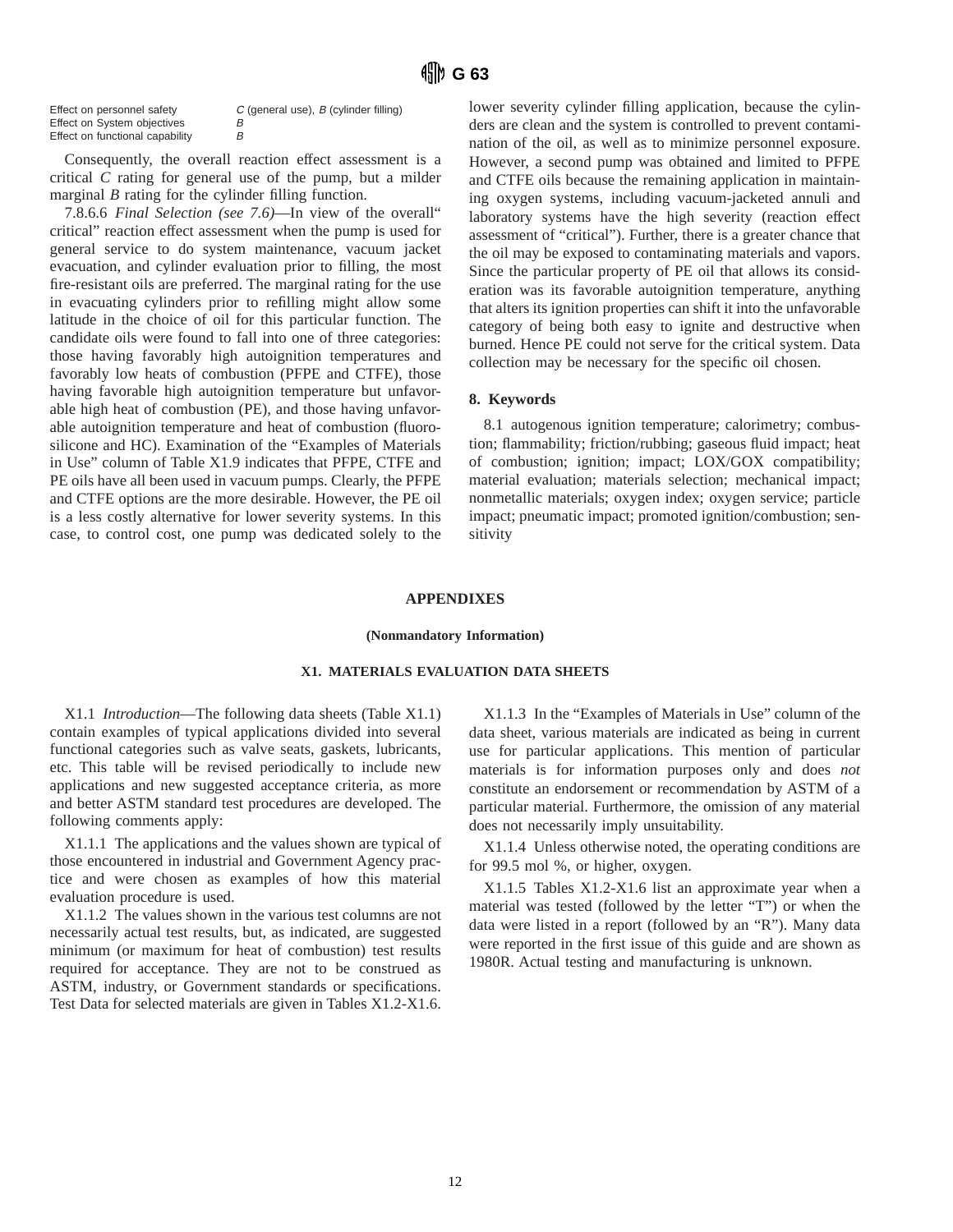|                                  | Notes                                                                                      |           | ≪ ഥ                                             | $\circ$ $\circ$                   |                                        | $\Omega$ $\mu$                                          | ⋖                                                      |                                           | Η<br>Ο<br>F,                                           | ⊲ ∞                                                                                     | $\leq$ $\omega$ $-$                                                          | $\mathrel{\mathsf{d}}$                         | ⋖                                  | $\overline{\phantom{a}}$                |
|----------------------------------|--------------------------------------------------------------------------------------------|-----------|-------------------------------------------------|-----------------------------------|----------------------------------------|---------------------------------------------------------|--------------------------------------------------------|-------------------------------------------|--------------------------------------------------------|-----------------------------------------------------------------------------------------|------------------------------------------------------------------------------|------------------------------------------------|------------------------------------|-----------------------------------------|
|                                  | Examples of<br>Materials<br>in Use                                                         |           | PTFE, PCTFE                                     | EPDM elastomer,<br>CR elastomer   |                                        | CR elastomer,<br>CSM elastomer                          | PTFE                                                   | metal seat                                | polymide Resin<br>graphite-filled                      | PTFE, glass-filled<br>unplasticized<br>PCTFE<br>PTFE,                                   | PTFE, glass-filled<br>PCTFE, FKM<br>unplasticized<br>elastomer<br>PTFE,      | elastomer<br>sponge CR                         | PTFE, asbestos-<br>filled copper   | asbestos sheet<br>compressed<br>packing |
|                                  | Minimum<br>Methods,<br><b>ASTM</b><br>Value<br>Other                                       |           |                                                 |                                   |                                        |                                                         |                                                        |                                           | 3000psia                                               |                                                                                         |                                                                              |                                                |                                    |                                         |
|                                  | ŏ<br>and                                                                                   |           |                                                 |                                   |                                        |                                                         |                                                        |                                           | $\times$                                               |                                                                                         |                                                                              |                                                |                                    |                                         |
|                                  | Oxygen<br>Method<br>D 2863,<br>$O_{2}$ , %<br>Index<br>mum<br>Mini-                        |           |                                                 |                                   |                                        |                                                         |                                                        | $\lessgtr$                                |                                                        | 95                                                                                      | 55                                                                           |                                                |                                    |                                         |
|                                  | ð                                                                                          |           |                                                 |                                   |                                        |                                                         |                                                        |                                           |                                                        | $\times$                                                                                | $\times$                                                                     |                                                |                                    |                                         |
| Suggested Acceptance Criteria    | and<br>Value, cal/g<br>(MJ/kg) <sup>C</sup><br>Calorimeter<br>Maximum<br>D 2382,<br>Method |           | 5000(20.9)                                      | 9500(39.8)                        |                                        | 9500(39.8)                                              | 2500(10.5)                                             | $\stackrel{\triangle}{\geq}$              | $\mathrel{\underline{\cup}}$                           | 2500(10.5)                                                                              | 4500(18.8)                                                                   | 9000(37.7)                                     | 4000(16.7)                         | 5000(20.9)                              |
|                                  | ŏ<br>land                                                                                  |           | $\times$                                        | $\times$                          |                                        | $\times$                                                | $\times$                                               |                                           | $\times$                                               | $\times$                                                                                | $\times$                                                                     | $\times$                                       | $\times$                           | $\times$                                |
|                                  |                                                                                            |           |                                                 |                                   |                                        |                                                         |                                                        |                                           |                                                        |                                                                                         |                                                                              |                                                |                                    |                                         |
|                                  | Method<br>Drop<br>Height,<br>D 2512,<br>Impact<br>Mini-<br>Value<br>mum                    | in.  mm   | 43                                              |                                   |                                        | $\supseteq$                                             | $43$                                                   |                                           | $\lessgtr$                                             | 43                                                                                      | 43                                                                           |                                                | 43                                 |                                         |
|                                  | ŏ<br>and                                                                                   |           | $\times$                                        |                                   |                                        | $\times$                                                | $\times$                                               |                                           |                                                        |                                                                                         |                                                                              |                                                | $\times$                           |                                         |
|                                  | Minimum<br>ignition<br>(Indus-<br>Meth-<br>Auto-<br>ods),<br>trial                         | Value, °C | 250                                             | 160                               |                                        | 200                                                     | 350                                                    | $\stackrel{\triangle}{\geq}$              | $\mathrel{\underline{\cup}}$                           | 350                                                                                     | 350                                                                          | 150                                            | 300                                | 160                                     |
|                                  | $E$ ffect $B$<br>Reac-<br>tion                                                             |           | $\bf{m}$                                        | $\bf{m}$                          |                                        | $\bf{m}$                                                | $\circ$                                                | $\circ$                                   | $\circ$                                                | $\boldsymbol{\underline{\omega}}$                                                       | $\bf{m}$                                                                     | $\prec$                                        | $\circ$                            | $\circ$                                 |
|                                  | Other                                                                                      |           | $\overline{\phantom{0}}$                        | $\overline{\phantom{0}}$          |                                        | $\overline{\phantom{0}}$                                | $\sim$                                                 | $\sim$                                    | $\sim$                                                 | $\overline{\phantom{0}}$                                                                | $\overline{}$                                                                | $\overline{\phantom{0}}$                       | $\overline{ }$                     | $\mathbf{\Omega}$                       |
|                                  | Elec-<br>tric<br>Arc                                                                       |           | $\sim$                                          | $\overline{\phantom{0}}$          |                                        | $\circ$                                                 | $\circ$                                                | $\circ$                                   | $\overline{\phantom{0}}$                               | $\circ$                                                                                 | $\circ$                                                                      | $\circ$                                        | $\circ$                            | $\circ$                                 |
|                                  | Static<br>Elec-<br>tric-<br>$\geq$                                                         |           | $\overline{\phantom{0}}$                        | $\overline{}$                     |                                        | $\overline{}$                                           | $\overline{}$                                          | $\sim$                                    | $\overline{\phantom{m}}$                               | $\circ$                                                                                 | $\circ$                                                                      | $\overline{\phantom{0}}$                       | $\sim$                             | $\overline{\phantom{0}}$                |
| Ignition Mechanisms <sup>A</sup> | pact  <br>Part-<br>$i$ cle<br>$\dot{\underline{\mathsf{E}}}$                               |           | $\overline{\phantom{0}}$                        | $\sim$                            |                                        | $\sim$                                                  | $\infty$                                               | $\sim$                                    | $\sim$                                                 | 4                                                                                       | 4                                                                            | $\overline{\phantom{m}}$                       | $\overline{\phantom{0}}$           | $\sim$                                  |
|                                  | chan-<br>pact<br>Me-<br>$\underline{\dot{\mathsf{E}}}$<br>ical                             |           | $\sim$                                          | $\overline{\phantom{0}}$          |                                        | $\sim$                                                  | $\sim$                                                 | $\overline{\phantom{0}}$                  | $\overline{ }$                                         | $\overline{ }$                                                                          | $\overline{}$                                                                | $\overline{\phantom{0}}$                       | 4                                  |                                         |
|                                  | Heat<br>Com-<br>pres-<br>sin<br>$\overline{\sigma}$                                        |           | $\overline{ }$                                  | $\circ$                           |                                        | $\circ$                                                 | $\sim$                                                 | S                                         | $\sim$                                                 | S                                                                                       | S                                                                            | $\circ$                                        | $\circ$                            |                                         |
|                                  | Fric-<br>tion                                                                              |           | $\overline{\phantom{0}}$                        | $\overline{\phantom{0}}$          |                                        | $\sim$                                                  | S                                                      | $\overline{\phantom{m}}$                  | S                                                      | $\infty$                                                                                | S                                                                            | $\circ$                                        | $\overline{\phantom{0}}$           | $\circ$                                 |
|                                  | Gage Pressure                                                                              | kPa       | 1700                                            | $\overline{4}$                    |                                        | 620                                                     | 4500                                                   | 35000                                     | 10000 70000                                            | 6200                                                                                    | 6200                                                                         | $20$                                           | 1700                               | 4100                                    |
|                                  |                                                                                            | psi       | 250                                             | $\sim$                            |                                        | $\overline{5}$                                          | 650                                                    | 5000                                      |                                                        | 900                                                                                     | $\overline{500}$                                                             | $\infty$                                       | 250                                | 600                                     |
| Operating Conditions             | pera-<br>Tem-<br>ture                                                                      | ပ္စ       | $-200$ to<br>$+50$                              | 50                                |                                        | 50                                                      | 50                                                     | 120                                       | $\overline{C}$                                         | $-197$ to<br>$+204$                                                                     | $-29$ to<br>+204                                                             | 50                                             | $-200$ to<br>$+50$                 | 50                                      |
|                                  | Application                                                                                |           | 2-in. solonoid<br>liquid control<br>Valve Seat: | wastewater<br>valve<br>$12 - in.$ | recirculation<br>gate valve<br>reactor | switching plug<br>6-in. pressure<br>adsorption<br>swing | control valve,<br>8-in. pipeline<br>S.S. ball<br>valve | shut-off globe<br>1-in. manifold<br>valve | 0.90-in. port<br>through ball<br>Inconel ball<br>valve | seat material<br>oxygen and<br>Manual valve<br>for liquid<br>gaseous<br>oxygen<br>valve | seat material<br>for gaseous<br>Manual valve<br>service<br>oxygen<br>service | Wastewater<br>treatment<br>reactor<br>Gaskets: | Liquid transfer<br>manhole<br>hose | Piping flange                           |

TABLE X1.1 Typical Material Evaluation Data Sheet **TABLE X1.1 Typical Material Evaluation Data Sheet**

**G 63**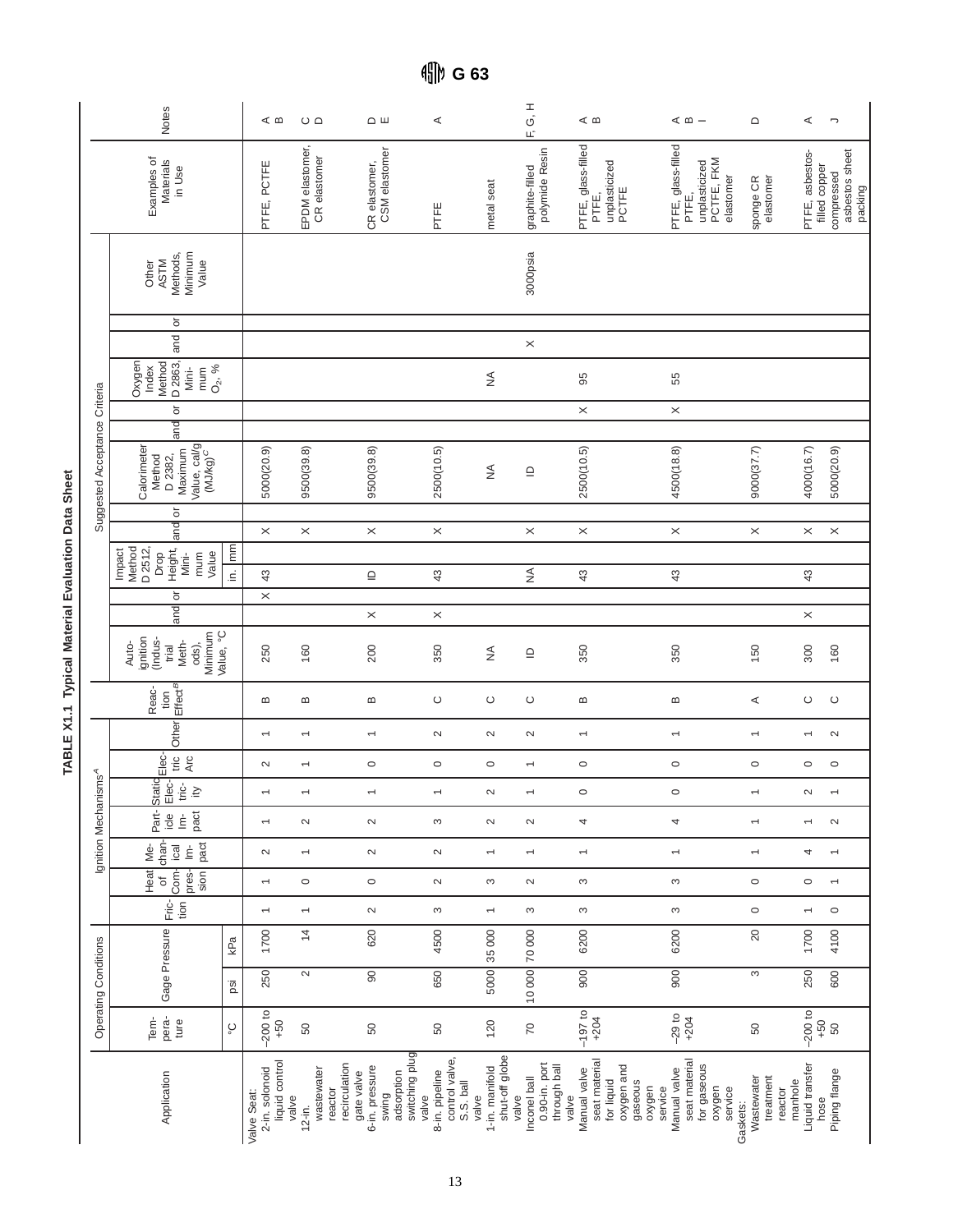|                                  | Notes                                                                               |                  | $\leq$ $\lessdot$                    | $\frac{1}{2} \sum_{i=1}^{n}$                                         | $\times$                                                        |                                                         | ΣZ                                     | Σ                                          | z                        | z                                            | zΣ                                             | > 0                                                            | ΣZ                                                               |                                                      |
|----------------------------------|-------------------------------------------------------------------------------------|------------------|--------------------------------------|----------------------------------------------------------------------|-----------------------------------------------------------------|---------------------------------------------------------|----------------------------------------|--------------------------------------------|--------------------------|----------------------------------------------|------------------------------------------------|----------------------------------------------------------------|------------------------------------------------------------------|------------------------------------------------------|
|                                  | Examples of<br>Materials<br>in Use                                                  |                  | fiber-filled PTFE<br>lead, graphite, | asbestos sheet<br>VMQ elastomer<br>compressed<br>packing<br>copper   | copper                                                          | PCTFE, PFPE,                                            | phosphate<br>tricresyl                 | silicone grease<br>PCTFE                   | PFPE                     | silicone grease<br>PFPE                      | PFPE, PCTFE                                    | phosphate ester<br>silicone fluids,                            | PCTFE, PFPE                                                      |                                                      |
|                                  | Methods,<br>Minimum<br><b>ASTM</b><br>Value<br>Other                                |                  |                                      |                                                                      |                                                                 |                                                         |                                        |                                            |                          |                                              |                                                | 500°F @ 25<br>psia                                             |                                                                  |                                                      |
|                                  | ŏ<br>$rac{1}{2}$                                                                    |                  |                                      |                                                                      |                                                                 |                                                         |                                        |                                            |                          |                                              |                                                |                                                                |                                                                  |                                                      |
|                                  | Oxygen<br>Method<br>D 2863,<br>mum<br>$O_2$ , %<br>Mini-                            |                  |                                      | 23                                                                   |                                                                 |                                                         |                                        |                                            |                          |                                              |                                                |                                                                |                                                                  |                                                      |
|                                  | ŏ<br>land                                                                           |                  |                                      | $\times$                                                             |                                                                 |                                                         |                                        |                                            |                          |                                              |                                                |                                                                |                                                                  |                                                      |
| Suggested Acceptance Criteria    | Value, cal/g<br>(MJ/kg) <sup>C</sup><br>Calorimeter<br>Maximum<br>Method<br>D 2382, |                  | 5000(20.9)                           | 4000(16.7)<br>2000(0.4)                                              | $\supseteq$                                                     | $\mathbf{\underline{\underline{\square}}}% _{T}$        |                                        | 5000(20.9)<br>1500(6.3)                    | 1500(6.3)                | 9000(37.7)                                   |                                                |                                                                | 1500(6.3)                                                        |                                                      |
|                                  | ŏ<br>land                                                                           |                  | $\times$                             | $\times\times$                                                       | $\times$                                                        |                                                         | $\times$                               | $\times$                                   | $\times$                 | $\times$                                     |                                                |                                                                | $\times$                                                         |                                                      |
|                                  | Method<br>Height,<br>D 2512,<br>Impact<br>Value<br>Drop<br>Mini-<br>mum             | $\overline{m}$ . |                                      |                                                                      | 43                                                              |                                                         |                                        |                                            |                          |                                              |                                                |                                                                |                                                                  |                                                      |
|                                  | ১                                                                                   |                  |                                      |                                                                      |                                                                 |                                                         |                                        |                                            |                          | $\times$                                     |                                                |                                                                |                                                                  |                                                      |
|                                  | and                                                                                 |                  |                                      |                                                                      | $\times$                                                        |                                                         |                                        | $\times$                                   | $\times$                 |                                              | $\times$                                       |                                                                |                                                                  |                                                      |
|                                  | Value, °C<br>Minimum<br>ignition<br>(Indus-<br>Meth-<br>Auto-<br>ods),<br>trial     |                  | 400                                  | 250<br>200                                                           | 400                                                             | 250                                                     |                                        | 300<br>400                                 | 450                      | 160                                          | 400                                            |                                                                | 390                                                              |                                                      |
|                                  | $E$ ffect $B$<br>Reac-<br>tion                                                      |                  | $\circ$                              | മ ∪                                                                  | $\circ$                                                         |                                                         | ⋖                                      | $\,\underline{\mathrm{m}}\,$<br>$\circ$    | $\Box$                   | $\bf{m}$                                     | $\circ$                                        | $\,\underline{\mathrm{m}}\,$                                   | $\circ$                                                          |                                                      |
|                                  | Other                                                                               |                  | $\sim$                               | $\sim$ $\sim$                                                        | S                                                               | $\overline{\phantom{0}}$                                |                                        | $\overline{\phantom{0}}$                   |                          |                                              |                                                |                                                                |                                                                  |                                                      |
|                                  | Elec-<br>tric $\overline{AC}$                                                       |                  | $\circ$                              | $\circ$                                                              | $\circ$                                                         |                                                         | $\circ$                                | $\circ$<br>$\sim$                          | $\overline{\phantom{0}}$ | $\sim$                                       | $\sim$                                         | S                                                              | $\circ$                                                          |                                                      |
|                                  | Static<br>Elec-<br>tric-<br>$\geq$                                                  |                  | $\overline{\phantom{0}}$             | $\sim$ $-$                                                           | $\circ$                                                         | $\overline{\phantom{0}}$                                |                                        | $\overline{\phantom{0}}$                   |                          | $\overline{\phantom{0}}$                     | $\sim$                                         | $\overline{\phantom{0}}$                                       | $\circ$                                                          |                                                      |
| Ignition Mechanisms <sup>A</sup> | pact<br>Part-<br>$rac{e}{c}$<br>$\dot{\underline{\epsilon}}$                        |                  | $\overline{\phantom{0}}$             | $\sim$ $\sim$                                                        | $\sim$                                                          |                                                         | $\sim$                                 |                                            | $\sim$                   | $\overline{\phantom{0}}$                     | $\overline{}$                                  | $\circ$                                                        | 4                                                                |                                                      |
|                                  | chan-<br>pact<br>$\underline{\dot{\mathsf{E}}}$<br>Me-<br>ical                      |                  | $\sim$                               | $\overline{ }$                                                       | $\sim$                                                          |                                                         |                                        |                                            | $\sim$                   |                                              | 4                                              | $\overline{\phantom{0}}$                                       | $\overline{\phantom{0}}$                                         |                                                      |
|                                  | Heat<br>Com-<br>sin<br>pres-<br>đ                                                   |                  | $\sim$                               | $\sim$ $\infty$                                                      | $\sim$                                                          |                                                         | $\sim$                                 | $\sim$                                     | $\sim$                   | $\circ$                                      | $\circ$                                        | $\circ$                                                        | 4                                                                |                                                      |
|                                  | Fric-<br>tion                                                                       |                  | $\sim$                               | $\sim$ 0                                                             | $\sim$                                                          |                                                         | S                                      | $\sim$<br>$\overline{\phantom{0}}$         | $\sim$                   | $\sim$                                       | S                                              | $\circ$                                                        | $\sim$                                                           |                                                      |
|                                  | Gage Pressure                                                                       | kPa              | 4100                                 | 4100<br>6200                                                         | 4100                                                            | $-100$                                                  |                                        | 2800<br>4100                               | 4100                     | $\circ$                                      | $\circ$                                        | $\circ$                                                        | 20700                                                            |                                                      |
|                                  |                                                                                     | psi              | 600                                  | 88                                                                   | 600                                                             |                                                         | $-14.6$                                | 600<br>400                                 | 600                      | $\circ$                                      | $\circ$                                        | $\circ$                                                        | 3000                                                             |                                                      |
| <b>Operating Conditions</b>      | pera-<br>Tem-<br>ture                                                               | ပ္စ              | 200                                  | $\frac{120}{120}$<br>-197 to<br>$+149$                               | 200                                                             |                                                         | 65                                     | 160<br>50                                  | 350                      | $60\,$                                       | 20                                             | 200                                                            | 210                                                              |                                                      |
|                                  | Application                                                                         |                  | head, last<br>Compressor             | Flowmeter, gas<br>Flange gasket<br>oxygen and<br>for liquid<br>stage | gaseous oxygen<br>Reciprocating<br>gaseous<br>service<br>oxygen | discharge piping<br>compressor<br>Lubricants:<br>flange | Vacuum pump<br>air-cooled<br>vane-type | Hot gas control<br>Static switch<br>O-ring | valve stem<br>Compressor | Cryogenic pump<br>electric motor<br>cylinder | cylinder filling<br>Gearbox oil for<br>bearing | liquid oxygen<br>control gas<br>Vacuum type<br>used in<br>pump | and positive<br>Lubricant for<br>exposure<br>pressure<br>gaseous | manual valve<br>handling<br>oxygen<br>seat<br>Seals: |

TABLE X1.1 Continued **TABLE X1.1** Continued

**G 63**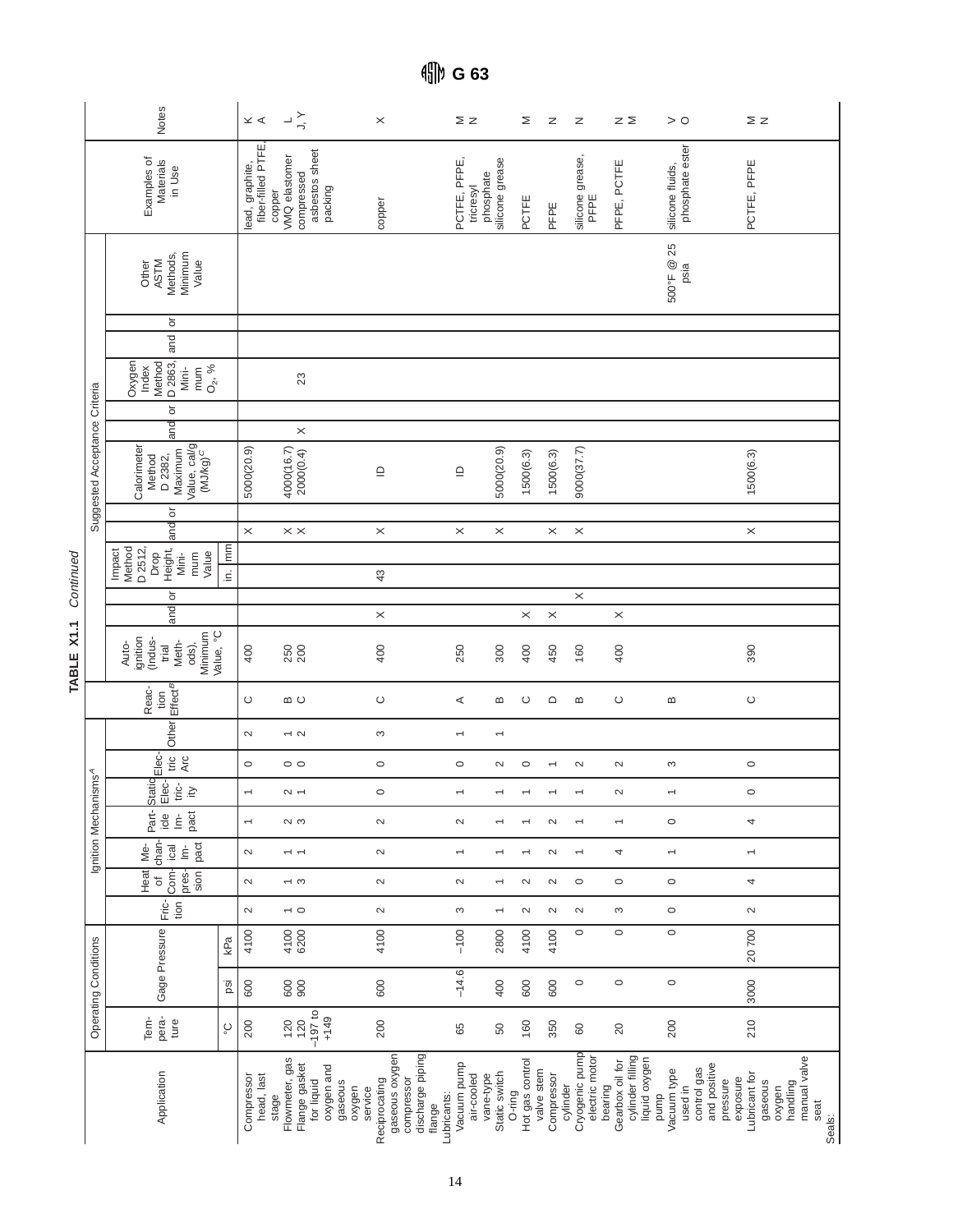|                                  | <b>Notes</b>                                                                                 |                    | $\sim$ $\prec$                    | $\geq$                    | $\overline{\phantom{m}}$                                           |                                                | $\mathbb{I}-\mathbb{I}\mathbb{I}$ |                                              | ᄔㅇェ                                                                      | $\propto$                    | ပာ                                             | $\vdash$                             | $\supset$                                        | A, B                                                  | $\sim -$                                      |                                                             |
|----------------------------------|----------------------------------------------------------------------------------------------|--------------------|-----------------------------------|---------------------------|--------------------------------------------------------------------|------------------------------------------------|-----------------------------------|----------------------------------------------|--------------------------------------------------------------------------|------------------------------|------------------------------------------------|--------------------------------------|--------------------------------------------------|-------------------------------------------------------|-----------------------------------------------|-------------------------------------------------------------|
|                                  | Examples of<br>Materials<br>in Use                                                           |                    | PFPE vehicle with<br>PTFE solids, | AU elastomer<br>PTFE tape | FKM elastomer<br>RTV silicone,                                     | PTFE, FKM                                      | elastomer<br>PTFE, graphite       | graphite, carbon<br>with additives<br>fiber  | FKM elastomer                                                            | filled PTFE                  | <b>PMMA</b>                                    | sodium silicate<br>carbon            | asbestos board<br>compressed<br>and filler       | PTFE, PCTFE                                           | FKM elastomer<br>CR elastomer<br>(reinforced) | Fiberglass without<br>binders, PTFE,<br>(reinforced)<br>PFA |
|                                  | Minimum<br>Methods,<br><b>ASTM</b><br>Value<br>Other                                         |                    |                                   |                           |                                                                    |                                                |                                   |                                              | 3000psig                                                                 |                              |                                                |                                      |                                                  |                                                       |                                               |                                                             |
|                                  | ŏ                                                                                            |                    |                                   |                           |                                                                    |                                                |                                   |                                              |                                                                          |                              |                                                |                                      |                                                  |                                                       |                                               |                                                             |
|                                  | and                                                                                          |                    |                                   |                           |                                                                    |                                                |                                   |                                              |                                                                          |                              |                                                |                                      |                                                  |                                                       |                                               |                                                             |
|                                  | D 2863,<br>Oxygen<br>Method<br>$O_2, \frac{9}{6}$<br>Index<br>Mini-<br>mum                   |                    |                                   |                           |                                                                    |                                                |                                   |                                              |                                                                          |                              |                                                |                                      |                                                  |                                                       |                                               | 95                                                          |
|                                  | ŏ<br>land                                                                                    |                    |                                   |                           |                                                                    |                                                |                                   |                                              |                                                                          |                              |                                                |                                      |                                                  |                                                       |                                               |                                                             |
| Suggested Acceptance Criteria    | Calorimeter<br>Value, cal/g<br>(MJ/kg) <sup>C</sup><br>Maximum<br>D 2382,<br>Method          |                    | 2500(10.5)                        | 8000(33.5)                | 5000(20.9)                                                         | 5000(20.9)                                     | 5000(20.9)                        |                                              |                                                                          | 2500(10.5)                   | 6000(25.1)                                     | 8000(33.5)                           | 3000(12.6)                                       | 2500(10.5)                                            | $\supseteq$                                   | 2500(10.5)                                                  |
|                                  | ŏ                                                                                            |                    |                                   |                           |                                                                    |                                                |                                   |                                              |                                                                          |                              |                                                |                                      |                                                  |                                                       | $\times$                                      |                                                             |
|                                  | and                                                                                          |                    | $\times$                          | $\times$                  | $\times$                                                           | $\times$                                       | $\times$                          |                                              |                                                                          | $\times$                     | $\times$                                       | $\times$                             | $\times$                                         | $\times$                                              |                                               |                                                             |
|                                  | Method<br>D 2512,<br>Height,<br>Impact<br>Value<br>Drop<br>mum<br>Mini-                      | $\mathbb{R}$<br>⊆. |                                   |                           |                                                                    |                                                |                                   |                                              |                                                                          |                              |                                                |                                      |                                                  | 43                                                    |                                               | 43                                                          |
|                                  | ð<br>and                                                                                     |                    |                                   |                           |                                                                    |                                                | $\times$                          |                                              |                                                                          |                              |                                                |                                      |                                                  |                                                       |                                               |                                                             |
|                                  | Minimum<br>ignition<br>(Indus-<br>trial<br>Meth-<br>Auto-<br>ods),                           | Value, °C          | 350                               | 160                       | 230                                                                | 250                                            | 250                               | 400                                          |                                                                          | 400                          | $\supseteq$                                    | 300<br>250                           | $\mathbf{\underline{\ominus}}$                   | $\times$<br>350                                       | 200                                           | 350                                                         |
|                                  | Effect <sup>B</sup><br>Reac-<br>tion                                                         |                    | ≃                                 | ⋖                         | $\mathsf{\Omega}$                                                  | Б                                              | m                                 | Б                                            | O                                                                        | $\circ$                      | ⋖                                              | ⊲ ∞                                  | ပ                                                | $\bf{m}$                                              | $\circ$                                       | $\overline{C}$<br>$\bf{m}$                                  |
|                                  | Other                                                                                        |                    | $\overline{\phantom{0}}$          | $\overline{\phantom{0}}$  | $\overline{\phantom{m}}$                                           | $\overline{\phantom{0}}$                       | $\overline{\phantom{0}}$          | $\overline{\phantom{0}}$                     | $\overline{\phantom{0}}$                                                 | $\overline{\phantom{0}}$     | $\overline{\phantom{0}}$                       | $\overline{\phantom{0}}$             | $\overline{\phantom{0}}$                         | $\overline{\phantom{0}}$                              | $\overline{\phantom{m}}$                      | $\overline{\phantom{m}}$                                    |
|                                  | tric<br>Arc                                                                                  |                    | $\overline{\phantom{0}}$          | $\circ$                   | $\circ$                                                            | $\sim$                                         | $\circ$                           | $\sim$                                       | $\overline{\phantom{0}}$                                                 | $\overline{\phantom{0}}$     | $\overline{\phantom{m}}$                       | $ -$                                 | $\overline{\phantom{0}}$                         | $\overline{\phantom{m}}$                              | $\circ$                                       | $\circ$                                                     |
|                                  | Station <sub>Elec-</sub><br>Elec-<br>tric-<br>$\cong$                                        |                    | $\overline{ }$                    | $\circ$                   |                                                                    |                                                |                                   |                                              |                                                                          |                              |                                                | $\overline{a}$                       | $\circ$                                          | $\circ$                                               |                                               | $\sim$                                                      |
| Ignition Mechanisms <sup>A</sup> | Part-<br>$_{\rm part}$<br>$i$ cle<br>$\dot{\underline{\epsilon}}$                            |                    | $\overline{\phantom{0}}$          | $\circ$                   | $\sim$                                                             |                                                |                                   | $\sim$                                       | $\overline{}$                                                            |                              |                                                |                                      | $\circ$                                          | 4                                                     | $\sim$                                        | $\frac{4}{3}$<br>4                                          |
|                                  | chan-<br>pact<br>$\frac{\overline{\mathfrak{g}}}{\underline{\mathfrak{g}}} \subseteq$<br>Мe- |                    | $\overline{\phantom{0}}$          | $\overline{\phantom{0}}$  | $\sim$                                                             |                                                |                                   |                                              | $\overline{\phantom{0}}$                                                 | $\sim$                       | $\overline{\phantom{0}}$                       | $\sim$ $-$                           | S                                                | 4                                                     | $\overline{\phantom{0}}$                      | $\circ$                                                     |
|                                  | Heat<br>Com-<br>pres-<br>sion<br>$\sigma$                                                    |                    | $\sim$                            | $\circ$                   | $\sim$                                                             |                                                |                                   |                                              | $\sim$                                                                   | $\sim$                       | $\circ$                                        | $\sim$ $-$                           | $\circ$                                          | $\circ$                                               | $\sim$                                        | S                                                           |
|                                  | Fric-<br>tion                                                                                |                    | $\sim$                            | $\circ$                   | $\sim$                                                             | $\overline{}$                                  |                                   | 4                                            | $\sim$                                                                   | S                            | $\circ$                                        | $\infty$ $\leftarrow$                | $\circ$                                          | $\sim$                                                | $\circ$                                       | $\circ$                                                     |
|                                  |                                                                                              | kPa                | 24 100                            | $\tilde{0}$               | 3500                                                               | 7000                                           | 2800                              | 20                                           |                                                                          | 4200                         | 1830                                           | 4500<br>4100                         | $\overline{4}$                                   | 1400                                                  | 1400                                          | 1400                                                        |
| Operating Conditions             | Gage Pressure                                                                                | ig                 | 3500                              | $\overline{\phantom{0}}$  | 500                                                                | 1000                                           | 400                               | $\tilde{c}$                                  | 10 000 70 000                                                            | 615                          | 265                                            | 650<br>600                           | $\sim$                                           | 200                                                   | 200                                           | 200                                                         |
|                                  | pera-<br>Tem-<br>ture                                                                        | ပ္                 | 250                               | 50                        | 130                                                                | 50                                             | 100                               | 20                                           | $\overline{C}$                                                           | 135                          | 45                                             | $-50$<br>65                          | 50                                               | 20                                                    | 50                                            | $\overline{6}$                                              |
|                                  | Application                                                                                  |                    | Pipe-thread<br>sealant            | Wastewater<br>treatment   | joint sealant<br>compressor<br>expansion<br>Centrifugal<br>reactor | Pressure switch<br>split-casing<br>flange seal | Cryogenic valve                   | oxygen pump<br>stem packing<br>Rotary liquid | dynamic shaft<br>seals for H.P.<br>face seal<br>ball valve<br>Static and | Miscellaneous:<br>Compressor | packing ring<br>indicator sight<br>lquid level | Rotary pump vane<br>Casting<br>glass | inner container<br>impregnant<br>Liquid cylinder | Liquid oxygen<br>globe valve,<br>seat ring<br>support | Oxygen regulator<br>diaphragm                 | Filter elements for<br>oxygen service                       |

TABLE X1.1 Continued **TABLE X1.1** Continued

**G 63**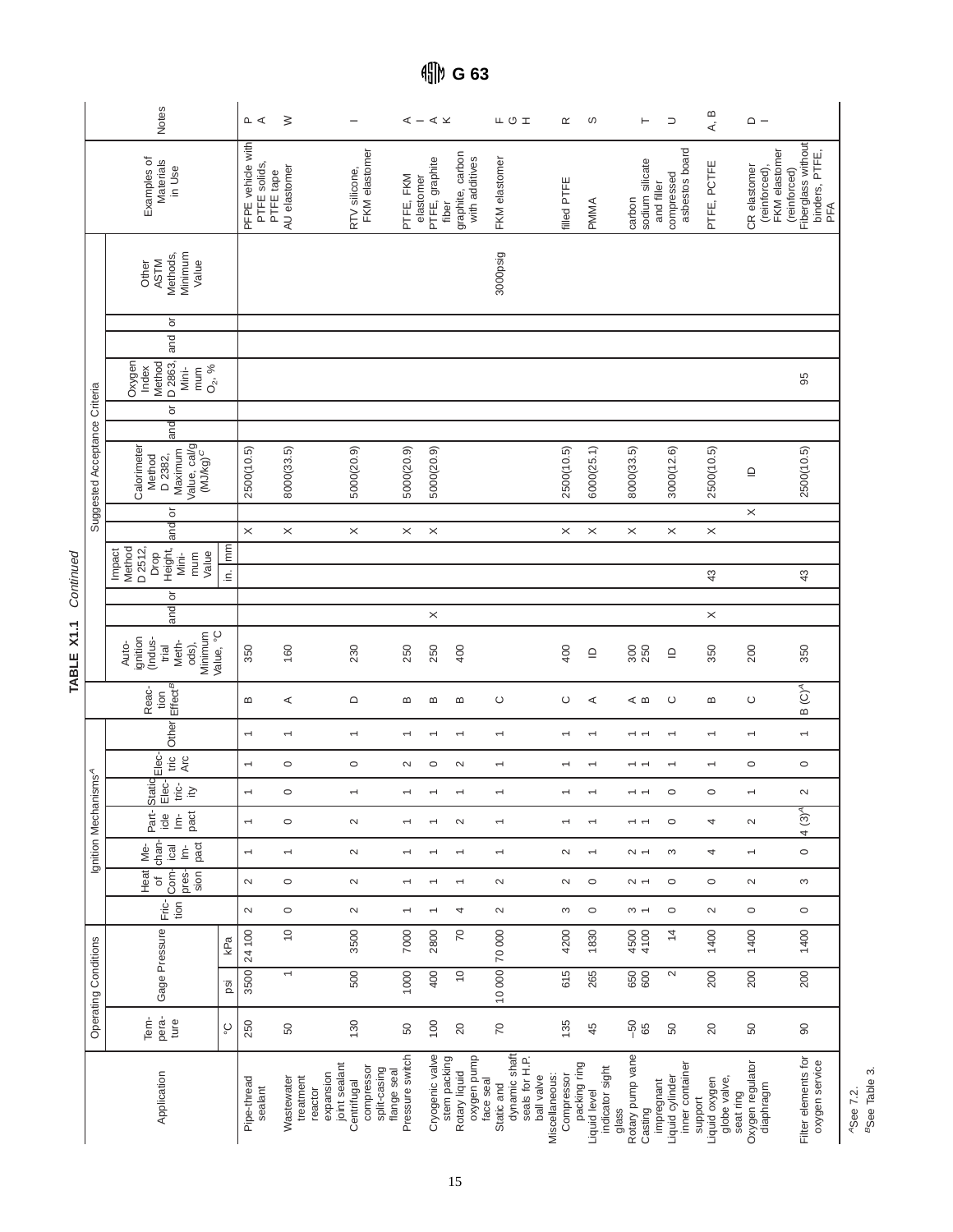<sup>O</sup>Metallic media. CMetallic media.

NA = not applicable.  $NA = not$  applicable.

 $D =$  inadequate data available.

ID = inadequate data available. Notes:

A Teflon TFE and Halon TFE are brands of polytetrafluoroethylene (PTFE). A Teflon TFE and Halon TFE are brands of polytetrafluoroethylene (PTFE).

B Kel-F 81 is polychlorotrifluoroethylene (PCTFE). B Kel-F 81 is polychlorotrifluoroethylene (PCTFE).

C Nordel is one brand of ethylene propylene rubber (EPDM). C Nordel is one brand of ethylene propylene rubber (EPDM).

D Neoprene is one brand of chloroprene rubber (CR). D Neoprene is one brand of chloroprene rubber (CR).

E Hypalon is one brand of chlorosulfonated polyethylene (CSM). E Hypalon is one brand of chlorosulfonated polyethylene (CSM).

F Gaseous impact at 3000 psia. F Gaseous impact at 3000 psia.

G Vespel SP-21 is one brand of 15 % graphite-filled polyimide resin. G Vespel SP-21 is one brand of 15 % graphite-filled polyimide resin.

H Batch-tested. H Batch-tested.

J Durabla, Garlock 900, and JM-61 are brands of compressed asbestos sheet packing. Viton and Fluorel are brands of vinylidenefluoride hexafluoropropylene (FKM). I Viton and Fluorel are brands of vinylidenefluoride hexafluoropropylene (FKM).

J Durabla, Garlock 900, and JM-61 are brands of compressed asbestos sheet packing.

16

CRAFOIL is one brand of pure graphite fiber. K GRAFOIL is one brand of pure graphite fiber.

L Silicone Rubber is a vinyl methyl polysiloxane (VMQ).

L Silicone Rubber is a vinyl methyl polysiloxane (VMQ).<br>M Fluorolube and Halocarbon are brands of chlorotrifluoroethylene oils (PCTFE).<br>N Krytox and Fomblin are brands of perfluoroalkyl ether (PFPE). M Fluorolube and Halocarbon are brands of chlorotrifluoroethylene oils (PCTFE).

N Krytox and Fomblin are brands of perfluoroalkyl ether (PFPE).

O Fyrquel 220 is one brand of a pure phosphate ester (PE). O Fyrquel 220 is one brand of a pure phosphate ester (PE)

P La-Co OXYITE with Teflon is one brand of PTFE suspended in chlorinated hydrocarbon oil P La-Co OXYITE with Teflon is one brand of PTFE suspended in chlorinated hydrocarbon oil.

Q Buna N is one brand of nitrile-butadiene rubber (NBR). Q Buna N is one brand of nitrile-butadiene rubber (NBR).

R Linde 1515 is one brand of 15 % lead- and 15 % glass-filled PTFE.

R Linde 1515 is one brand of 15 % lead- and 15 % glass-filled PTFE.<br>S Lucite and Plexiglas are brands of poly(methyl methacrylate) (PMMA).<br>T Imprex is one brand of iron oxide and asbestos suspended in sodium silicate. S Lucite and Plexiglas are brands of poly(methyl methacrylate) (PMMA).

T Imprex is one brand of iron oxide and asbestos suspended in sodium silicate.

U Transite is one brand of hard asbestos/cement board. U Transite is one brand of hard asbestos/cement board.

V UCON is one brand of silicone fluid. V UCON is one brand of silicone fluid.

W Adiprene and Cyanaprene are brands of polyurethane di-isocyanate (AU).

W Adiprene and Cyanaprene are brands of polyurethane di-isocyanate (AU).<br>X Gasket is in a particularly critical location. Further, if ignition occurs, severe damage frequently limits post-ignition determination of cause.<br>Y X Gasket is in a particularly critical location. Further, if ignition occurs, severe damage frequently limits post-ignition determination of cause.

Y Heat-sink effect of flange permits autoignition temperature less than 100°C above operating gas temperature.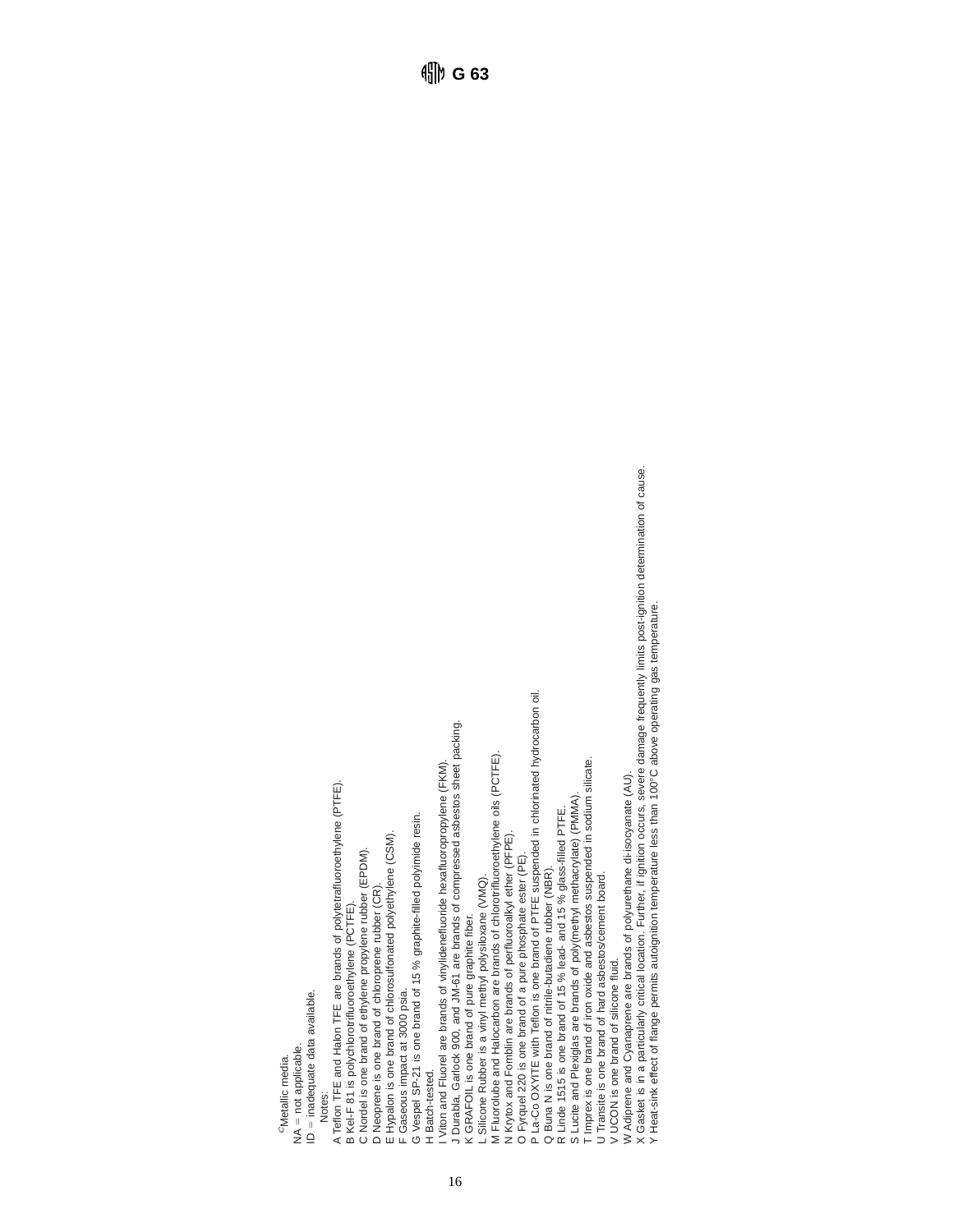|  | <b>TABLE X1.2 Autoignition Temperatures for Selected Materials: Plastics and Elastomers</b> |  |  |
|--|---------------------------------------------------------------------------------------------|--|--|
|  |                                                                                             |  |  |

| Material                                    | Manufacturer             | Circa <sup>A</sup> | Description                                                                                | AIT, °C       | <b>Notes</b> |
|---------------------------------------------|--------------------------|--------------------|--------------------------------------------------------------------------------------------|---------------|--------------|
|                                             |                          |                    | <b>Plastics</b>                                                                            |               |              |
| ABS                                         |                          | 1996R              | copolymer of acrylonitrile, butadiene, and styrene                                         | 243           | Α            |
| <b>ACLAR 22</b>                             | Allied Chemical Corp.    | 1980R              | chlorotrifluoroethylene (PCTFE)                                                            | 390           |              |
| <b>ACLAR 23</b>                             | Allied Chemical Corp.    | 1980R              | <b>PCTFE</b>                                                                               | 349           |              |
| <b>ARMALON</b>                              | E.I. du Pont de Nemours  | 1980R              | TFE-fluorocarbon and glass                                                                 | $427+$        |              |
| Delrin                                      |                          | 1996R              | polymethylene oxide                                                                        | 178           | Α            |
| Halar                                       |                          |                    | copolymer of ethylene and chlorotrifluoroethylene                                          | 171           | Α            |
| Kel-F 81                                    |                          | 1996R              | <b>PCTFE</b>                                                                               | 388<br>268    | Α<br>A       |
| Kynar<br>Lexan                              |                          | 1996R<br>1996R     | polyvinylidene fluoride (PVDF)<br>polycarbonate                                            | 286           | Α            |
| Mylar                                       |                          | 1996R              | polyethylene terephtalate                                                                  | 181           | Α            |
| Noryl                                       |                          | 1996R              | polyphenylene oxide blended with polystyrene                                               | 348           | A            |
| <b>PEEK</b>                                 |                          | 1996R              | polyetheretherketone                                                                       | 305           | Α            |
| PE                                          |                          | 1996R              | polyethylene                                                                               | 176           | Α            |
| <b>PES</b>                                  |                          | 1996R              | polyethersulfone                                                                           | 373           | Α            |
| PP.                                         |                          | 1996R              | polypropylene                                                                              | 174           | A            |
| <b>PPS</b>                                  |                          | 1996R              | polyphenylene sulfide                                                                      | 285           | Α            |
| <b>PVC</b>                                  |                          | 1996R              | polyvinyl chloride                                                                         | 239           | A            |
| Rulon E                                     | The Dixon Corp.          | 1980R              | glass-filled TFE fluorocarbon                                                              | $427+$        |              |
| Rulon J                                     | The Dixon Corp.          | 1980R              | glass-filled TFE fluorocarbon                                                              | 360           |              |
| Rulon LD                                    | The Dixon Corp.          | 1980R              | glass-filled TFE fluorocarbon                                                              | $427+$        |              |
| Tedlar                                      |                          | 1996R              | polyvinyl fluoride (PVF)                                                                   | 222           | Α            |
| Teflon A                                    |                          | 1996R              | polytetrafluoroethylene                                                                    | 434           | Α            |
| Teflon FEP<br><b>Teflon PFA</b>             |                          | 1996R              | copolymer of tetrafluoroethylene and perfluoro(propyl vinyl ether)                         | 378<br>424    | Α            |
| Tetzel                                      |                          | 1996R<br>1996R     | perfluoroalkoxytetrafluoroethylene<br>copolymer of tetrafluoroethylene and ethylene (ETFE) | 243           | Α<br>A       |
| Tetrafluor FCO 3                            |                          | 1980R              | filled TFE-fluorocarbon                                                                    | $427+$        |              |
| Tetratemp 900                               |                          | 1980R              | polyimide                                                                                  | 399           |              |
| Tetratemp 980                               |                          | 1980R              | polyimide                                                                                  | 307           |              |
| Ultem                                       |                          | 1996R              | polyetherimide                                                                             | 385           | Α            |
| Vespel SP-21                                |                          | 1996R              | polyimide with 15 wt % graphite                                                            | 343           | Α            |
| Zytel                                       |                          | 1996R              | polyamide (Nylon 6/6)                                                                      | 259           | A            |
|                                             |                          |                    | Elastomers                                                                                 |               |              |
| Aflas                                       |                          | 1996R              | copolymer of tetrafluoroethylene and propylene + cure site monomer                         | 254           | Α            |
| <b>Butyl Rubber</b>                         |                          | 1996R              | copolymer of isobutylene and small quantities of isoprene                                  | 208           | Α            |
| <b>EPDM</b>                                 |                          | 1996R              | copolymer of ethylene, propylene, and a diene monomer                                      | 159           | Α            |
| <b>EPR Rubber</b>                           |                          | 1996T              | ethylene-propylene rubber                                                                  | 153           | B            |
| E 515-80                                    |                          |                    |                                                                                            |               |              |
| <b>EPR Rubber</b>                           |                          | 1996T              | ethylene-propylene rubber                                                                  | 173           | B            |
| E 692-75                                    |                          |                    |                                                                                            |               |              |
| Fluorel<br>Hechlor II                       | Hercules Inc.            | 1996R              | copolymer of vinylidene fluoride and hexafluoropropylene                                   | 302           | Α            |
| Hycar 1053                                  | <b>BF</b> Goodrich       | 1980R<br>1980R     | epichlorohydrin rubber<br>nitrile rubber (copolymer of butadiene and acrylonitrile)        | 305<br>310    |              |
| Kalrez                                      |                          | 1996R              | copolymer of tetrafluoroethylene and perfluoro (methyl vinyl ether) +                      | 355           | Α            |
|                                             |                          |                    | cure site monomer                                                                          |               |              |
| Neoprene                                    |                          | 1996R              | polychloroprene                                                                            | 258           | Α            |
| Neoprene GRT                                |                          | 1980R              | polychloroprene                                                                            | 166           |              |
| Nitrile                                     |                          | 1996R              | copolymer of butadiene and acrylonitrile                                                   | 173           | Α            |
| Polyurethane Rubber                         |                          | 1996R              | polyurethane                                                                               | 181           | Δ            |
| Silicone Rubber                             |                          | 1996R              | polysiloxane                                                                               | 262           | Α            |
| Viton A                                     |                          | 1980R              | copolymer of vinylidene fluoride and hexafluoropropylene                                   | 268 to 322    | A, C         |
| Viton B                                     |                          | 1980R              |                                                                                            | 290           |              |
| Viton B-910                                 |                          | 1980R              |                                                                                            | 318           |              |
| Viton E                                     |                          | 1980R              |                                                                                            | 310           |              |
| Viton $B+13%$ MgO                           |                          | 1980R              |                                                                                            | 304           |              |
|                                             |                          |                    | Composites                                                                                 |               |              |
| epoxy/fiberglass                            |                          | 1997R              |                                                                                            | 258           | D            |
| epoxy/aramid                                |                          | 1997R              |                                                                                            | 217           | D            |
| epoxy/graphite                              |                          | 1997R              |                                                                                            | 258           | D            |
| bismaleimide/graphite<br><b>Grafoil GHE</b> | <b>UCAR Carbon Co.</b>   | 1997R              | flexible graphite with SS tong metal interlayer                                            | 340<br>$400+$ | D            |
| <b>Grafoil GHR</b>                          | UCAR Carbon Co.          |                    | flexible graphite with SS tong metal interlayer                                            | $400+$        |              |
| phenolic/fiberglass                         | <b>ContourComposites</b> | 1997R              |                                                                                            | 155           | D            |
| phenolic/aramid                             | <b>ContourComposites</b> | 1997R              |                                                                                            | 265           | D            |
| phenolic/graphite                           | <b>ContourComposites</b> | 1997R              |                                                                                            | 312           | D            |
| vinyl ester/fiberglass                      |                          | 1997R              |                                                                                            | 232           | D            |

<sup>A</sup>Approximate date of material test (T) or published report (R).

Notes:

A Tests conducted per Test Method G 72 at 10.3 MPa in 100 % oxygen. Source: Hshieh, F. Y., Stoltzfus, J. M., and Beeson, H. D., "Autoignition Temperature of Selected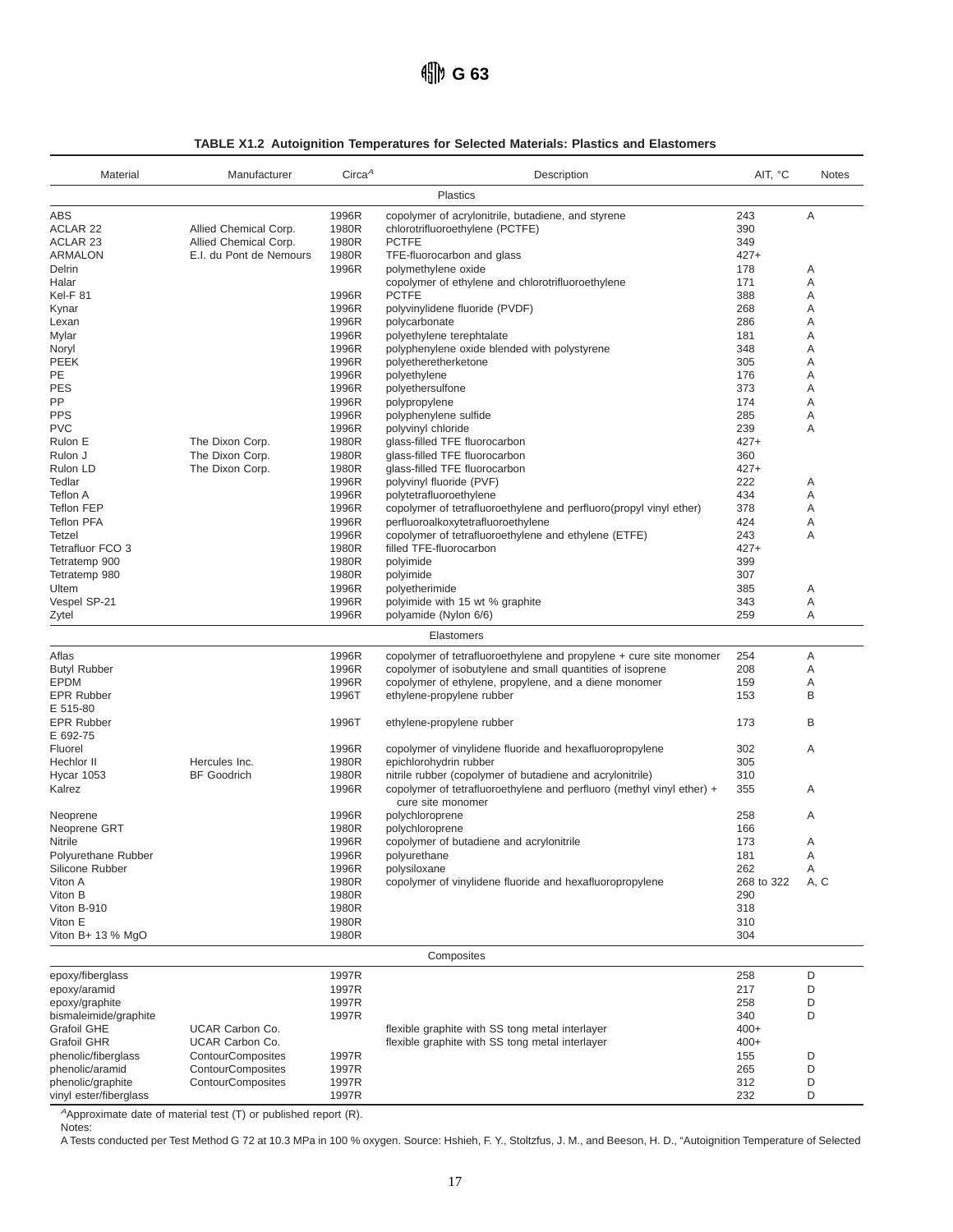## **HD** G 63

Polymers at Elevated Oxygen Pressure and Their Heat of Combustion," Fire and Materials, Vol 20, 301–303, 1996.

B Tests conducted per Test Method G 72 at 0.69 MPa in 100 % oxygen. NASA WSTF Reports 96-29810 and 96-29811.

C The AIT depends on the carbon black content in rubbers.

D Tests conducted per Test Method G 72 at 10.3 MPa in 100 % oxygen. Source: Beeson, H. D., Hshieh, F. Y., and Hirsch, D. B., "Ignitibility of Advanced Composites in Liquid and Gaseous Oxygen," Flammability and Sensitivity of Materials in Oxygen-Enriched Atmospheres, ASTM STP 1319, 1997.

#### **TABLE X1.3 Autoignition Temperatures (AIT) for Selected Materials: Lubricants and Thread Compounds**<sup>A</sup>

| Material                 | Manufacturer              | $Circa^{A,B}$ | Description                                    | AIT, °C |
|--------------------------|---------------------------|---------------|------------------------------------------------|---------|
| Antiseize MIL-A-907d     | Jet Lube Co.              | 1980R         | Bronze powder plus grease                      | 146     |
| Antiseize MIL-A-13881B   | Garm Products Co.         | 1980R         | Mica in oil                                    | 185     |
| Antiseize TT-A-00580d    | Garm Products Co.         | 1980R         | White lead paste                               | 216     |
| Armite Antiseize         | Armite Corp.              | 1980R         | Graphite grease                                | 182     |
| Belray Moly 16 Microfive | Bel Ray Co.               | 1980R         | Mo $S_2$ dry                                   | 246     |
| <b>Belmol Pure Moly</b>  | Bemol Co.                 | 1980R         | Mo $S_2$ dry                                   | 232     |
| Brayco 600               | Bray Oil Co.              | 1980R         | Perfluoroalkyl polyether oil (PFPE)            | 427     |
| Brayco Micronic 803      | Bray Oil Co.              | 1980R         | Perfluoroalkyl polyether grease (PFPE)         | 421     |
| Braycote 631A            | Bray Oil Co.              | 1980R         | Fluorocarbon Telomer spray                     | 427     |
| Braycote 667             | Bray Oil Co.              | 1980R         | Perfluoroalkyl polyether grease                | 427     |
| Cellulube 90             | Celanese Corp.            | 1980R         | Triaryl phosphate ester                        | 265     |
| Cellulube 220            | Celanese Corp.            | 1980R         |                                                | 263     |
| <b>Copalite Crodel</b>   |                           | 1980R         | Triaryl phosphate ester                        | 335     |
|                          | National Engineering      |               | Thread and metal sealant                       |         |
| <b>DAG 155</b>           | Acheson Colloids          | 1980R         | Graphite suspension                            | 144     |
| <b>DAG 211</b>           | Acheson Colloids          | 1980R         | Graphite suspension                            | 157     |
| Damping fluid            | General Electric Co.      | 1980R         | Silicone damping fluid                         | 241     |
| <b>DC 55M</b>            | Dow Corning Corp.         | 1980R         | Silicone grease                                | 216     |
| Dixons No. 1             | Joseph Dixon Crucilde Co. | 1980R         | Graphite flake                                 | 427     |
| Dixons GW 430            | Joseph Dixon Crucilde Co. | 1980R         | Graphite in isopropanol                        | 310     |
| Drilube Exp 1-26         | Royal Engineering Co.     | 1980R         | Fluorocarbon grease                            | 296     |
| Easyoff 990              | Texocone Co.              | 1980R         | Flakecopper in oil                             | 179     |
| Easywrap tape            | JA Sexauer Inc.           | 1980R         | PTFE pipetape                                  | 427     |
| Electromoly No. 1        | Electrofilm Inc.          | 1980R         | Mo $S_2$ dry                                   | 257     |
| Electromoly No. 2        | Electrofilm Inc.          | 1980R         | Mo $S_2$ dry                                   | 246     |
| Epibond 104              | Furane Products Co.       | 1980R         | Epoxy cement                                   | 232     |
| Everlube 811             | E/M Lubricants Inc.       | 1980R         | MO $S2$ in sodium silicate                     | 271     |
| Everlube 6711            | E/M Lubricants Inc.       | 1980R         | Colloidal graphite powder                      | 363     |
| Felpro C-100             | Fel Pro Inc.              | 1980R         | Antisurge black grease                         | 177     |
| Fluoroglide spray        | Chemplast Inc.            | 1980R         | Fluorocarbon Telomer spray                     | 293     |
| Fluorolube               |                           |               |                                                |         |
| $FS-5$                   | <b>Hooker Chemical</b>    | 1980R         | CTFE oil                                       | 399     |
|                          |                           |               |                                                |         |
| GR362                    | <b>Hooker Chemical</b>    | 1980R         | CTFE grease                                    | $427+$  |
| GR504                    | <b>Hooker Chemical</b>    | 1980R         | CTFE oil                                       | $427+$  |
| HO125                    | <b>Hooker Chemical</b>    | 1980R         | CTFE oil                                       | 388     |
| LG160                    | Hooker Chemical           | 1980R         | CTFE grease                                    | 382     |
| MO-10                    | <b>Hooker Chemical</b>    | 1980R         | CTFE oil                                       | 399     |
| S30                      | <b>Hooker Chemical</b>    | 1980R         | CTFE oil                                       | 385     |
| T80                      | <b>Hooker Chemical</b>    | 1980R         | CTFE oil                                       | 388     |
| Fomblin RT-15            | Montedison USA Inc.       | 1980R         | Perfluoroalkyl polyether grease                | $427+$  |
| Vacuum grease            | Montedison USA Inc.       | 1980R         | Perfluoroalkyl polyether grease                | $427+$  |
| $Y-02$                   | Montedison USA Inc.       | 1980R         | Perfluoroalkyl polyether oil                   | $427+$  |
| Y04                      | Montedison USA Inc.       | 1980R         | Perfluoroalkyl polyether oil                   | $427+$  |
| Y06                      | Montedison USA Inc.       | 1980R         | Perfluoroalkyl polyether oil                   | $427+$  |
| $Y-16$                   | Montedison USA Inc.       | 1980R         | Perfluoroalkyl polyether oil                   | $427+$  |
| $Y-25$                   | Montedison USA Inc.       | 1980R         | Perfluoroalkyl polyether oil                   | $427+$  |
| <b>YR</b>                | Montedison USA Inc.       | 1980R         | Perfluoroalkyl polyether oil                   | 418     |
| YU                       | Montedison USA Inc.       | 1980R         | Perfluoroalkyl polyether oil                   | 410     |
| Fryquel                  |                           |               |                                                |         |
| 90                       | <b>Stauffer Chemical</b>  | 1980R         | Triaryl phosphate ester                        | 235     |
| 220                      | <b>Stauffer Chemical</b>  | 1980R         | Triaryl phosphate ester                        | 266     |
| FS 1292 Plug grease      | Dow Corning Corp.         | 1980R         |                                                | 232     |
| FS3452                   | Dow Corning Corp.         | 1980R         | Fluorosilicone grease<br>Fluorosilicone grease | 249     |
|                          |                           |               |                                                |         |
| Halocarbon               |                           |               |                                                |         |
| $4 - 11$                 | Halocarbon Products Corp. | 1980R         | CTFE oil                                       | $427+$  |
| 4-11S                    | Halocarbon Products Corp. | 1980R         | CTFE oil                                       | 402     |
| $10 - 25$                | Halocarbon Products Corp. | 1980R         | CTFE oil                                       | 399     |
| 20-25S                   | Halocarbon Products Corp. | 1980R         | CTFE oil                                       | 393     |
| $11 - 14$                | Halocarbon Products Corp. | 1980R         | CTFE oil                                       | 410     |
| 11-14S                   | Halocarbon Products Corp. | 1980R         | CTFE oil                                       | 402     |
| $11 - 21$                | Halocarbon Products Corp. | 1980R         | CTFE oil                                       | 385     |
| 11-21S                   | Halocarbon Products Corp. | 1980R         | CTFE oil                                       | 388     |
| 13-21                    | Halocarbon Products Corp. | 1980R         | CTFE oil                                       | 396     |
| 13-21S                   | Halocarbon Products Corp. | 1980R         | CTFE oil                                       | 388     |
| 14-25                    | Halocarbon Products Corp. | 1980R         | CTFE oil                                       | 391     |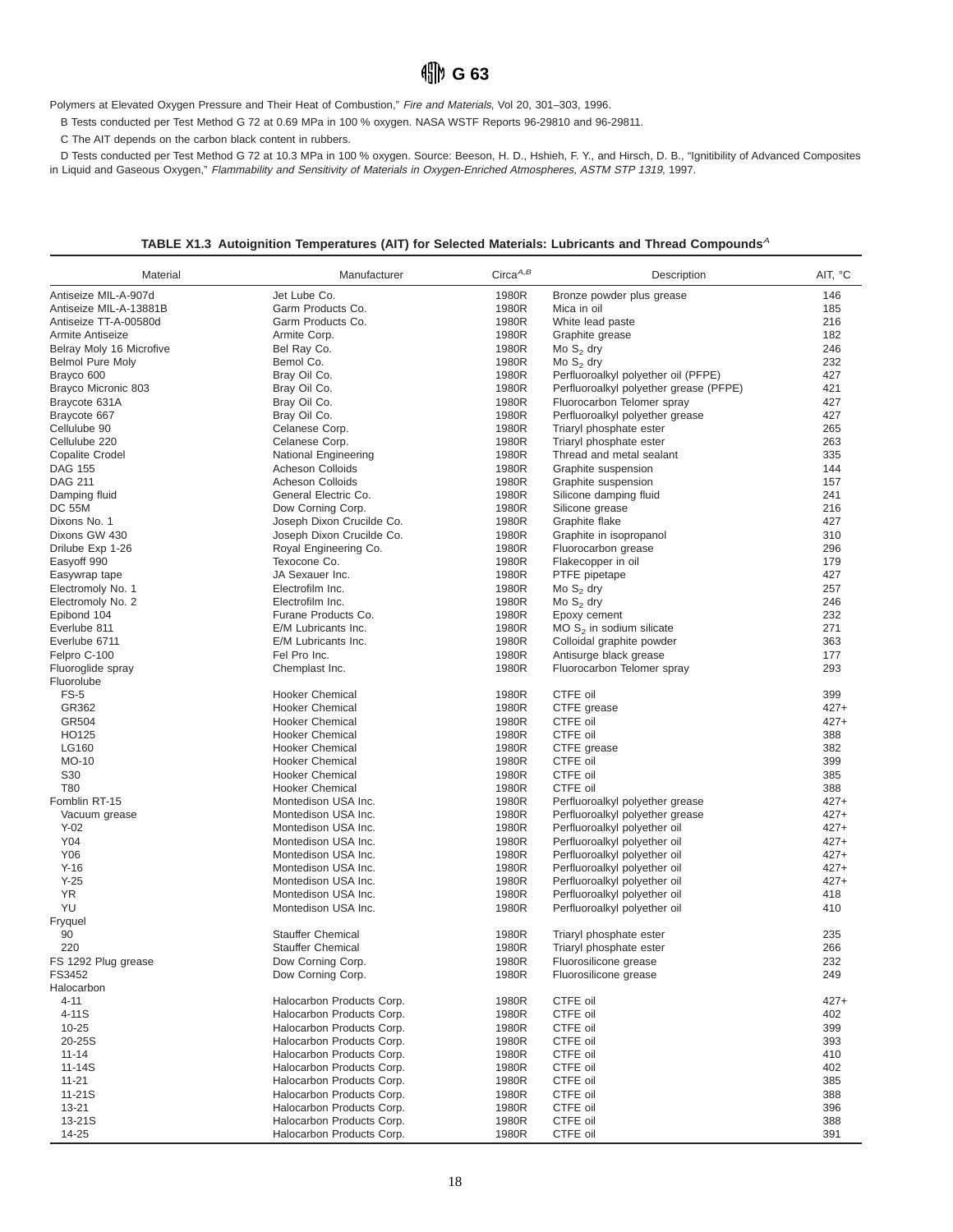# **G 63**

**TABLE X1.3** Continued

| Material                    | Manufacturer              | Circa $^{A,B}$ | Description                              | AIT, °C |
|-----------------------------|---------------------------|----------------|------------------------------------------|---------|
| 14-25S                      | Halocarbon Products Corp. | 1980R          | CTFE oil                                 | 393     |
| 11B13                       | Halocarbon Products Corp. | 1980R          | CTFE grease                              | $427+$  |
| $25-5S$                     | Halocarbon Products Corp. | 1980R          | CTFE grease                              | $427+$  |
| 25-10M                      | Halocarbon Products Corp. | 1980R          | CTFE grease                              | $427+$  |
| 25-20M                      | Halocarbon Products Corp. | 1980R          | CTFE grease                              | $427+$  |
| 25-20M-5A                   | Halocarbon Products Corp. | 1980R          | CTFE grease                              | $427+$  |
| 25-20M-5A                   | Halocarbon Products Corp. | 1980R          | CTFE grease                              | $427+$  |
| X90-10M                     | Halocarbon Products Corp. | 1980R          | CTFE grease                              | $427+$  |
| X90-15M                     | Halocarbon Products Corp. | 1980R          | CTFE grease                              | $427+$  |
| Hyd oil MIL-H-5606B         | Pennsylvania Refining Co. | 1980R          | Petroleum hydraulic oil                  | 190     |
| Hydraulic fluid MIL-H-22072 | EF Houghton & Co.         | 1980R          | Water glycol recoil fluid                | 241     |
| Hydraulic oil MIL-H-83282   | Mobile Oil Co.            | 1980R          | Synthetic hydraulic oil                  | 199     |
| Kel-F-1                     | 3M Co.                    | 1980R          | CTFE oil                                 | 374     |
| Kel-F-3                     | 3M Co.                    | 1980R          | CTFE oil                                 | 382     |
| Kel-F10                     | 3M Co.                    | 1980R          | CTFE oil                                 | 385     |
| <b>KM-545</b>               | Monsanto Chemical Co.     | 1980R          | Triaryl phosphate ester                  | 260     |
| Krytox 143AA                | E.I. du Pont de Nemours   | 1980R          | Perfluoroalkyl polyether oil             | $427+$  |
| Krytox 143AB                | E.I. du Pont de Nemours   | 1980R          | Perfluoroalkyl polyether oil             | $427+$  |
| Krytox 143AC                | E.I. du Pont de Nemours   | 1980R          | Perfluoroalkyl polyether oil             | 427     |
| Krytox 143AD                | E.I. du Pont de Nemours   | 1980R          | Perfluoroalkyl polyether oil             | $427+$  |
| Krytox 143AZ                | E.I. du Pont de Nemours   | 1980R          | Perfluoroalkyl polyether oil             | $427+$  |
| Krytox 240 AB               | E.I. du Pont de Nemours   | 1980R          | Perfluoroalkyl polyether grease          | $427+$  |
| Krytox 240 AC               | E.I. du Pont de Nemours   | 1980R          | Perfluoroalkyl polyether grease          | $427+$  |
| Lube oil Mil-L-17331        | Texaco Oil Co.            | 1980R          | Lubricating Oil 2190 TEP                 | 210     |
| Lube oil MIL-L-23699        | Mobile Oil Co.            | 1980R          | Synthetic turbine oil                    | 235     |
| McLube 99                   | McGee Industries Inc.     | 1980R          | Mo $S2$ dry                              | 271     |
| Molykote 321                | Dow Corning Corp.         | 1980R          | Mo $S_2$ fluorocarbon spray              | $427+$  |
| Molykote Z                  | Dow Corning Corp.         | 1980R          | Mo $S_2$ dry                             | 260     |
| Oxygen system antiseize     | Rectorseal Co.            | 1980R          | Graphite + Mo $S_{2}$ + Fluorocarbon oil | 218     |
| Readyseal thread tape       | Chemplast Inc.            | 1980R          | PTFE Pipe Tape                           | 427     |
| STA-LOK-AVV                 | Broadview Chemical Corp.  | 1980R          | Red Thread Sealant (Polyester)           | 149     |
| STA-LOK-CV                  | Broadview Chemical Corp.  | 1980R          | Blue Thread Sealant (Polyester)          | 152     |
| S-22 tape                   | Saunders Co.              | 1980R          | PTFE Pipe Tape                           | $427+$  |
| Thread seal No. 121         | Dodge Fluoroglas Oak Ind. | 1980R          | PTFE Pipe Tape                           | $427+$  |
| Universal thread seal       | W.S. Shamban & Co.        | 1980R          | PTFE Pipe Tape                           | $427+$  |
| Unyte all-purpose tape      | JC Whitlam Mfg. Co.       | 1980R          | PTFE Pipe Tape                           | $427+$  |
| Utility pipe joint cpd      | <b>Stevens Industries</b> | 1980R          | Pipe point paste                         | 216     |
| Vydax AR                    | E.I. du Pont de Nemours   | 1980R          | Fluorotelomer in fluorocarbon solvent    | 288     |
| Vydax 525                   | E.I. du Pont de Nemours   | 1980R          | Fluorotelomer in fluorocarbon solvent    | 288     |
| Vydax 550                   | E.I. du Pont de Nemours   | 1980R          | Fluorotelomer in fluorocarbon solvent    | 288     |
| X-15 Inorganic DryLube      | Dow Corning Corp.         | 1980R          | Mo $S_2$ dry                             | 260     |

<sup>A</sup>Tests concluded in accordance with Test Method G 72 at a starting pressure of 1500 psi (10.3 MPa). Source of data for materials: David W. Taylor, Naval Ship Research and Development Centre.

 $B$ Approximate date of material test (T) or published report (R).

| TABLE X1.4 Mechanical Impact Sensitivity Data for Selected Materials $^A$ |
|---------------------------------------------------------------------------|
|---------------------------------------------------------------------------|

| Material                 | Manufacturer                | Circa <sup>B</sup> | Description                                              | Reactions/Tests <sup>C</sup> Drop Height, in. |      |
|--------------------------|-----------------------------|--------------------|----------------------------------------------------------|-----------------------------------------------|------|
| Buna-N Rubber            |                             | 1980R              | Butadiene-acrylonitrile                                  | 2/3                                           | 43.3 |
| Fluorel                  | 3M Co.                      | 1980R              | Vinylidene fluoride and hexafluoropropylene<br>copolymer | 0/20                                          | 43.3 |
| Fluorolube GR 362 Grease | Hooker Chemical             | 1980R              | Chlorotrifluoroethylene                                  | 0/20                                          | 43.3 |
| FS 1265 Oil              | Dow Corning                 | 1980R              | Fluorosilicone                                           | 13/169<br>4/40                                | 43.3 |
|                          |                             |                    |                                                          |                                               | 17.3 |
| <b>Hypalon Rubber</b>    | E.I. du Pont de Nemours     | 1980R              | Chlorosulfonate polyethylene                             | 4/5                                           | 43.3 |
|                          |                             |                    |                                                          | 1/15                                          |      |
|                          |                             |                    |                                                          |                                               | 8.6  |
| KEL-F (Plasticized)      | 3M Co.                      | 1980R              | Polychlorotrifluoroethylene                              | 0/20                                          | 43.3 |
| KEL-F (Unplasticized)    | 3M Co.                      | 1980R              | Polychlorotrifluoroethylene                              | 0/20                                          | 43.3 |
| KEL-F No. 90 Grease      | 3M Co.                      | 1980R              | Chlorotrifluoroethylene                                  | 0/60                                          | 43.3 |
| KEL-F Oil No. 1          | 3M Co.                      | 1980R              | Chlorotrifluoroethylene                                  | 0/20                                          | 43.3 |
| Koroseal                 | B.F. Goodrich Co.           | 1980R              | Vinyl rubber                                             | 2/20                                          | 43.3 |
| Kynar                    | Connecticut Hard Rubber Co. | 1980R              | Vinylidene fluoride                                      | 79/100                                        | 43.3 |
| Lexan                    | General Electric Co.        | 1980R              | Polycarbonate resin                                      | 20/20                                         | 43.3 |
|                          |                             |                    |                                                          | 3/17                                          |      |
|                          |                             |                    |                                                          | 0/20                                          | 17.3 |
|                          |                             |                    |                                                          |                                               | 8.6  |
| Mylar                    | E.I. du Pont de Nemours     | 1980R              | Polyethylene terephthalate resin                         | 6/51                                          | 43.3 |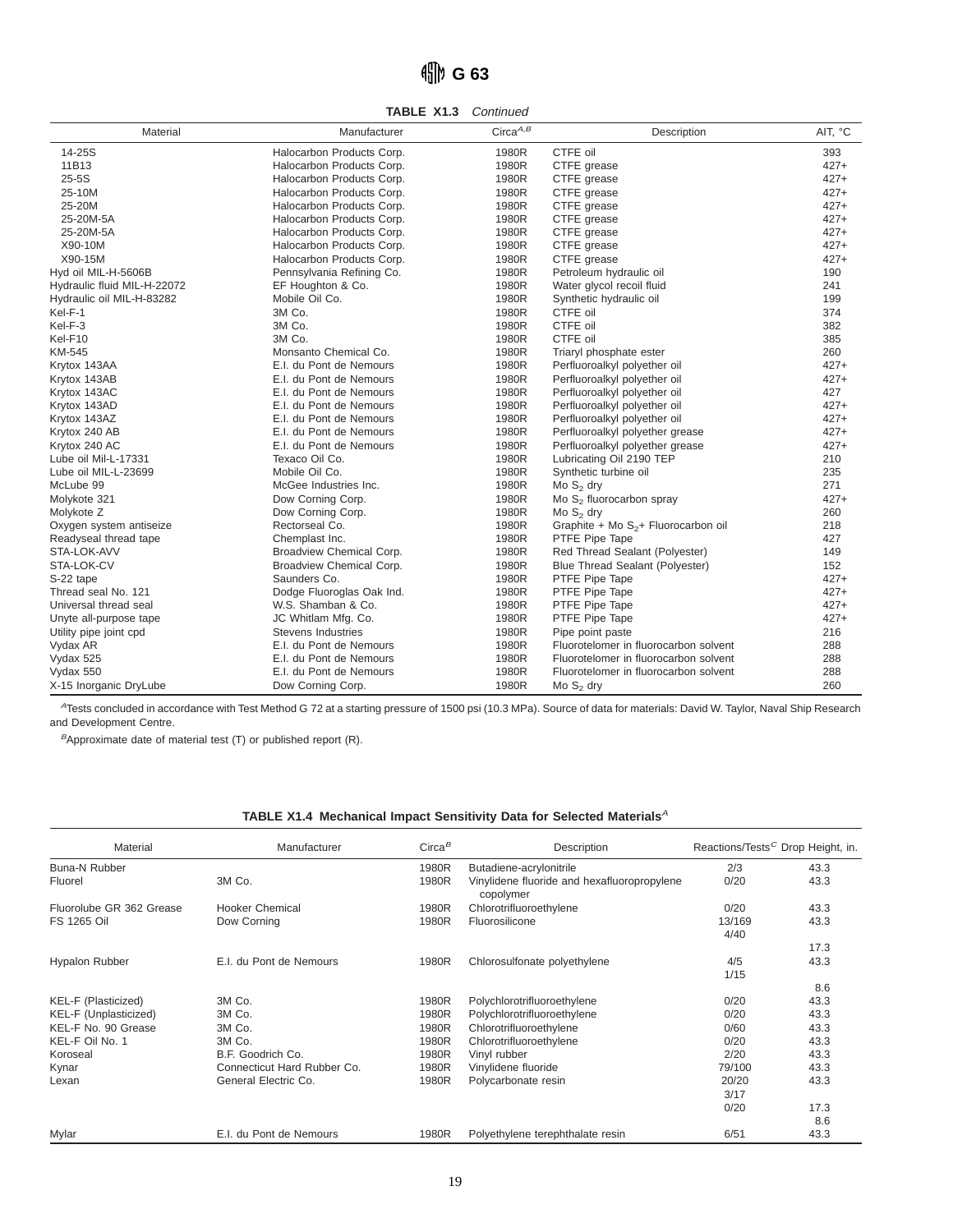# $\frac{4}{10}$  G 63

**TABLE X1.4** Continued

| Material           | Manufacturer            | Circa <sup>B</sup> | Description                                              | Reactions/Tests <sup>C</sup> Drop Height, in. |      |
|--------------------|-------------------------|--------------------|----------------------------------------------------------|-----------------------------------------------|------|
| Nylon (Zytel)      | E.I. du Pont de Nemours | 1980R              | Polyamide resin                                          | 21/60                                         | 43.3 |
| Plexiglas          | Rohm & Haas             | 1980R              | Methyl methacrylate sheet                                | 2/2                                           | 43.3 |
| Polyethylene       | <b>DuPont</b>           | 1980R              | Resin                                                    | 30/80                                         | 43.3 |
|                    |                         |                    |                                                          | 30/80                                         | 36.6 |
|                    |                         |                    |                                                          | 28/80                                         | 25.9 |
|                    |                         |                    |                                                          | 22/80                                         | 17.3 |
|                    |                         |                    |                                                          | 7/20                                          | 8.6  |
|                    |                         |                    |                                                          | 3/20                                          | 4.3  |
| Polyvinyl Chloride | Teledyne Corp.          | 1980R              | Resin                                                    | 2/2                                           | 43.3 |
|                    |                         |                    |                                                          | 2/14                                          | 17.3 |
|                    |                         |                    |                                                          | 0/20                                          | 4.3  |
| Tedlar 200 AM      | E.I. du Pont de Nemours | 1980R              | Polyvinyl fluoride film                                  | 4/29                                          | 43.3 |
| TFE-fluorocarbon   | E.I. du Pont de Nemours | 1980R              | Polytetrafluoroethylene                                  | 0/20                                          | 43.3 |
| Viton A            | E.I. du Pont de Nemours | 1980R              | Vinylidene fluoride and hexafluoropropylene<br>copolymer | 3/20                                          | 43.3 |

<sup>A</sup>Data in accordance with Test Method D 2512.

 $B$ Approximate year in which material was tested (T) or data were reported (R).

<sup>C</sup>Tests conducted per MSFC-SPEC-106B, as reported in Key, C. F., "Compatibility of Materials with Liquid Oxygen," Vol 1. NASA TM X-64711, Nat. Aeronautics and Space Administration, October 1972.

#### **TABLE X1.5 Heats of Combustion for Selected Materials**

| Materials               | Source (1)/Manufacturer (2) <sup>A</sup> | $Circa^B$ | Description                                   | Heat<br>Released,<br>Cal/g | Source of<br>Data         | Remarks |
|-------------------------|------------------------------------------|-----------|-----------------------------------------------|----------------------------|---------------------------|---------|
| <b>ABS</b>              | Various                                  | 1980R     | Acrylonitrile-butadiene-styrene               | 8500                       | $\cal C$                  |         |
| <b>Acetal Plastic</b>   | Celcon (2)                               | 1977T     | Poly(oxymethylene)                            | 4062                       | $\boldsymbol{D}$          |         |
| Aflas                   |                                          | 1996R     | copolymer of TFE and propylene + cure site    | 5940                       | E                         |         |
|                         |                                          |           | monomer                                       |                            |                           |         |
| Asbestos Paper          | Johns-Manville (2)                       | 1976T     |                                               | < 100                      | D                         |         |
| Bel-Ray FC1245          | Bel-Ray Co. (2)                          | 1979T     | PCTFE oil/graphite                            | 3709                       | D                         |         |
| Bel-Ray FC1260          | Bel-Ray Co. (2)                          | 1980T     |                                               | 1117                       | D                         |         |
| Blue Gard 3000 Gasket   | Garlock Inc. (2)                         | 1981T     | Arimid/Buna N                                 | 3047                       | D                         |         |
| Brisolube 427 Oil       | British Solvent Oils, Ltd. (1)           | 1973T     | Triaryl phosphate                             | 7416                       | D                         |         |
| Buna-N                  | <b>UNK</b>                               | 1980R     | Butadiene-nitrile                             | 5400                       | F                         | G       |
| <b>Butyl Rubber</b>     |                                          | 1996R     | Copolymer of isobutylene and small quantities | 10789                      | E                         |         |
|                         |                                          |           | of isoprene                                   |                            |                           |         |
| Climax FL-5             | Climax Lubricants and Equip. Co. (1)     | 1976T     | PCTFE grease                                  | 1160                       | D                         |         |
| Cotton                  | Various                                  | 1980R     | Cotton                                        | 4000                       | C                         |         |
| <b>CPR 9501</b>         | Trymer (2)                               | 1982T     | Polyisocyanurate foam                         | 6056                       | D                         |         |
|                         | Trymer (2)                               | 1983T     | Polyisocyanurate foam                         | 5960                       | D                         |         |
| Cryo-polyfil Plastic    | Worcester Controls Corp. (1)             | 1976T     | <b>Filled PTFE</b>                            | 2266                       | D                         |         |
| Cyl-Seal Thread Sealant | West Chester Chem. Co. (1)               | 1976T     |                                               | 3294                       | D                         |         |
| <b>Delrin Plastic</b>   | DuPont (2)                               | 1973T     | Poly(acetyl)                                  | 4029                       | D                         |         |
| Durabla (black)         | Durabla Inc.                             | 1980R     | Asbestos in GRS binder                        | 1600                       | F                         |         |
| <b>EPDM</b>             |                                          | 1996R     | Copolymer of ethylene, propylene, and a       | 11 299                     | $\boldsymbol{\mathsf{E}}$ |         |
|                         |                                          |           | diene monomer                                 |                            |                           |         |
| epoxy/fiberglass        |                                          | 1997R     |                                               | 2495                       |                           |         |
| epoxy/aramid            |                                          | 1997R     |                                               | 6223                       | H                         |         |
| epoxy/graphite          |                                          | 1997R     |                                               | 7077                       | H                         |         |
| <b>EPR Rubber</b>       | Circle Seal (1)                          | 1975T     | Ethylene propylene copolymer                  | 8833                       | D                         |         |
| <b>FRP Boards</b>       | Raven Ind. (2)                           | 1975T     |                                               | 5680                       | D                         |         |
|                         | Spry Glass Int'l Ltd. (1)                | 1975T     | Fiberglass/epoxy                              | 5306                       | D                         |         |
|                         |                                          | 1976T     | Arimid/epoxy                                  | 7150                       | D                         |         |
| Fluorel E2160           | 3M Co.                                   | 1980R     | Fluoroelastomer                               | 3400                       |                           | J       |
| Fluorogreen E600        | Peabody Dore Corp.                       | 1980R     | Glass/chromium oxide-filled TFE-fluorocarbon  | 2400                       |                           |         |
| Fluorogold              | Fluorocarbon Co.                         | 1980R     | 25 % Glass-Filled TFE-fluorocarbon            | 1700                       |                           |         |
| Fluorolule GR362        | Hooker Chem. Co.                         | 1978T     | PCTFE/filler                                  | 4994                       | D                         |         |
| Fluorolule LG160        | Hooker Chem. Co.                         | 1974T     | <b>PCTFE</b>                                  | 2516                       | D                         |         |
| Foamglass Insulation    | Pittsburg Corning (2)                    | 1973T     | Cellularglass                                 | 190                        | D                         |         |
| Fomblin RT-15 Grease    | Montedison (2)                           | 1974T     | PFPE with PTFE filler                         | 995                        | D                         |         |
| Fomblin Y04 Oil         | Montedison (2)                           | 1973T     | <b>PFPE</b>                                   | 923                        | D                         |         |
| Fomblin Y25 Oil         | Montedison (2)                           | 1979T     | <b>PFPE</b>                                   | 706                        | D                         |         |
| Fyrquel 220             | Stauffer Chem. Co. (2)                   | 1974T     | Triarylphosphate                              | 7709                       | D                         |         |
| Fyrquel 220             | Stauffer Chem. Co. (2)                   | 1974T     | Triarylphosphate                              | 7653                       | D                         |         |
| Gaskets:                |                                          |           |                                               |                            |                           |         |
| Garlock 900             | Garlock Inc. (2)                         | 1973T     | Asbestos/GRS                                  | 1676                       | D                         |         |
| Garlock 900             | Garlock Inc. (2)                         | 1974T     | Asbestos/GRS                                  | 1869                       | D                         |         |
| Garlock 7021            | Garlock In. (2)                          | 1975T     | Asbestos/GRS                                  | 1820                       | D                         |         |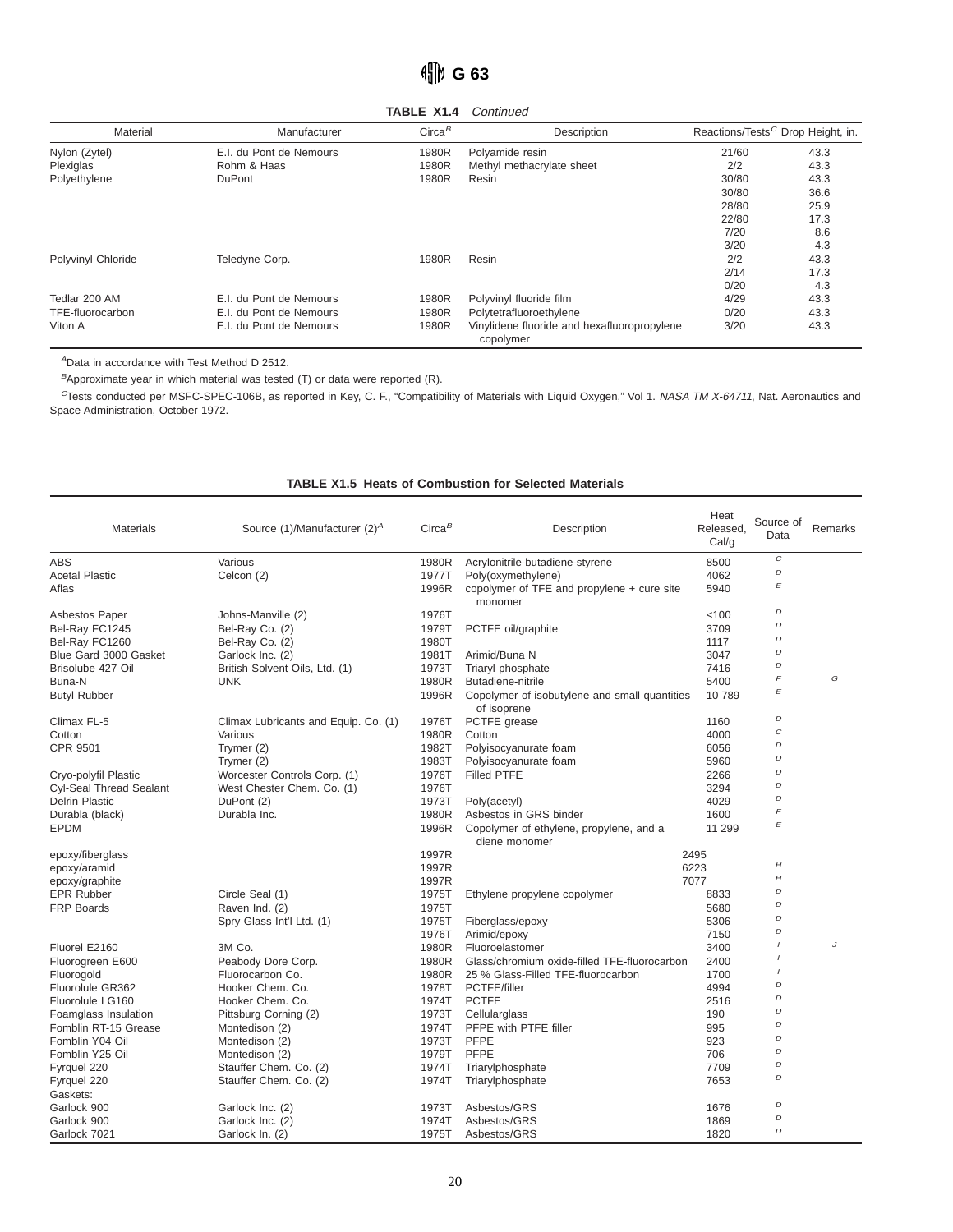# **G 63**

**TABLE X1.5** Continued

| Materials                                        | Source (1)/Manufacturer (2) <sup>A</sup>             | Circa <sup>B</sup> | Description                                                | Heat<br>Released,<br>Cal/g | Source of<br>Data         | Remarks |
|--------------------------------------------------|------------------------------------------------------|--------------------|------------------------------------------------------------|----------------------------|---------------------------|---------|
| Gylon Fawn                                       | Garlock Inc. (2)                                     | 1973T              | <b>Filled PTFE</b>                                         | 1069                       | D                         |         |
| Gore-Tex                                         | W. L. Gore (2)                                       | 1973T              | <b>Expanded PTFE</b>                                       | 1431                       | D                         |         |
| Grafoil Ribbon Packing                           | Union Carbide (2)                                    | 1975T              | Graphite                                                   | 7580                       | D                         |         |
| Halar                                            |                                                      | 1996R              | Copolymer of ethylene and                                  | 3254                       | $\boldsymbol{\mathsf{E}}$ |         |
|                                                  |                                                      |                    | chlorotrifluoroethylene                                    |                            | D                         |         |
| Halocarbon 6-25 Wax                              | Halocarbon Prod. Co. (2)                             | 1973T              | PCTFE Wax                                                  | 2119                       | D                         |         |
| Halocarbon 11-14S Oil                            | Halocarbon Prod. Co. (2)                             | 1974T              | PCTFE Oil                                                  | 1994                       | D                         |         |
| Halocarbon 11-21E Oil<br>Halocarbon 25-5S Grease | Halocarbon Prod. Co. (2)<br>Halocarbon Prod. Co. (2) | 1973T<br>1973T     | PCTFE Oil<br><b>Filled CTFE</b>                            | 1347<br>2366               | D                         |         |
| Halocarbon 25-20 Oil                             | Halocarbon Prod. Co. (2)                             | 1979T              | PCTFE Oil                                                  | 1047                       | D                         |         |
| Kalrez 1045                                      | DuPont (2)                                           | 1979T              | FPM elastomer                                              | 1565                       | D                         |         |
| Kalrez 4079                                      | DuPont (2)                                           | 1985T              | FPM elastomer                                              | 2090                       | D                         |         |
| Kaowool Insulation                               | Babcock and Wilcox (2)                               | 1975T              | Alumina/silica fireclay                                    | 25                         | D                         |         |
| KEL-F 81 (Unplasticized)                         | 3M Co.                                               | 1980R              | Trifluorochloroethylene resin                              | 2300                       |                           |         |
| Key Abso-Lute Thread Sealant                     | Key-Abso-Lute (2)                                    | 1985T              |                                                            | 5155                       | D                         |         |
| Klingersil C4400                                 | Richard Klinger (2)                                  | 1981T              | Nonasbestos gasket                                         | 1376                       | D                         |         |
| Kynar                                            | Penn Walt Corp. (1)                                  | 1976T              | Poly(vinylidene fluoride)                                  | 3277                       | D                         |         |
| Lexan                                            |                                                      | 1996R              | polycarbonate                                              | 7407                       | E                         |         |
| <b>Loctite PST</b>                               | Loctite Corp. (2)                                    | 1976T              | IPTFE/anaerogic organic                                    | 4204                       | D<br>D                    |         |
| Loctite PST-Nuclear Grade                        | Loctite Corp. (2)                                    | 1982T              | IPTFE/anaerobic organic                                    | 6944                       | D                         |         |
| Molykote 321R (aerosol spray)                    | Dow Corning                                          | 1975T              | Bonded MOS2<br>Pure MOS2                                   | 2702                       | D                         |         |
| Molykote Z Powder<br>Mylar                       | Dow Corning (2)<br><b>DuPont</b>                     | 1977T<br>1980R     | Polyethylene terephthalate                                 | 1709<br>2300               | $\cal C$                  |         |
| Neoprene                                         | Circle Seal (1)                                      | 1975T              | <b>CR Elastomer</b>                                        | 6386                       | D                         |         |
| Neoprene                                         | Dezurick Valves (1)                                  | 1973T              | <b>CR Elastomer</b>                                        | 6532                       | D                         |         |
| Neoprene                                         | Parker Seal (1)                                      | 1975T              | <b>CR Elastomer</b>                                        | 6523                       | D                         |         |
| Nitrile Rubber                                   |                                                      | 1996R              | Copolymer of butadiene and acrylonitrile                   | 9911                       | E                         |         |
| Nordel                                           | DuPont (2)                                           | 1973T              | <b>EPDM</b>                                                | 9220                       | D                         |         |
| Noryl                                            |                                                      | 1996R              | Polyphenylene oxide blended with polystyrene               | 6615                       | E                         |         |
| Nujol Oil                                        | Plough Inc. (2)                                      | 1973T              | Mineral HC                                                 | 10 930                     | D                         |         |
| Oxy-8 Thread Sealant Paste                       | Fluoramics Inc. (2)                                  | 1977T              | PTFE/Oil                                                   | 1153                       | D                         |         |
| Oxy-Tite Thread Compound                         | Lake Chemical Co.                                    | 1980R              | Polytetrafluoroethylene chlorinated<br>hydrocarbon         | 3000                       | Κ                         |         |
| Nylon 6/6                                        | E.I. du Pont de Nemours                              | 1980R              | Nylon                                                      | 7900                       | С                         |         |
|                                                  | <b>UNK</b>                                           | 1980R              |                                                            | 7500                       |                           |         |
| PEEK                                             |                                                      | 1996R              | Polyetheretherketone                                       | 7775                       | E<br>D                    |         |
| Permaglass XE6/1                                 | Permali Gloucester (2)                               | 1981T              | 50 % glass/epoxy                                           | 1452                       | E                         |         |
| PES                                              |                                                      | 1996R              | Polyethersulfone                                           | 7522                       | H                         |         |
| phenolic/fiberglass<br>phenolic/aramid           | Contour Composites (2)<br>Contour Composites (2)     | 1997R<br>1999R     |                                                            | 2510<br>6609               | H                         |         |
| phenolic/graphite                                | Contour Composites (2)                               | 1997R              |                                                            | 7249                       | H                         |         |
| Pilkington Crown 125                             | Pilkington Bros. Ltd. (2)                            | 1975T              | Fiberglass plus 6 % binder                                 | 437                        | D                         |         |
| Plexiglass                                       | Various                                              | 1980R              | Polymethylmethacrylate                                     | 6000                       | C                         |         |
| Polyethylene (soft plastic)                      | Various                                              | 1980R              | Polyethylene                                               | 11 100                     | $\cal C$                  |         |
| Polyester Resin                                  | Various                                              | 1980R              | Isophthalate                                               | 4300                       | С                         |         |
| Polyisobutylene                                  | Various                                              | 1980R              | Polyisobutylene                                            | 11 200                     | $\cal C$                  |         |
| Polyphenylene Sulfide                            | LNP Engr. Plastics (1)                               | 1979T              | PPS plastic                                                | 6853                       | D                         |         |
| Polypropylene (soft plastic)                     | Various                                              | 1980R              | Polypropylene                                              | 11 000                     | C                         |         |
| Polystyrene (hard plastic)                       | Various                                              | 1980R              | Polystyrene                                                | 9900                       | $\mathcal{C}$             |         |
| Polyurethane Rubber                              |                                                      | 1996R              |                                                            | 5206                       | E<br>$\cal C$             |         |
| PVC (Unplasticized)                              | Various                                              | 1980R              | Polyvinyl chloride                                         | 4300                       | D                         |         |
| RT 60                                            | General Electric (2)                                 | 1973T              | Poly(methyl phenylsiloxane)                                | 3289                       | D                         |         |
| RT 560<br><b>RTV 102</b>                         | General Electric (2)<br>General Electric (2)         | 1977T<br>1976T     | Poly(methyl phenylsiloxane)<br>Poly(methyl phenylsiloxane) | 3705<br>4956               | D                         |         |
| Rulon A                                          | Dixon Corp.                                          | 1980R              | Mineral-reinforced TFE-fluorocarbon                        | 1400                       | $\overline{I}$            | L       |
| Saran                                            | <b>Atlas Mineral Products</b>                        | 1980R              | Polyvinylidene chloride                                    | 5000                       | $\kappa$                  |         |
| Silicone Rubber                                  |                                                      | 1996R              | Polysiloxane                                               | 4156                       | E                         |         |
| Tedlar                                           |                                                      | 1996R              | Polyvinyl fluoride                                         | 5191                       | $\boldsymbol{\mathit{E}}$ |         |
| Teflon 7A                                        |                                                      | 1996R              | Polytetrafluoroethylene                                    | 1526                       | E                         |         |
| Tefzel                                           | DuPont (2)                                           | 1973T              | <b>ETFE</b>                                                | 3538                       | D                         |         |
| TFE-fluorocarbon FEP                             | E.I. du Pont de Nemours                              | 1980R              | Fluoroethyl propylene                                      | 2500                       |                           | L       |
| TFE-fluorocarbon PFA                             | DuPont (2)                                           | 1980T              | PFA plastic                                                | 1250                       | D                         |         |
| <b>TFE-fluorocarbon PTFE</b>                     | E.I. du Pont de Nemours                              | 1980R              | Polytetrafluoroethylene                                    | 1700                       | $\prime$                  | L       |
|                                                  | <b>UNK</b>                                           | 1980R              |                                                            | 1475                       | $\kappa$                  |         |
| <b>Tricresyl Phosphate</b>                       |                                                      | 1974T              | Tri-M-Tolyl phosphate                                      | 7360                       | D<br>$\prime$             |         |
| VESPEL SP-21                                     | E.I. du Pont de Nemours                              | 1980R              | Polyimide resin + 15 % graphite                            | 6100                       | Κ                         | J       |
|                                                  | <b>UNK</b>                                           | 1980R              |                                                            | 6250                       | F                         |         |
| Viton 5010B                                      | <b>UNK</b><br>E.I. du Pont de Nemours                | 1980R<br>1980R     | Fluoroelastomer                                            | 6100<br>3600               | $\overline{I}$            | J       |
|                                                  | <b>UNK</b>                                           | 1980R              |                                                            | 3350                       | $\kappa$                  |         |
|                                                  | <b>UNK</b>                                           | 1980R              |                                                            | 3400                       | F                         | L       |
| Viton-Brown                                      | Parker Seal (2)                                      | 1983T              |                                                            | 1963                       | D                         |         |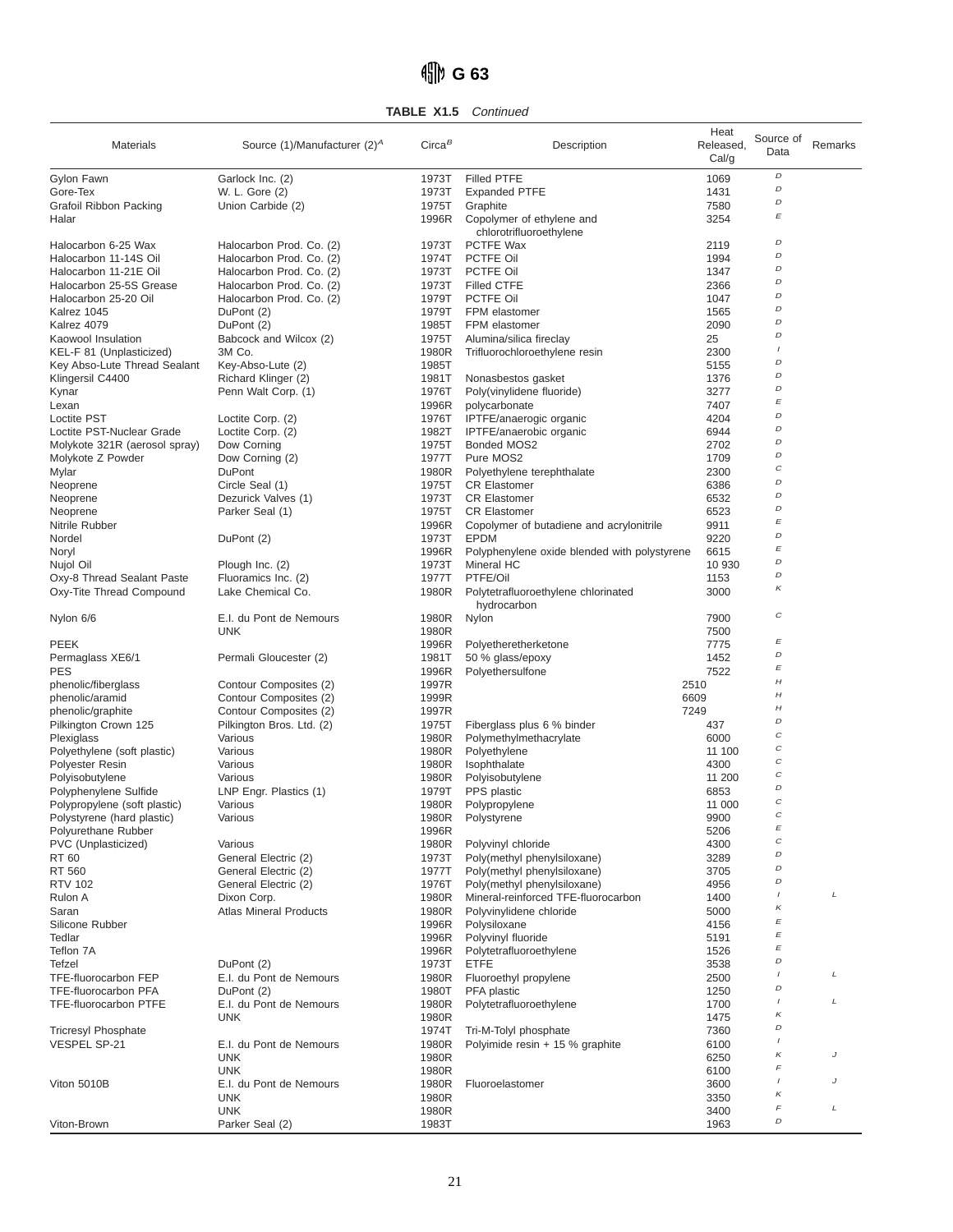**TABLE X1.5** Continued

| <b>Materials</b> | Source (1)/Manufacturer (2) <sup>A</sup> | $Circa^B$ | Description                                                 | Heat<br>Released,<br>Cal/q | Source of<br>Data | Remarks |
|------------------|------------------------------------------|-----------|-------------------------------------------------------------|----------------------------|-------------------|---------|
| Viton-E60C       | Rubber Prod. Co. (1)                     | 1974T     |                                                             | 3084                       | D                 |         |
| Viton A          |                                          | 1996R     | Copolymer of vinylidene fluoride and<br>hexafluoropropylene | 3603                       | E                 |         |
| Viton B          | Parker Seal V494-70                      | 1980T     |                                                             | 3089                       | D                 |         |
| Wood-White Pine  |                                          | 1973T     |                                                             | 4734                       | D                 |         |
| X-Pando          | X-Pando Corp. (2)                        | 1975T     |                                                             | 481                        | D                 |         |
| Zytel            |                                          | 1996R     | Polyamide (Nylon 6/6)                                       | 7708                       | E                 |         |

<sup>A</sup>Measured by method described in Test Method D 2863.

 $B$ Approximate date of material test (T) or published report (R).

<sup>C</sup>Fabris, H. J., and Sommer, J. G., "Flame Retardancy of Polymeric Materials," Vol 2, 1973, p. 143, Dekker, NY.

<sup>D</sup>Air Products and Chemicals, Inc., Allentown, PA 18195-1501.

<sup>E</sup>Tests conducted per Test Method D 240. Source: Hshieh, F.-Y., Stoltzfus, J. M., and Beeson, H. D., "Autoignition Temperature of Selected Polymers at Elevated Oxygen Pressure and Their Heat of Combustion," Fire and Materials, Vol 20, 301-303, 1996.

<sup>F</sup>Airco Central Laboratories, Murray Hill, NY. Unpublished Data (ASTM Method).

<sup>G</sup>Two different compounds of Buna-H were tested.

HTests conducted per Test Method D 240. Source: Beeson, H. D., Hshieh, F.-Y., and Hirsch, D. B., "Ignitibility of Advanced Composites in Liquid and Gaseous Oxygen," Flammability and Sensitivity of Materials in Oxygen-Enriched Atmospheres, ASTM STP 1319, 1997.

Kennedy Space Center, Cocoa Beach, FL. Unpublished Data (ASTM Method).

<sup>J</sup>Vinylidene fluoride and hexafluoropropylene copolymer.

KLapin, A., "Oxygen Compatibility of Materials," Reliability and Safety of Air Separation Plant, Annexe 1973-1, au Bulletin de l'Institut International du Froid, BFRAAV 1, 1973, pp. 1–132. The heat of combustion of these samples was determined using a Parr Series 1300 oxygen bomb calorimeter. With most of the samples, due to their flame retardant properties, it was necessary to add Nujol to the sample to provide complete combustion. The samples were combusted in the presence of twenty atmospheres oxygen.

<sup>L</sup>Heat values from source G were collected using a Series 1300 Parr Bomb Calorimeter with an oxygen pressure of 20 atm (2.0 MPa).

#### TABLE X1.6 Oxygen Index (OI) for Selected Materials<sup>A</sup>

| Material                       | Source (1)/Manufacturer (2) <sup>A</sup> | Circa <sup>B</sup> | Description                                                         | O <sup>C</sup> | Reference      |
|--------------------------------|------------------------------------------|--------------------|---------------------------------------------------------------------|----------------|----------------|
| Polyacetal                     | Various                                  | 1980R              |                                                                     | $14.2 - 16.1$  | D              |
| Polyacetal                     | Celcon (2)                               | 1977T              |                                                                     | 16             | E              |
| Polymethylmethacrylate         | Various                                  | 1980R              |                                                                     | $16.7 - 17.7$  | D              |
| Poly(methylmethacrylate)       |                                          |                    |                                                                     |                |                |
| Plexiglas <sup>®</sup>         | Rohm & Haas (2)                          | 1973T              |                                                                     | 17             | D              |
| Plexiglas <sup>®</sup>         | Rohm & Haas (2)                          | 1986T              |                                                                     | $18.5 \pm 0.5$ | F              |
| Loctite pipe sealant           |                                          |                    |                                                                     |                |                |
| Nuclear grade PST <sup>®</sup> | Loctite Corp. (2)                        | 1982T              | Anaerobic sealant (cured) cup test <sup><math>F</math></sup>        | 17             | E              |
| Type PS/T                      | Loctite Corp. (2)                        | 1976T              | Anaerobic sealant (cured) cup test <sup>F</sup>                     | 20             | E              |
| Polypropylene (Pure)           | Various                                  | 1980R              | Soft plastic                                                        | 17.4           | D              |
| Polyethylene Sheet             | Atlas Mineral Prod.                      | 1980R              | 0.140-in.-thick white color                                         | 17.5           | G              |
| Polystyrene (Pure)             | Various                                  | 1980R              | Hard plastic                                                        | 17.8           | D              |
| Buna-N                         |                                          | 1980R              | O-Ring                                                              | 18.0           | G              |
| Hi Fax Plastic 1900            | <b>Hercules Powder</b>                   | 1980R              | 0.128-in.-thick polyethylene sheet-white color                      | 18.0           | G              |
| Polypropylene Sheet            | Atlas Mineral Prod.                      | 1980R              | 0.127-in.-thick white color                                         | 18.0           | G              |
| ECO/Rubber                     | Sampson Gauge Co. (1)                    | 1984T              | Epichlorohydrin rubber                                              | 18.5           | E              |
| ABS (Flame Retardant)          | Various                                  | 1980R              | Acrylonitrile-butadiene-styrene                                     | 18.8-33.5      | E              |
| Silicone Rubber                | Lehigh Rubber Co.                        | 1980R              | 0.030-in.-thick red color                                           | 21.0           | G              |
| Flexane 95                     | Devcon Corp.                             | 1980R              | Curing urethane gray color                                          | 21.5           | G              |
| EPT                            | Various                                  | 1980R              | Ethylene propylene terpolymer                                       | 21.9           | D              |
| Polycarbonate                  | Various                                  | 1980R              |                                                                     | $22.5 - 39.7$  | D              |
| Garlock 900                    | Garlock Mfg. Co.                         | 1980R              | 0.067-in.-thick tan color                                           | 23.0           | G              |
| Silicone rubber                |                                          |                    |                                                                     |                |                |
| <b>RTV 102</b>                 | General Electric (2)                     | 1976T              |                                                                     | 23             | E              |
| Silastic <sup>®</sup> 732      | Dow Corning (2)                          | 1973T              |                                                                     | 25             | E              |
| <b>SMS 2454</b>                | Trist Mouldings and Seals (2)            | 1974T              |                                                                     | 25             | D              |
| <b>RTV 60</b>                  | General Electric (2)                     | 1973T              |                                                                     | 28.5           | E              |
| <b>RTV 560</b>                 | General Electric (2)                     | 1977T              |                                                                     | 29             | E              |
| O-ring #5028-24                | Circle Seal (1)                          | 1975T              |                                                                     | 32             | E              |
| RTV 560 mixture                | General Electric (2)                     | 1977T              | User-added 50 % glass                                               | 36             | E              |
| Urethane Foam X-50 Pipe        | Triangle Conduit & Cable Co.             | 1980R              | Exterior thermal foam insulation factory-foamed on<br>copper tubing | 23.5           | G              |
| Asbestos Gasket J-M 61         | Johns Manville                           | 1980R              | 0.067-in.-thick asbestos sheet, gray color                          | 24.0           | G              |
| Nylon 6                        | E.I. du Pont de Nemours                  | 1980R              |                                                                     | $24 - 30.1$    | D              |
| Hypalon Sheet 0.60 in.         | E.I. du Pont de Nemours                  | 1980R              | Chlorosulfonated polyethylene                                       | 25.1           | D              |
| Polystyrene (Flame Retardant)  | Koppers                                  | 1980R              | Hard plastic                                                        | 25.2           | $\overline{D}$ |
| Nordel Sheet (EPDM)            | E.I. du Pont de Nemours                  | 1980R              | 0.121-in.-thick sheet ethylene propylene rubber-<br>black color     | 25.5           | G              |
| Colma SL Sealant               | Sika Chemical Co.                        | 1980R              | Self leveling, gray color                                           | 26.0           | G              |
| Melrath 150                    | Melrath Gasket & Supply                  |                    | 1980R 0.066-in.-thick gray color                                    | 26.0           | G              |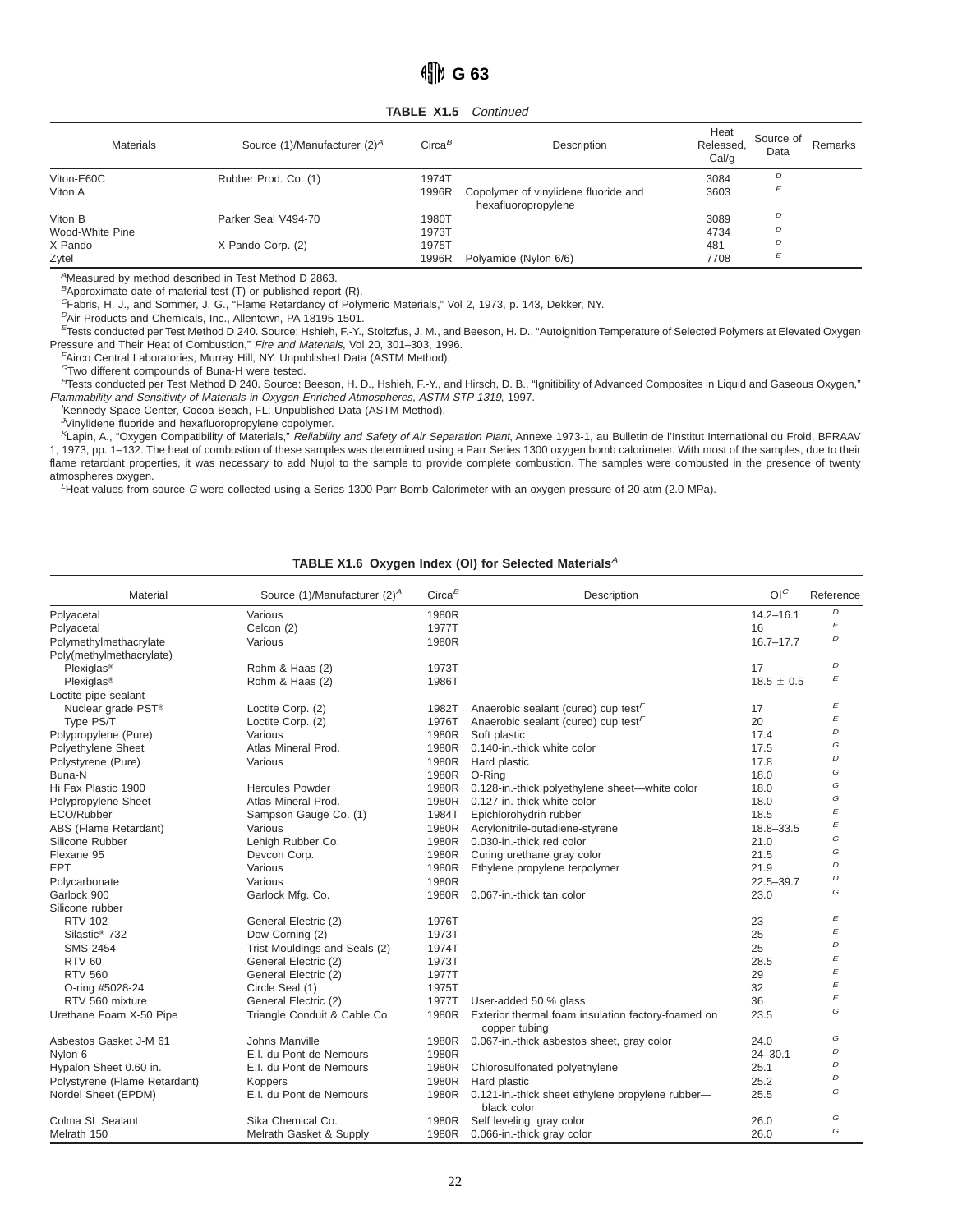# **G 63**

**TABLE X1.6** Continued

| Material                                        | Source (1)/Manufacturer (2) <sup>A</sup>      | $Circa^B$      | Description                                                                                     | O <sup>C</sup> | Reference                      |
|-------------------------------------------------|-----------------------------------------------|----------------|-------------------------------------------------------------------------------------------------|----------------|--------------------------------|
| Silicone grease                                 | Dow Corning (2)                               | 1982T          | Cup test $\sqrt{r}$                                                                             | $26 \pm 1$     | E                              |
| Neoprene                                        | E.I. du Pont de Nemours                       | 1980R          | Chloroprene rubber                                                                              | 26.3           | D                              |
| Craftsman Silicone Sealant                      | Sears Roebuck Co.                             | 1980R          | Curing elastomer                                                                                | 27.0           | G                              |
| Nomex Nylon                                     | E.I. du Pont de Nemours                       | 1980R          | Tan cloth                                                                                       | 27.0           | G                              |
| Garlock 7021 gasket                             | Garlock Mfg. Co. (2)                          | 1975T          |                                                                                                 | 27             | E                              |
| Silicone Rubber                                 | Various                                       | 1980R          | Polysiloxane                                                                                    | $27.9 - 39.2$  | D                              |
| Rectorseal <sup>®</sup> #15 Thread sealant      |                                               |                |                                                                                                 |                |                                |
|                                                 | Rectorseal Corp. (2)                          | 1974T          |                                                                                                 | $28 \pm 2$     | E                              |
|                                                 | Rectorseal Corp. (2)                          | 1983T          |                                                                                                 | < 30.0         | E<br>E                         |
| Durabla gasket                                  | Durabla Mfg. Co. (2)                          | 1974T          |                                                                                                 | $28.0 \pm .5$  | G                              |
| Urethane Foam FS/25                             | Owens Corning                                 |                | Exterior thermal foam insulation                                                                | 28.5           | D                              |
| Polypropylene (Flame Retardant)                 | Avisun                                        |                | Soft plastic                                                                                    | 29.2<br>29.5   | G                              |
| Neoprene<br>Fluorosilicone grease #822          | Drilube Co. (2)                               | 1978T          | Diaphragm nylon reinforced<br>Cup test <sup><math>\vdash</math></sup>                           | 30             | E                              |
| Blue Gard <sup>®</sup> gaskets                  | Garlock Inc. (2)                              |                |                                                                                                 |                |                                |
| Blue Gard <sup>®</sup> 3000                     |                                               | 1981T          | Nonasbestos gasket                                                                              | $30.5 \pm 0.5$ | E                              |
| Blue Gard <sup>®</sup> 3200                     |                                               | 1983T          | Nonasbestos gasket                                                                              | 31             | E                              |
| Blue Gard <sup>®</sup> 3400                     |                                               | 1986T          | Nonasbestos gasket                                                                              | 52             | E                              |
| Blue Gard <sup>®</sup> 3700                     |                                               | 1986T          | Nonasbestos gasket                                                                              | 53             | $\boldsymbol{\mathsf{E}}$      |
| Blue Gard <sup>®</sup> 3200                     |                                               | 1986T          | Nonasbestos gasket                                                                              | 60             | $\boldsymbol{\mathit{E}}$      |
| Blue Gard <sup>®</sup> 3000                     |                                               | 1986T          | Nonasbestos gasket                                                                              | 62             | E                              |
| Blue Gard <sup>®</sup> 3300                     |                                               | 1986T          | Nonasbestos gasket                                                                              | 68             | E                              |
| Nylon                                           |                                               |                |                                                                                                 |                | G                              |
| Zytel                                           | DuPont (2)                                    | 1973T          | 0.625-in.-(16-mm) diameter, 0.125-in. (3-mm) thick, 0.25-36<br>in. (6.4-mm) hole                |                |                                |
| Nylon 66                                        | ICI Ltd. $(2)$                                | 1974T          |                                                                                                 | 30.5           | $\boldsymbol{\mathit{E}}$      |
| Nylon 66 (glass filled)                         | ICI Ltd. $(2)$                                | 1974T          |                                                                                                 | 23.5           | E                              |
| Polyimide Film 0.001 in.                        | Various                                       | 1980R          |                                                                                                 | 36.5           | D                              |
| Polyvinyl Chloride II High Impact PVC           | Atlas Mineral Prod.                           | 1980R          | 0.135-in.-thick sheet gray color                                                                | 37.0           | G                              |
| CYL-SEAL thread sealant                         | West Chester Chemical Co.                     | 1976T          |                                                                                                 | 38             | $\boldsymbol{\mathit{E}}$      |
| Polyvinylidene Fluoride                         |                                               |                |                                                                                                 |                |                                |
| Kynar                                           | Penn-Walt Co. (1)                             | 1976T          |                                                                                                 | 39             | E                              |
| Fluorocarbon rubber                             |                                               |                |                                                                                                 |                |                                |
| Viton <sup>®</sup>                              | Parker Seal (2)                               | 1983T          | Brown O-ring                                                                                    | $40.5 \pm 0.5$ | E<br>E                         |
| Viton <sup>®</sup> -green                       | .                                             | 1983T          | Green O-ring                                                                                    | 42             | E                              |
| Viton A <sup>®</sup><br>Viton $A^*$             |                                               | 1973T<br>1975T |                                                                                                 | 57             | E                              |
| Viton E-60C <sup>®</sup>                        | Asco Valve Co. (1)<br>Rubber Products Co. (1) | 1974T          |                                                                                                 | 57.5<br>60.5   | E                              |
| Viton <sup>®</sup> part #5103-32                | Circle Seal (1)                               | 1975T          |                                                                                                 | 68             | $\boldsymbol{\mathsf{E}}$      |
| Viton 77-545 <sup>®</sup>                       | Parker Seal (2)                               | 1975T          |                                                                                                 | 78             | $\boldsymbol{\mathit{E}}$      |
| Viton B <sup>®</sup> , #V494-70                 | Parker Seal (2)                               | 1980T          |                                                                                                 | <b>DNP</b>     | D                              |
| Epoxy Compound                                  | Crest Products Co.                            | 1980R          | 7343 resin, 7139 Catalyst                                                                       | 41.0           | G                              |
| Polyester                                       | Various                                       | 1980R          |                                                                                                 | 41.5           | D                              |
| Polyvinyl Chloride I                            | Atlas Mineral Prod.                           | 1980R          | 0.129-in.-thick sheet, dark gray color                                                          | 42.0           | G                              |
| Balston <sup>®</sup> Filters                    | Balston (2)                                   |                |                                                                                                 |                |                                |
| Type-Epoxy                                      |                                               | 1981T          | Cut from cylinder                                                                               | 42.5           | E                              |
| Type Q-fluorocarbon                             |                                               | 1982T          | Cut from cylinder                                                                               | $47 \pm 1$     | $\boldsymbol{\mathit{E}}$<br>E |
| Type H-inorganic                                |                                               | 1981T          | Cut from cylinder                                                                               | CNI            | D                              |
| Polyvinylidene Fluoride                         | Various                                       | 1980R          |                                                                                                 | 43.7           | E                              |
| Molykote <sup>®</sup> Z powder<br>Scandura 1786 | Dow Corning (2)<br>Scandura Ltd.              | 1977T          | $MOS_2$ , cup test <sup>F</sup>                                                                 | 45<br>45.5     | $\mathcal{L}$                  |
| Polyimide-Vespel SP21                           | DuPont (2)                                    | 1980R<br>1988R | 0.066-in.-thick red color                                                                       | 53             | $\boldsymbol{\mathit{E}}$      |
| Leotite                                         | James Walker Co. Ltd.                         | 1980R          | 0.066-in.-thick red color                                                                       | 54.0           | G                              |
| Viton-A                                         |                                               | 1980R          | O-Ring black color                                                                              | 57.0           | G                              |
| <b>Bel-Ray Greases</b>                          |                                               |                |                                                                                                 |                |                                |
| FC 1260                                         | Bel-Ray Co. (2)                               | 1980T          | Cup test $\sqrt{F}$                                                                             | 57             | $\boldsymbol{\mathit{E}}$      |
| FC 1245                                         | Bel-Ray Co. (2)                               | 1979T          | Cup test <sup>F</sup> halocarbon oil/graphite                                                   | <b>DNP</b>     | $\boldsymbol{\mathit{E}}$      |
| Klingerit 661                                   | Richard Klinger Ltd.                          | 1980R          | 0.027-in.-thick red color                                                                       | 59.0           | G                              |
| Polyvinylidene Chloride                         | Various                                       | 1980R          |                                                                                                 | 60.0           | D<br>D                         |
| Polyvinylidene Chloride                         | Various                                       | 1980R          |                                                                                                 | 60.0           | G                              |
| Polyvinylidene Chloride                         | Atlas Mineral Prod.                           | 1980R          | 0.128-in.-thick sheet, dark gray color                                                          | 65.0           | G                              |
| Vespel SP-21<br>Key Abso-Lute <sup>®</sup>      | E.I. du Pont de Nemours                       | 1980R<br>1985T | 0.060-in.-thick black color polyimide resin with graphite<br>Cup test <sup><math>F</math></sup> | 65.0<br>67     | E                              |
| <b>CTFE Lubricants</b>                          | ACF Industries, Inc. (2)                      |                |                                                                                                 |                |                                |
| Fluorolube GR362 grease                         | Hooker Chemical Co. (2)                       | 1978T          | Cup test <sup><math>F</math></sup>                                                              | $67 \pm 4$     | E                              |
| Halocarbon 25-20 oil                            | Halocarbon Products Co. (2)                   | 1979T          | Cup test <sup><math>F</math></sup>                                                              | 75             | E                              |
| Halocarbon 11-14S oil                           | Halocarbon Products Co. (2)                   | 1974T          | Cup test <sup><math>F</math></sup>                                                              | <b>DNP</b>     | $\boldsymbol{\mathit{E}}$      |
| Fluorocarbon FEP                                | Cole Parma Inst. Co. (1)                      | 1985T          | Tubing                                                                                          | 77             | E                              |
| Alenco Hilyn                                    | Turner Bros. Ltd.                             | 1980R          | TFE-fluorocarbon tape thread sealant                                                            | 83.0           | G                              |
| Gore-Tex Joint Sealant                          | W. L. Gore, Inc.                              | 1980R          | 0.25-in.-thick white                                                                            | 91.0           | G                              |
| <b>Teflon TFE</b>                               | E.I. du Pont de Nemours                       | 1980R          | Polytetrafluoroethylene                                                                         | 95.0           | D                              |
| <b>TFE-fluorocarbon Sheet</b>                   | E.I. du Pont de Nemours                       | 1980R          | 0.100-in.-thick white                                                                           | 95.0           | G<br>G                         |
| Klingerit 661                                   | Richard Klinger Ltd.                          | 1980R          | 0.048-in.-thick red color                                                                       | 100            | G                              |
| Gore-Tex Packing                                | W. L. Gore, Inc.                              | 1980R          | 1/8-in. rolled string gasket white color                                                        | 100.0          |                                |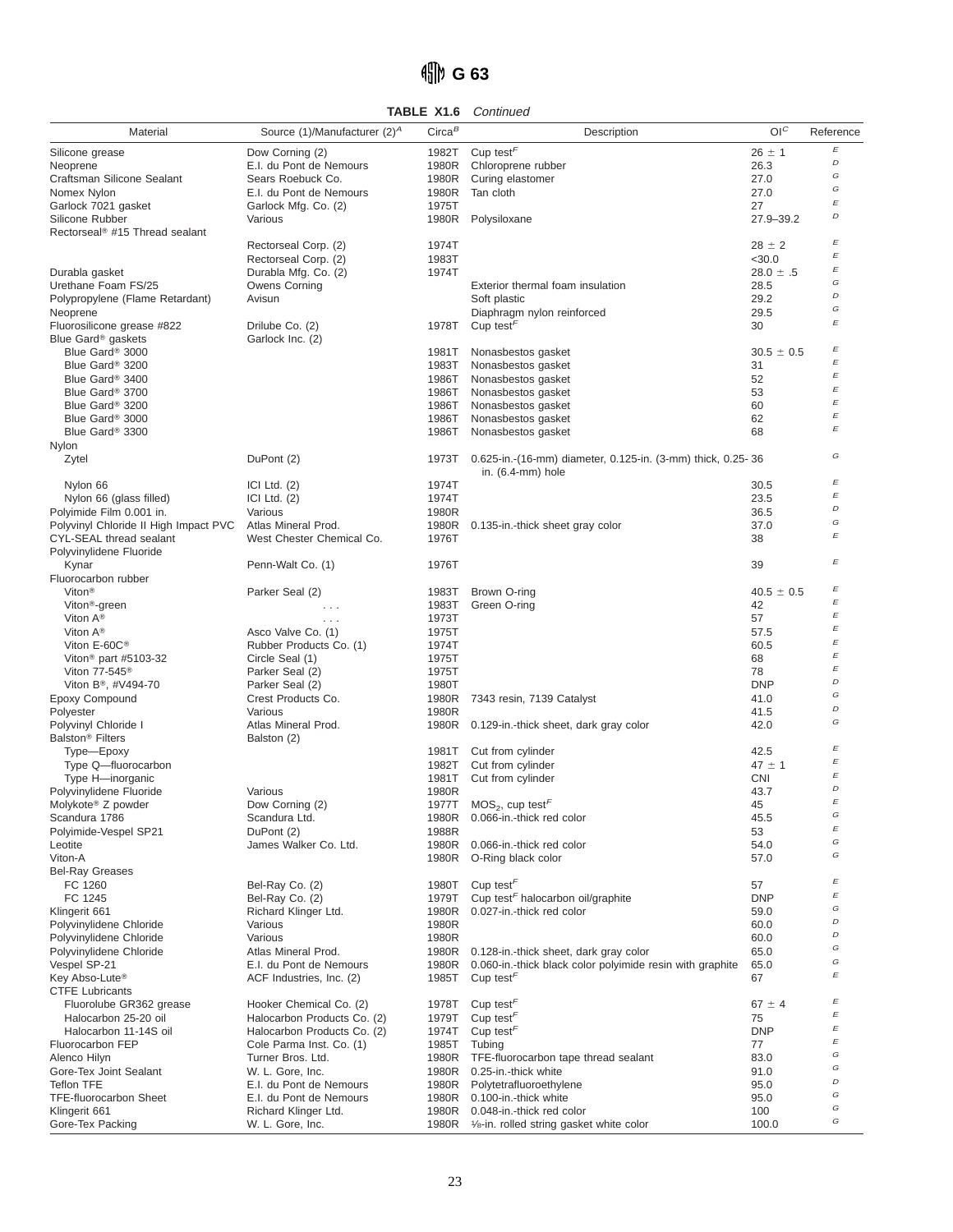### *fill* G 63

**TABLE X1.6** Continued

| Material                            | Source (1)/Manufacturer (2) <sup>A</sup> | $Circa^B$ | Description                               | O <sup>C</sup> | Reference |
|-------------------------------------|------------------------------------------|-----------|-------------------------------------------|----------------|-----------|
| TFE-fluorocarbon                    |                                          | 1980R     | O-Ring, liquid oxygen line seal           | 100.0          | G         |
| Fluorocarbon PFA                    | DuPont (2)                               | 1980T     |                                           | 100            | E         |
| Fluorocarbon TFE                    | DuPont (2)                               | 1981T     |                                           | <b>DNP</b>     | E         |
| PFPE grease                         |                                          |           |                                           |                |           |
| Fomblin RT15 <sup>®</sup>           | Montedison USA (2)                       | 1974T     | Cup test <sup><math>\sqrt{r}</math></sup> | <b>DNP</b>     | E         |
| Krytox 283AC <sup>®</sup>           | DuPont (2)                               | 1983T     | Cup test <sup><math>F</math></sup>        | <b>DNP</b>     | E         |
| Krytox GPL 225 <sup>®</sup>         | DuPont (2)                               | 1987T     | Cup test <sup><math>F</math></sup>        | <b>DNP</b>     | E         |
| Krytox GPL 205 <sup>®</sup>         | DuPont (2)                               | 1987T     | Cup test <sup><math>F</math></sup>        | <b>DNI</b>     | E         |
| Tribolube 13C <sup>®</sup>          | Aerospace Lubricants, Inc.               | 1986T     | Cup test $\sqrt{r}$                       | <b>DNP</b>     | E         |
| PFPE fluid                          |                                          |           |                                           |                |           |
| Fomblin Y25 <sup>®</sup>            | Montedison-USA (2)                       | 1979T     | Cup test <sup><math>F</math></sup>        | <b>DNI</b>     | E         |
| Krytox GPL 105 <sup>®</sup>         | DuPont (2)                               | 1987T     | Cup test $\sqrt{r}$                       | <b>DNP</b>     | E         |
| CTFE plastic                        |                                          |           |                                           |                |           |
| Kel-F 81 <sup>®</sup>               | Superior Valve Co. (1)                   | 1979T     | 15 % glass filled                         | <b>DNP</b>     | E         |
| Kel-F 81 <sup>®</sup>               | Great Lakes Plastics (1)                 | 1982T     |                                           | <b>DNP</b>     | E         |
| Kel-F $81^\circ$                    | Sherwood Valve Co. (1)                   | 1977T     | Nonplasticized                            | <b>DNP</b>     | E         |
| Kel-F $81^\circ$                    | Fluorocarbon Co. (1)                     | 1976T     |                                           | <b>DNP</b>     | E         |
| Kel-F 81 <sup>®</sup> (plasticized) | Sherwood Valve Co. (1)                   | 1974T     | Very rare formulation                     | < 21           | E         |
| Perfluoroelastomer                  |                                          |           |                                           |                |           |
| Kalrez <sup>®</sup> 1045            | DuPont (2)                               | 1979T     | O-ring                                    | DNP(T, B)      | E         |
| Kalrez <sup>®</sup> 1050            | DuPont (2)                               | 1980T     | O-rina                                    | DNP(T, B)      | E         |
| Kalrez <sup>®</sup> 4079            | DuPont (2)                               | 1985T     | O-rina                                    | DNP(T, B)      | E         |
| Silica gel                          | Fisher Scientific Co. (1)                | 1981      | Cup test <sup><math>F</math></sup>        | <b>DNI</b>     | E         |
| <b>Blue Drierite</b>                | W. A. Hammond Drierite Co. (2)           | 1981      | Cup test <sup><math>F</math></sup>        | <b>DNI</b>     | E         |
| Kaowool Insulation                  | Babcock & Wilcox (2)                     | 1975      | Alumina-silica                            | <b>DNI</b>     | E         |
| Cerawool Paper                      | Johns-Manville (2)                       | 1982      |                                           | <b>DNI</b>     | E         |
| Fiberglass/cement board             | Cem-FIL Corp. (2)                        | 1978      |                                           | <b>DNI</b>     | E         |
| Kwik Flux #54 <sup>®</sup>          | Special Chemical Corp. (2)               | 1976      | Cup test <sup><math>F</math></sup>        | <b>DNI</b>     | E         |
| Asbestos cement board               |                                          |           |                                           |                |           |
| Transite <sup>®</sup>               | Johns-Manville (2)                       | 1973      |                                           | <b>DNI</b>     | E         |
| Sindanyo CS51 <sup>®</sup>          | Turner Asbestos Cement Co. (2)           | 1973      |                                           | <b>DNI</b>     | E         |
| Turnalite TI 150 <sup>®</sup>       |                                          | 1974      |                                           | <b>DNI</b>     | E         |
| Asbestos paper                      | Johns-Manville (2)                       | 1976      | 32 lb/100 ft <sup>2</sup>                 | <b>DNI</b>     | E         |
|                                     | D'Amiante Beaulieu (2)                   | 1975      |                                           | <b>DNI</b>     | E         |

<sup>A</sup>Measured by method described in Test Method D 2863.

 $B$ Year given is the year tested (T) or year of published report (R). Year of manufacture is unknown.

 $^C$ DNP (Did not propagate), DNI (Did not ignite).

PHilado, Carlos, J., "Oxygen Index of Materials," Fire and Flammabilities Series, Technomic Publishing Co., Westport, CT, Vol 4.

<sup>E</sup>Werley, B., "An Oxygen Index Update," Flammability and Sensitivity of Materials in Oxygen-Enriched Atmospheres, ASTM STP <sup>986</sup>, ASTM, 1988, pp. 248–261. <sup>F</sup>Cup test performed basically as described by Nelson and Webb.

<sup>G</sup>Lapin, A., "Oxygen Compatibility of Materials," Reliability and Safety of Air Separation Plant, Bulletin de l'Institut Internationale du Froid, Annexe 1973-1, pp. 79–94.

#### **X2. ADDITIONAL LITERATURE**

X2.1 *Introduction*—The following are abstracts of a representative selection of articles and reports on testing and application of materials in oxygen environments. They are illustrative of the types of testing and evaluation that have been conducted on a variety of materials.

X2.2 *High-Pressure Liquid and Gaseous Oxygen Impact Sensitivity Evaluation of Materials For Use at Kennedy Space Center*—Twelve materials were evaluated for reactivity in liquid oxygen, pressurized liquid oxygen, and high-pressure gaseous oxygen. These included an aluminum alloy (6061-T6), a polytetrafluoroethylene, four filled polytetrafluoroethylenes, a polyimide, a polychlorotrifluoroethylene, two fluoroelastomers, a perfluoroether base grease, and a nylon polymer **(7)**.

X2.3 *Kennedy Space Center Lubricant Testing Program*— This report describes a testing program to evaluate various lubricants in use and considered for use at the John F. Kennedy Space Center (KSC). The program was conducted by the Materials Testing Branch (MTB, SO-LAB-4) for the Mechanical Design Division (DD-MDD) of the Design Engineering Directorate at KSC. The overall objectives of the program were to: determine the lubrication characteristics and relative corrosion protection provided by lubricants in use or considered for use at KSC; identify materials that may be interchangeable with Kel-F-90 and Krytox 240 AC greases; and identify or develop an improved lubricant oil suitable for LOX pumps **(8)**.

X2.3.1 The lubricants were subjected to the following:

Test Methods D 217, D 566, D 1264, D 1743, D 1748; NAR Spec. MBO 140-005 Aluminum Shear Test; Fed. Test Method Std. 791B Corrosion Protection by Coating: Salt Spray (Fog) Test; Exposed Beach Corrosion Test

X2.4 *Compatibility of Materials with 7500-psi Oxygen*—A research program was conducted to develop ignition data on thread lubricants, thread sealants, fluorocarbon plastics, and metals. Spontaneous ignition temperatures were determined in both 2000 psi and 7500-psi oxygen for all the above materials except metals. The spontaneous ignition temperatures for these materials were found to be essentially the same in 7500 psi oxygen and in 2000 psi oxygen. Only three of the tested lubricants are recommended for possible use in 7500-psi systems. None of the thread sealants are recommended. Glassfilled polytetrafluoroethylene is usable only if tightly confined.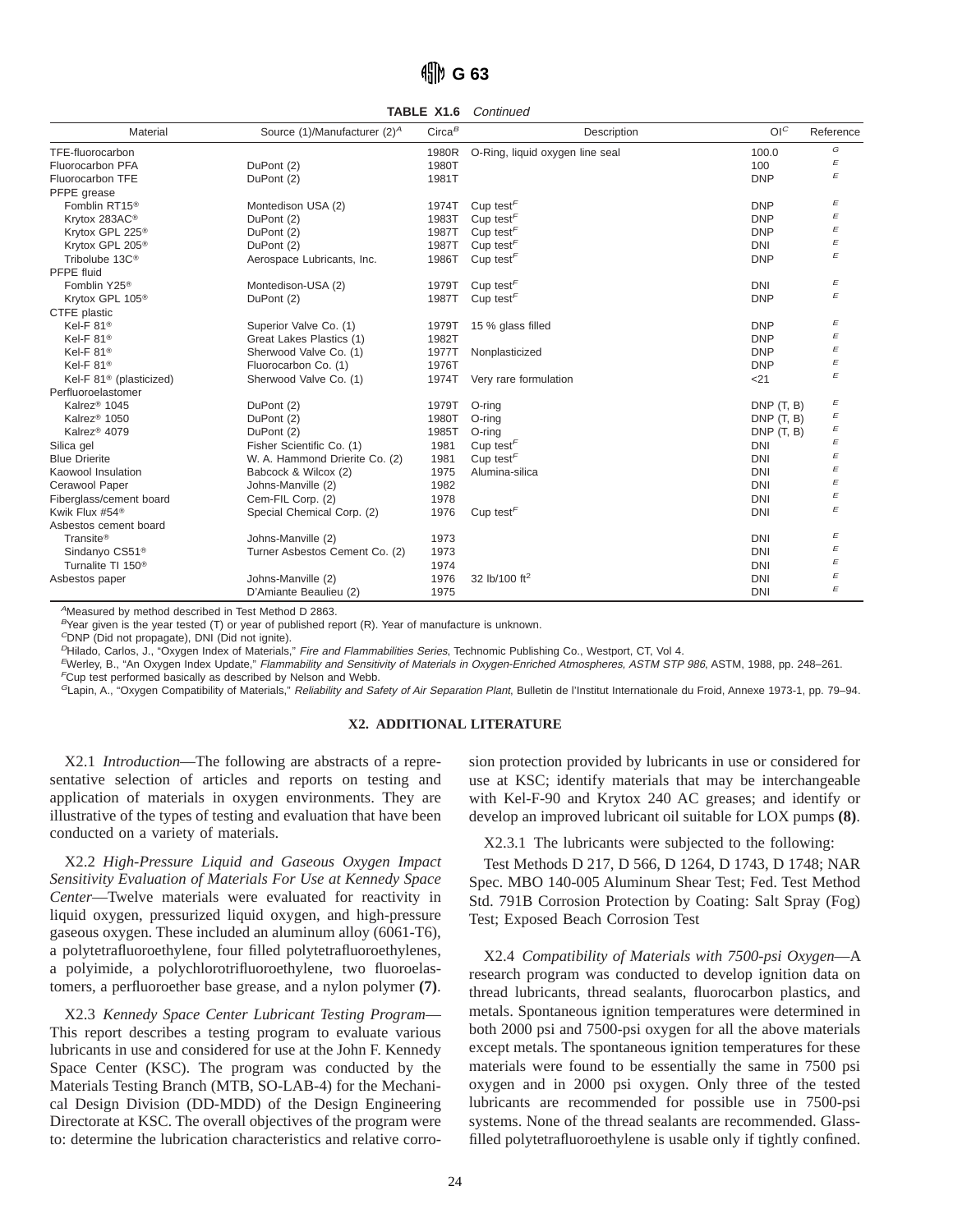The relative ease of ignition of metals and alloys was determined by promoted ignition methods in oxygen at 7500 psi. Inconel alloy 600, brass, Monel alloy 400, and nickel were found to have the highest resistance of ignition and combustion among the common alloys and metals. Of the materials tested, stainless steel and aluminum are the least satisfactory for use at oxygen pressures of 7500 psi. A test system was constructed to evaluate the hazards in rapidly charging a  $65$ -in.<sup>3</sup> nickel-lined vessel with high pressure oxygen. A series of rapid charging tests up to as high as 8000 psi proceeded without incident. Electrostatic charges measured during the charging were negligible **(9)**.

X2.5 *Fire Hazards in Oxygen-Enriched Atmospheres*—This manual is a source of general information for guidance in recognizing problems and finding solutions to the fire hazards associated with oxygen-enriched atmospheres. Starting with the definition of oxygen-enriched atmospheres, and where such conditions may be encountered in medical practice, industry, aviation, space and deep sea exploration and the like, this pamphlet describes numerous fire and explosion incidents to show the type of hazards encountered. Ignition and combustion mechanisms in oxygen-enriched atmospheres are discussed, followed by a detailed study of behavior of various materials used in oxygen-enriched atmospheres. The extinguishment of fires in an oxygen-enriched atmosphere is covered in the last chapter **(10)**.

X2.6 *NASA-JSC Requirements for Flight Prototype Liquid and High-Pressure Oxygen Components and Systems*—This document defines the minimum NASA-JSC requirements necessary for the design and production of safe manned spaceflight hardware. It is intended that this document be incorporated in the Technical Requirements Specification of all new designs for manned spaceflight or flight-prototype hardware procured or manufactured by NASA-JSC or NASA-JSC contractors **(11)**.

X2.7 *Safety Considerations Regarding the Use of High-Pressure Oxygen*—Materials selection criteria and oxygen facility and test system safety concepts are discussed. Importance of contamination control is emphasized. Results of improper design or materials selection, or both, are photographically displayed. Current oxygen test activities in progress at the NASA White Sands Test Facility are addressed **(12)**.

X2.8 *Oxygen Compatibility of Materials*—Air Products' activity in the area of oxygen compatibility is described. Laboratory measurements of the oxygen index, heat of combustion, and autoignition temperatures are tabulated for a large number of materials. Oxygen index method deviated slightly from ASTM procedure. These materials are subdivided into eight categories. Acceptability Index (a weighted formula using the three test data) is explained together with the Equivalency Concept. The Equivalency Concept presumes that materials with the same Acceptability Index have the same oxygen compatibility. Evaluation of materials for oxygen service based on the index and equivalency concept is described and several examples are given **(13)**.

X2.9 *Combustion Characteristics of Polymers as Ignition Promoters*—Four polymers (high density polyethylene, PTFE, unfilled polyimide, and graphite-filled polyimide) were burned in high pressure oxygen over the range 0.7 to 69.0 MPa. Three metallic materials were used as support rods (Aluminum 2216, Stainless Steel 316, and pure copper). The potential for polymer promoters to ignite the metal support is described **(14)**.

X2.10 *Fuel Cell Elastomeric Materials Oxygen Compatibility Testing: Effect of 450- and 6200-kPa Oxygen*—The oxygen compatibility of five O-ring formulations (one neoprene and four fluoroelastomers) were evaluated following exposures to 450 and 6200 kPa oxygen at 121°C. Post-aging changes in mass, dimension, tensile strength, elongation at break, durometer hardness, and compression set were determined. Aging results were compared to ignition and combustion data **(15)**.

X2.11 *Oxygen Compatibility of Polymers Including PTFE, Kel-F 81, Vespel SP-21, Viton A, Viton A-500, Fluorel, Neoprene, EPDM, Buna-N, and Nylon 6,6*—Ten polymeric materials including TFE (PTFE), Kel-F 81 (PCTFE), Vespel SP-21, Viton A, Viton A-500, Fluorel, Neoprene, EPDM, Buna-N, and Nylon 6,6 were systematically evaluated for their oxygen compatibility properties like autoignition temperature, heat of combustion, and LOX mechanical impact sensitivity. The study on materials autoignition temperature was carried out using pressure vessels certified by Test Method G 72 and BS 3N:100, as well as using a custom-made high-pressure vessel at pressures up to 10 000 psig **(16)**.